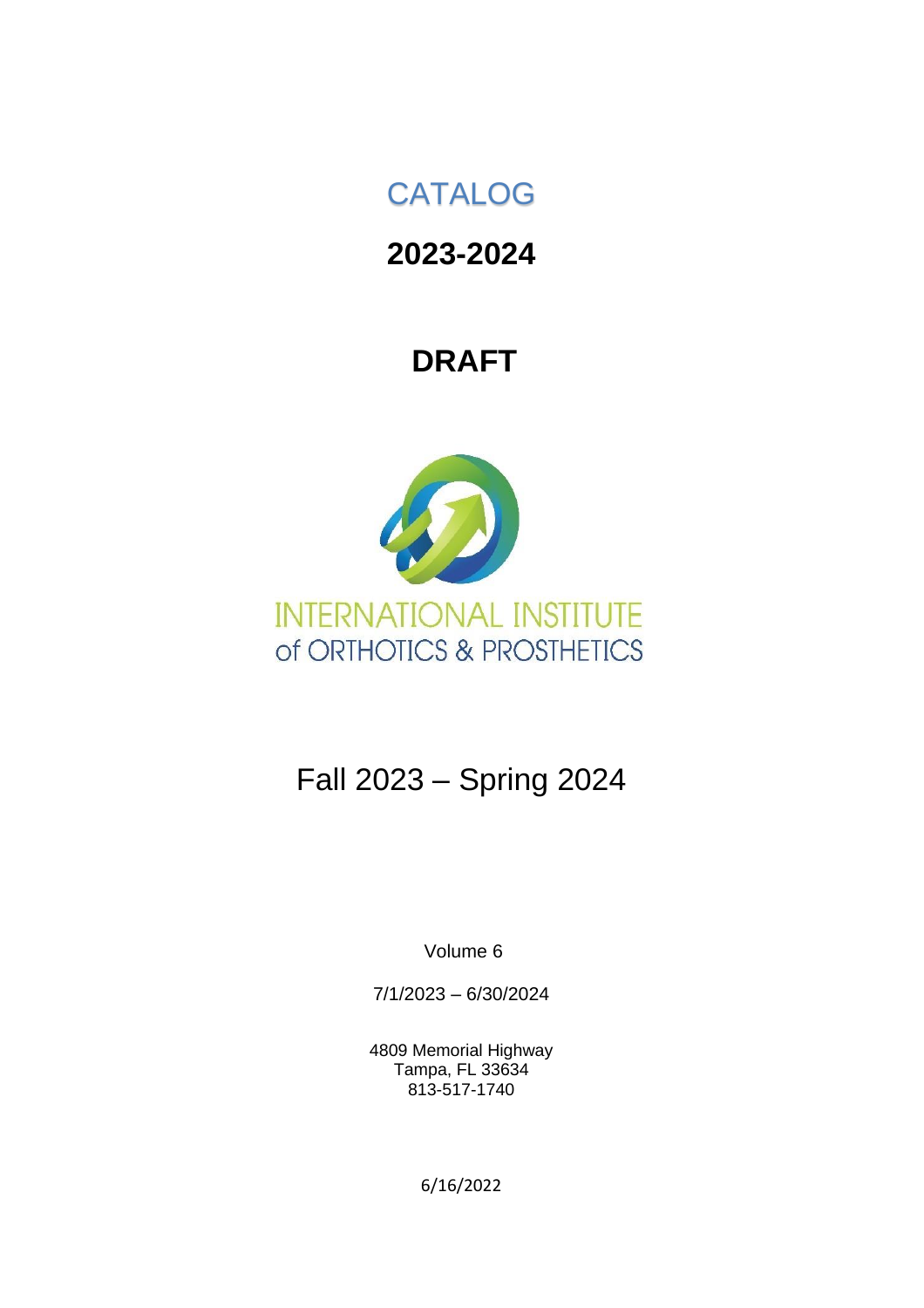### **Table of Contents The International Institute of Orthotics and Prosthetics**

| <b>Institutional Declarations</b>                                                    | 3              |  |  |  |
|--------------------------------------------------------------------------------------|----------------|--|--|--|
| International Institute of Orthotics and Prosthetics Mission Statement               |                |  |  |  |
| International Institute of Orthotics and Prosthetics Institutional Purpose and Goals | 3              |  |  |  |
| <b>General Information</b>                                                           | $\overline{3}$ |  |  |  |
| Governance                                                                           | $\overline{4}$ |  |  |  |
| <b>Institute Financial Information</b>                                               | $\overline{4}$ |  |  |  |
| Licensure                                                                            | 4              |  |  |  |
| Program Accreditation                                                                | 5              |  |  |  |
| Non-Discrimination and Diversity                                                     | 5              |  |  |  |
| <b>Location and Facility</b>                                                         | 5              |  |  |  |
| <b>General Facility</b>                                                              | 5              |  |  |  |
| Classrooms                                                                           | 5              |  |  |  |
| <b>Teaching Laboratories</b>                                                         | $\overline{5}$ |  |  |  |
| <b>Patient Laboratory</b>                                                            | 5              |  |  |  |
| <b>Plaster Preparation and Modification Laboratory</b>                               | 6              |  |  |  |
| Vacuum Thermoforming Laboratory                                                      | 6              |  |  |  |
| Laminating Laboratory                                                                | 6              |  |  |  |
| Sewing/Preparation Laboratory                                                        | 6              |  |  |  |
| <b>CAD-CAM Carver Laboratory</b>                                                     | 6              |  |  |  |
| <b>Mechanical Laboratory</b>                                                         | 6              |  |  |  |
| <b>Assembly Laboratory</b>                                                           | 6              |  |  |  |
| <b>Student Services and Resources</b>                                                | $7 - 8$        |  |  |  |
| Library Resources: Contact a Librarian                                               | 7              |  |  |  |
| <b>Student Portal</b>                                                                | 7              |  |  |  |
| Logging in to Canvas                                                                 | 7              |  |  |  |
| <b>Textbooks and Supplies</b>                                                        | 8              |  |  |  |
| Responsibility of the Institute                                                      | 8              |  |  |  |
| Code of Conduct and Disciplinary Policy                                              | 8              |  |  |  |
| <b>Student Grievance Procedures</b>                                                  | 9              |  |  |  |
| <b>Disability Support Services</b>                                                   | $9 - 10$       |  |  |  |
| <b>Specific Documentation Guidelines</b>                                             | 10             |  |  |  |
| <b>Obtaining Disability Accommodations</b>                                           | 10             |  |  |  |
| <b>Student Appeal</b>                                                                | 10             |  |  |  |
| Academic Policies, Regulations and Procedure                                         | 11             |  |  |  |
| <b>Accident/Incident Reporting</b>                                                   | 11             |  |  |  |
| <b>Sexual Misconduct Policy</b>                                                      | 11             |  |  |  |
| Course Types                                                                         | 11             |  |  |  |
| <b>Clock Hour Definition</b>                                                         | 11             |  |  |  |
| <b>Credit Hour Definition</b>                                                        | 11             |  |  |  |
| <b>Course Numbering System: Clock Hour Courses</b>                                   | 11             |  |  |  |
| Course Numbering System: Credit hour Courses                                         | 11             |  |  |  |
| <b>Grading System: Scale Graded Courses</b>                                          | 12             |  |  |  |
| Grading System: Pass-Fail Courses                                                    | 12             |  |  |  |
| <b>Student Records Policy (FERPA)</b>                                                | $13 - 15$      |  |  |  |
| Orthotics and Prosthetics Master of Science Program                                  | 16             |  |  |  |
| <b>Curriculum Description</b>                                                        | 16             |  |  |  |
| <b>Nature and Institutional Purposes</b>                                             | 17             |  |  |  |
| <b>Educational Objectives</b>                                                        | 17             |  |  |  |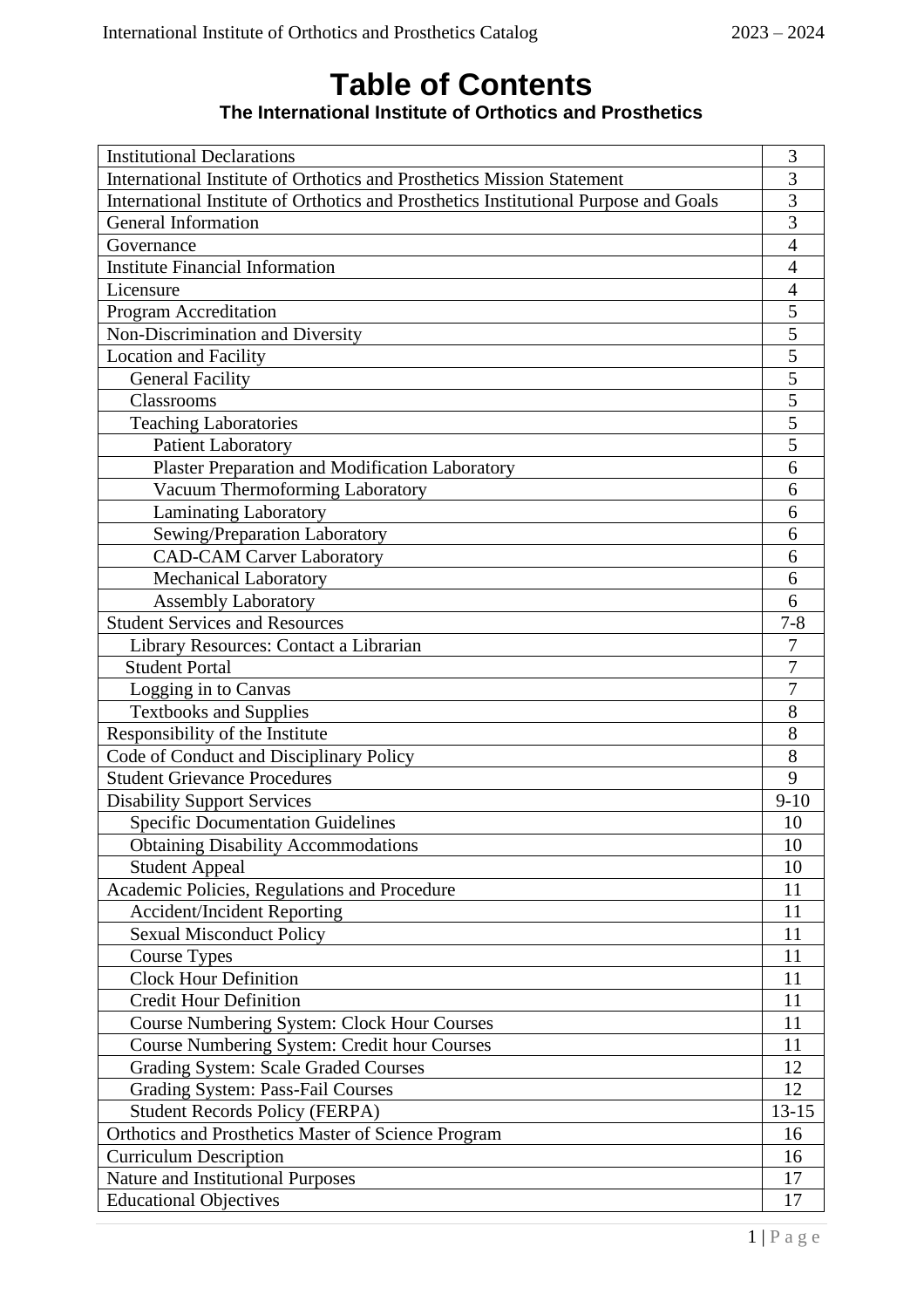| <b>Admissions</b>                                                        | 18-22           |
|--------------------------------------------------------------------------|-----------------|
| <b>Entry Requirements</b>                                                | 18              |
| <b>Technical Standards and Essential Functions</b>                       | 18-21           |
| <b>Application Procedure</b>                                             | 22              |
| <b>Admission Decisions</b>                                               | 22              |
| <b>Selection of Candidates</b>                                           | 22              |
| <b>Transfer Students and Advanced Standing</b>                           | 22              |
| Prior Learning Assessments and Challenge Exams                           | $\overline{22}$ |
| <b>Registering for Classes</b>                                           | 22              |
| <b>Course of Instruction</b>                                             | 23              |
| Faculty                                                                  | 24              |
| <b>Course Content Description</b>                                        | $25 - 28$       |
| Academic Calendar                                                        | 29              |
| Fall 2023/Spring 2024 Tuition and Fees                                   | 30              |
| <b>Financial Aid</b>                                                     | $\overline{31}$ |
| Withdrawal                                                               | 32              |
| Returning After Withdrawal                                               | 32              |
| <b>Refund Policy</b>                                                     | $31 - 32$       |
| <b>SAP (Satisfactory Academic Progress)</b>                              | 34-36           |
| Attendance, Tardiness, Make-up Work                                      | 36              |
| <b>Placement Assistance</b>                                              | 37              |
| <b>Credits Earned and Transferability</b>                                | 37              |
| <b>Graduation Requirements</b>                                           | 37              |
| Applying for Graduation                                                  | 37              |
| <b>National Certification</b>                                            | 37              |
| <b>O&amp;P</b> Licensure Information                                     | 38-39           |
| International Institute of Orthotics and Prosthetics Contact Information | 39              |
|                                                                          |                 |
|                                                                          |                 |
|                                                                          |                 |
|                                                                          |                 |
|                                                                          |                 |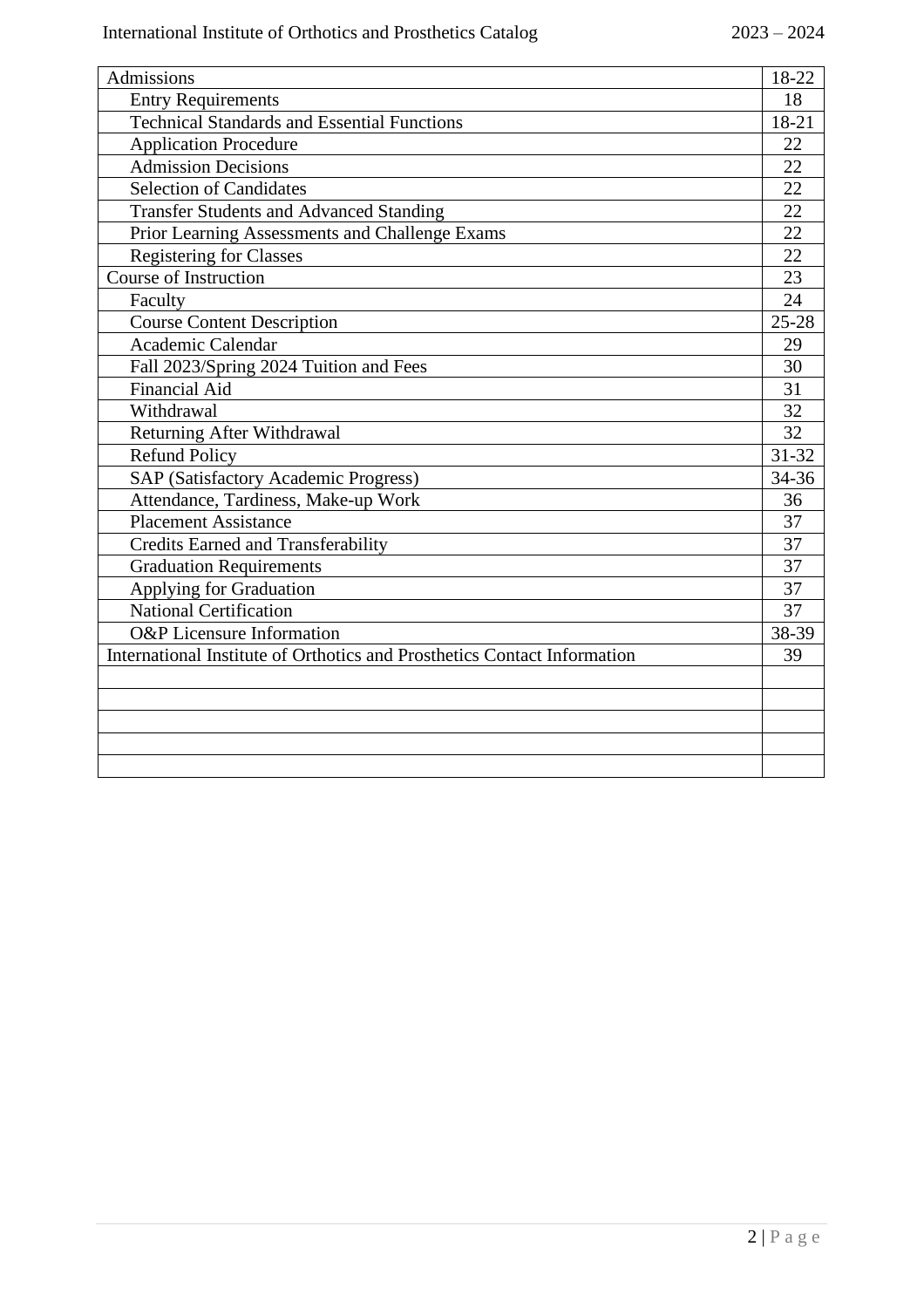### **INTERNATIONAL INSTITUE OF ORTHOTICS AND PROSTHETICS**

# **INSTITUTIONAL DECLARATIONS**

#### **MISSION STATEMENT**

The mission of the International Institute of Orthotics and Prosthetics (IIOP) is to provide comprehensive academic programs that promote student success in a manner for which they can utilize the acquired knowledge, skills, attitudes, and values to be competent and ethical practitioners of allied health.

#### **INSTITUTIONAL PURPOSE AND GOALS**

#### **GENERAL**

The vision of IIOP is to be an internationally recognized organization for advancing the orthotics and prosthetics profession and developing and delivering innovative and collaborative services to veterans and all patients. Its goal is to be an international resource center where students, educators, researchers, manufacturers, practitioners, patients, and other industry partners can collaborate to advance the profession and improve the lives of patients.

#### **The International Institute of Orthotics and Prosthetics will specifically provide:**

- academic programs that help students acquire and develop the knowledge, skills, attitudes, and values that are necessary to be competent and ethical practitioners of the allied health arts.
- employment of faculty who support the mission of the Institute, have diverse academic and professional experiences, are dedicated to teaching and scholarship, are sensitive to the needs of students, and who are committed to professional development.
- pertinent laboratory experiences and related activities that are designed to prepare students to participate as health care providers in the civic, social, cultural, ethical, and political aspects of community life.
- a pathway for continued education for orthotic and prosthetic practitioners to keep them abreast of advancing knowledge in their profession.
- turnkey educational and research services to students, manufacturers, allied healthcare providers, and patients alike.
- researchers with access to the facilities and the volume of patients needed for clinically accepted and validated research.
- collaboration and innovation by strategically aligning partners and convening the best and brightest worldwide in the profession.
- awareness of the orthotics and prosthetics profession through symposiums and workshops

#### **HISTORY OF THE INTERNATIONAL INSTITUTE OF ORTHOTICS AND PROTHETICS**

The International Institute of Orthotics and Prosthetics was founded in December 2015 and will be the first and only world-wide resource center for orthotics and prosthetics ("O&P") where educators, researchers, manufacturers, practitioners, and patients can collaborate to advance the industry's knowledge-base and the care of O&P patients through research, workshops, symposiums, training, and treatment facilities.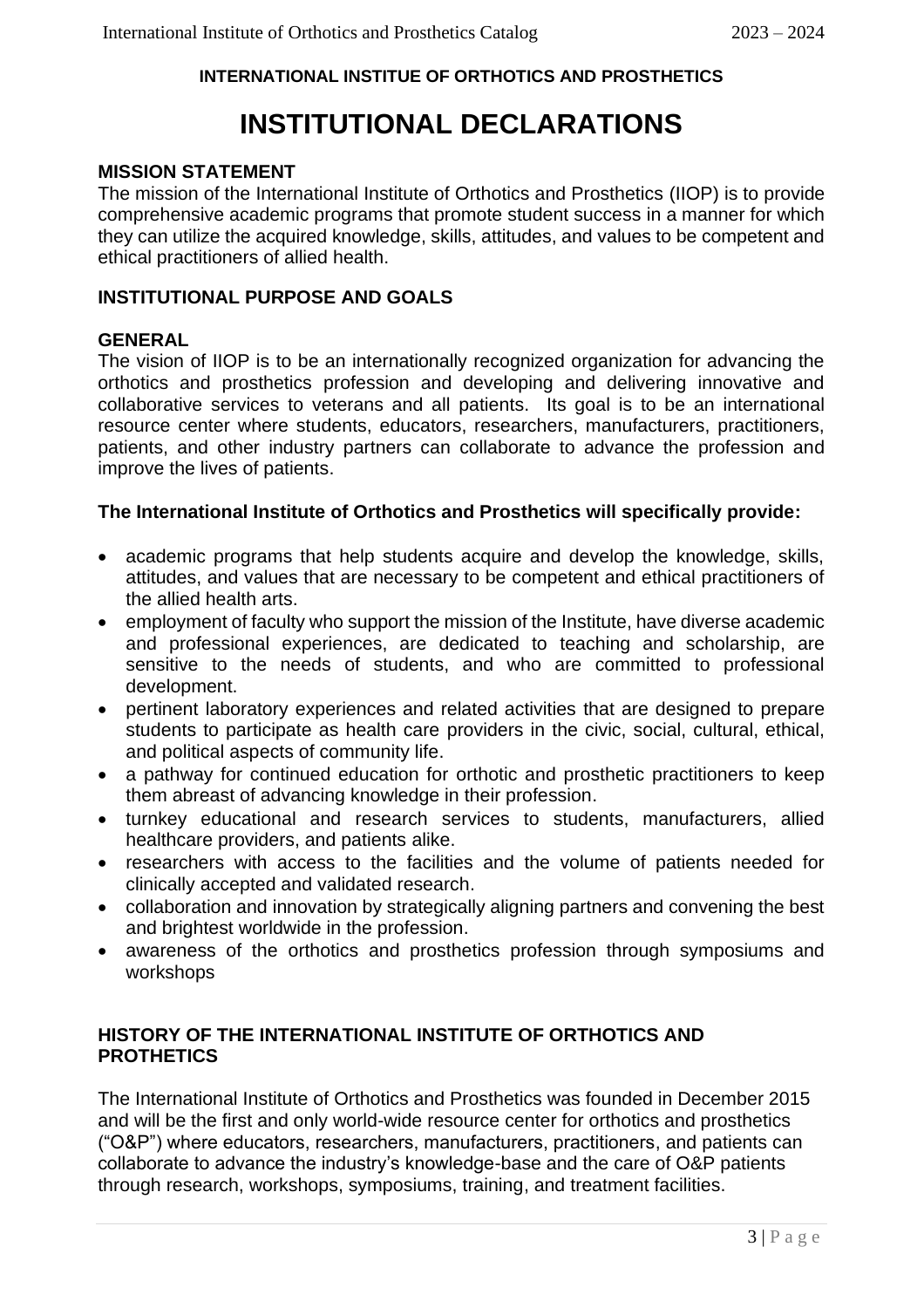#### **INTERNATIONAL INSTITUE OF ORTHOTICS AND PROSTHETICS**

# **GENERAL INFORMATION**

#### **GOVERNANCE**

Control of International Institute of Orthotics and Prosthetics is entrusted to a sevenmember Board. The authority of the Institute is vested in the President, who is the chief executive officer and current Director of IIOP. In such instances as the President deems proper, and subject to the President's reserved powers, the President may vest authority in the Foundation Chair, the Dean or the director to handle prescribed situations and decision-making processes.



Within the courses of instruction offered by the International Institute of Orthotics and Prosthetics, the President promotes a sense of shared governance giving faculty the primary responsibility for such fundamental areas as curriculum, subject matter, methods of instruction and those aspects of student life that relate to the educational process; however, final authority remains with the president.

#### **FINANCIAL INFORMATION**

Inquiries about the financial status of the Institute may be requested by contacting the President. The document will be mailed to an address provided by the requester. DBA Veteran's Stride Foundation at IIOP.

#### **LICENSURE**

The International Institute of Orthotics and Prosthetics is licensed by the Commission for Independent Education, Florida Department of Education. Additional information regarding this institution may be obtained by contacting the Commission at 325 West Gaines Street, Suite 1414, Tallahassee, FL 32399-0400, toll-free telephone number, (888) 224-6684.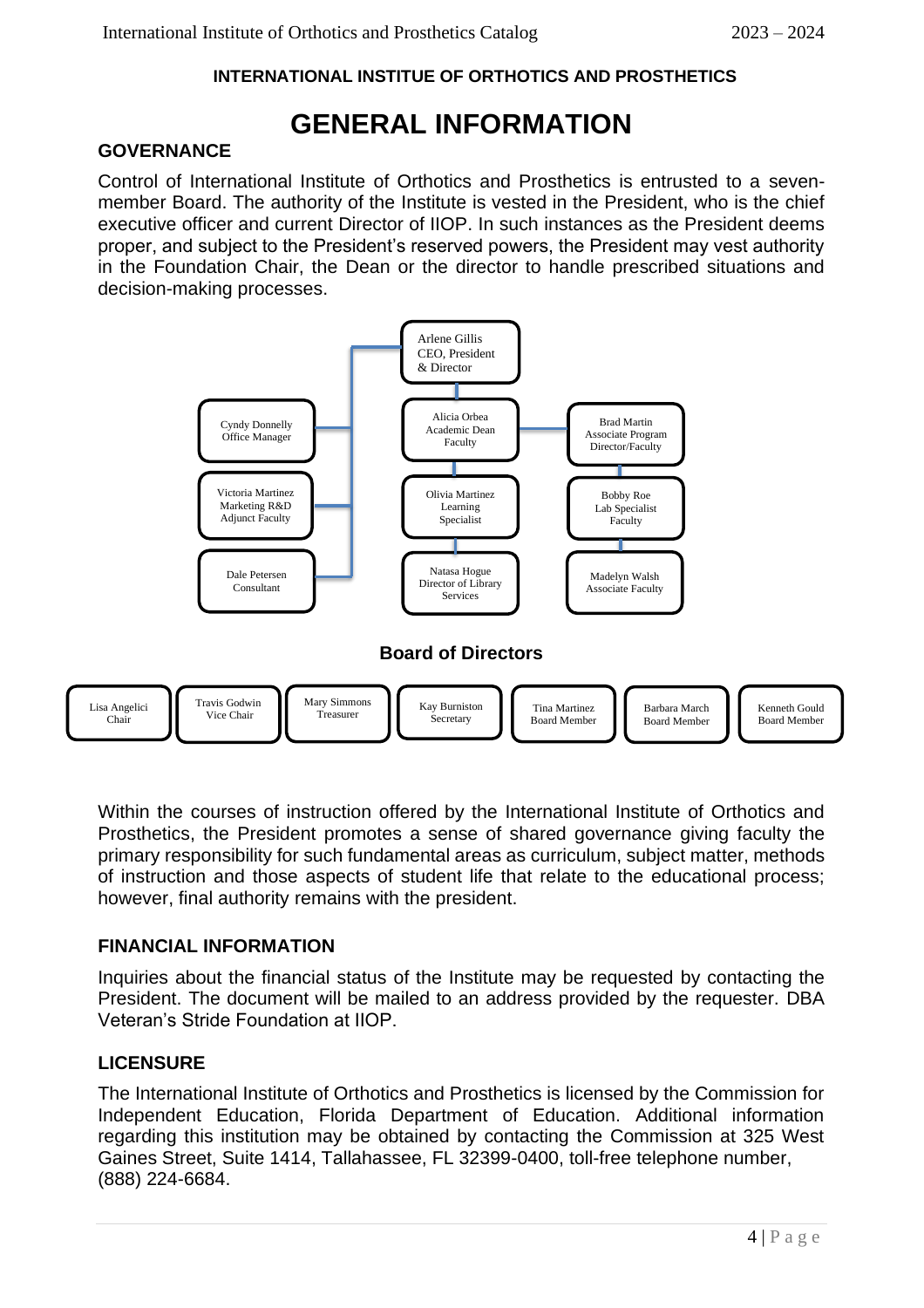#### **PROGRAM ACCREDITATION**

The Orthotics and Prosthetics Master of Science Program is accredited by the Commission on Accreditation of Allied Health Education Programs (CAAHEP) 9355 – 113th Street North #7709, Seminole, Florida 33775, phone:727-210-2350 [email: mail@caahep.org](mailto: email:%20mail@caahep.org) website: [https://www.caahep.org/a](https://www.caahep.org/)s well as the National Commission of Orthotic and Prosthetic Education (NCOPE) the regulatory organization for Orthotics and Prosthetics address: 330 John Carlyle St. – Suite 200 Alexandria, VA 22314 phone: (703) 836-7114 website:<https://ncope.org/> through our partnership with FIU (Florida International University.)

#### **NON-DISCRIMINATION AND DIVERSITY**

In accordance with Title VI of the Civil Rights Act of 1964, Title IX of the Education Amendments of 1972, Section 504 of the Rehabilitation Act of 1973, or the Age Discrimination Act of 1975, and the Americans with Disabilities Act of 1990 the International Institute of Orthotics and Prosthetics does not discriminate in employment, admission into any program of study, or institutional activities. This policy prohibits discrimination against any individual based upon age, race, color, gender, pregnancy, religion, sexual orientation, ancestry, national origin, disability (please see Technical Standards for Admission in the Admissions section of this Bulletin), military status, unfavorable military discharge other than dishonorable, marital status, or any other characteristic protected by federal, state, or local law.

#### **LOCATION AND FACILITY**

#### **General Facility**

The Institute is located within a 40,000-square foot building located minutes from the Tampa International Airport, at 4809 Memorial Highway, Tampa, Florida. The building houses a learning resource center, up-to-date classrooms, labs for patient centered learning and laboratory rooms specific to Orthotics and Prosthetics fabrication.

#### **Classrooms**

The International Institute of Orthotics and Prosthetics houses a total of four classrooms. Three are complete with instructor bunkers and audio/visual suites, while the fourth is dedicated to instruction of computer-aided technology within the field of orthotics and prosthetics. This classroom is complete with an instructor bunker, audio/visual suite as well as a video conferencing suite, and 18 student laptop computers equipped with CAD-CAM software.

#### **Teaching Laboratories**

A key component towards student success in the field of Orthotics and Prosthetics as well as many allied health fields is laboratory instruction. The International Institute of Orthotics and Prosthetics facilities house several laboratory environments to meet these specific needs, as listed below.

#### **Patient Laboratory**

The critical skills of patient evaluation, interaction and implementation of treatment will be learned in this laboratory fully equipped with 8 Treatment tables, one power treatment table, three multi-function mat platforms, four Otto Bock Parallel Bars, 4 meter, one Risser Spinal Table, twelve X-ray wall mount viewing boxes, twelve table side step stools with hand grips, one patient height with weight balance scale, twelve two shelf stainless steel rolling tables and one portable audio/visual unit with projector.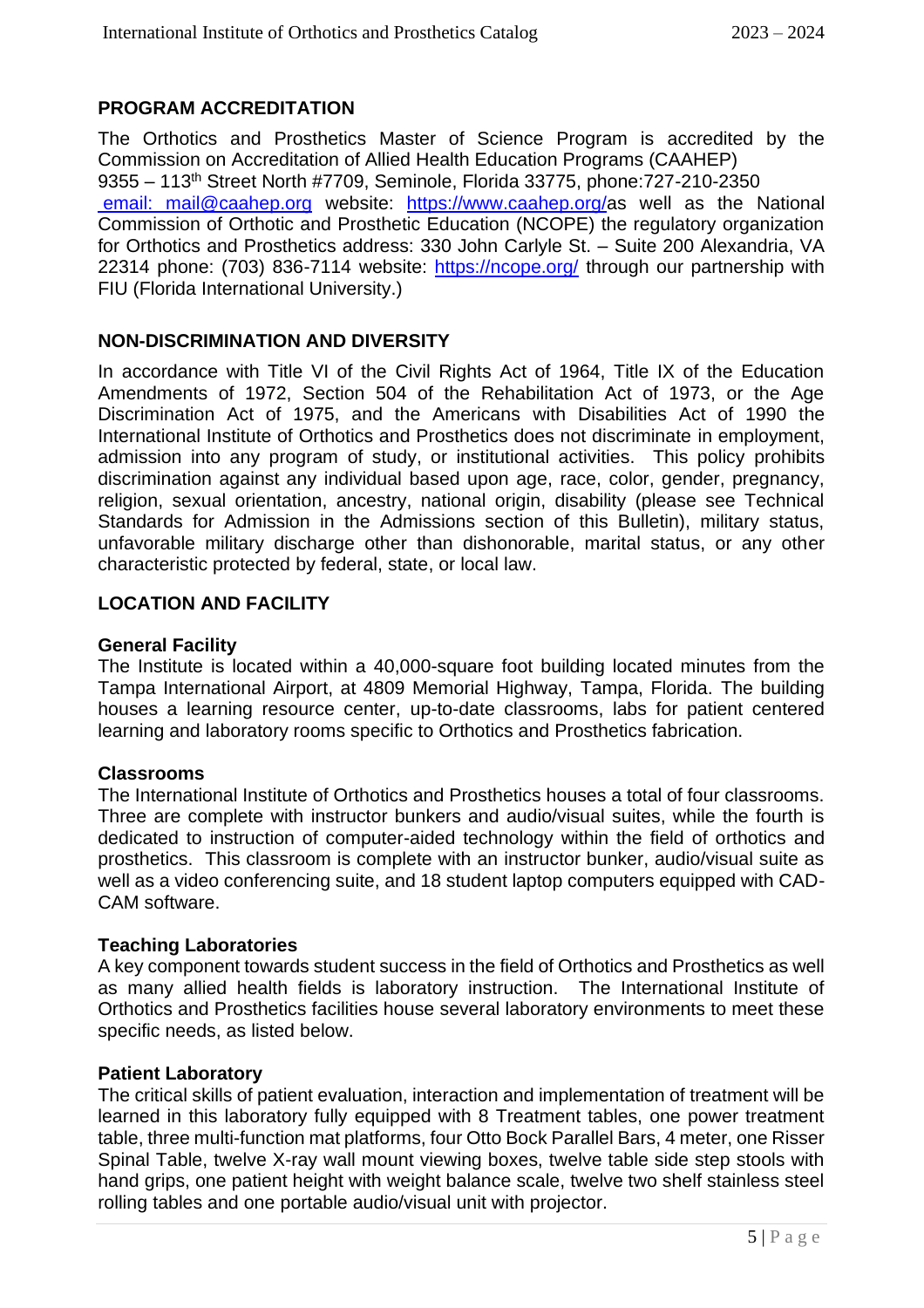#### **Plaster Preparation and Modification Laboratory**

This lab is complete with 36 student worktables, each pipe vise and quick disconnect compressed air port.

#### **Vacuum Thermoforming Laboratory**

The laboratory room consists of four six station custom vacuum forming tables, 4 IR ovens, one forced air convection oven, three Landis vacuum box systems

#### **Laminating Laboratory**

This lab is complete with 24 Lamination Workstations each with laminating stand, vacuum system port and fume exhaust, flame proof storage cabinet for flammable materials.

#### **Sewing/Preparation Laboratory**

This laboratory houses seven sewing machines, two multi drawer storage cabinets.

#### **CAD-CAM Carver Laboratory**

This lab is fully equipped with 8 hand-held 3D white light laser scanners, upper limb prosthetics demonstration units, including myo-arms, pediatric arms, trans-humeral with electric elbow, trans-humeral student arm simulator, Texas assistive devices components and several terminal devices and hands, one Provel three-axis CAD-CAM carver.

#### **Mechanical Laboratory**

22 multi-speed Leonard Industries pedestal mount sander-grinder-finishing machines, three Trautman type floor mount carver-routers, four Supreme Workmaster 1000 dual drum sander-grinders, two 14" band saws, one dry blast cabinet surface conditioning machine, one Jet dual pneumatic drum sander.

#### **Assembly Laboratory**

This laboratory consists of 48 Individual workstations each equipped with over bench shelf, toolbox with hand tools, compressed air quick disconnect port, electrical receptacles, and bench mounted vise. Six Leonard Industries vertical alignment jigs, one 150 lb. forged steel anvil, four Delta floor mount drill presses.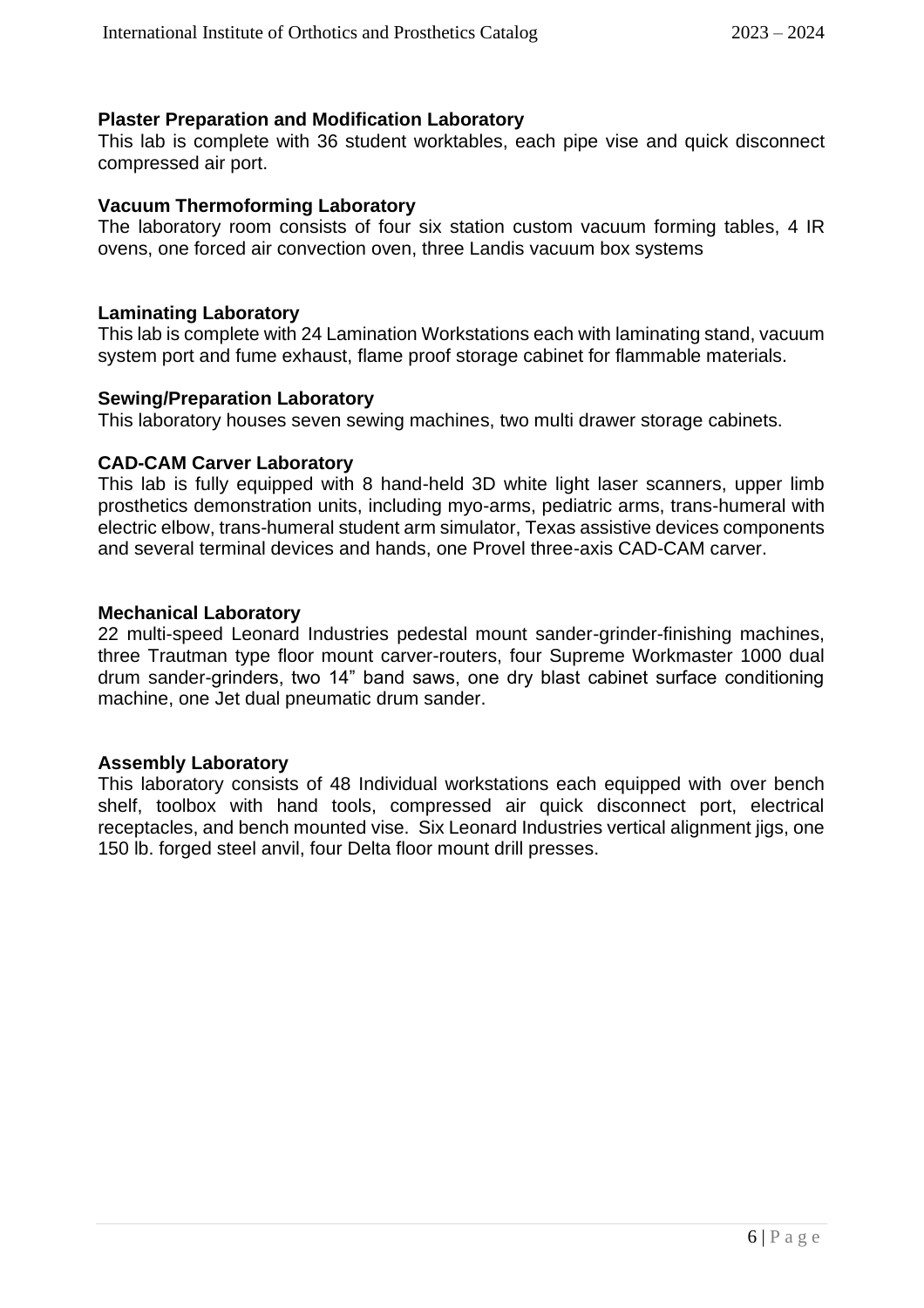### **STUDENT SERVICES AND RESOURCES**

Student Services located in the Administrative Office. Hours: M-F 8:00am-4:00pm. Phone Number: 813-517-1742.

The Student Services Center provides general information, admissions, registration, academic assistance and advising.

#### **Library Resources**

The library electronic collections can be used at any time from any computer connected to the Internet. The Library Online <https://proxy.lirn.net/IntlInstOfOrthoticsProsthetics> Login to the library page using **IIOP** for the **Username**, and **Masters** for the **Password**.

#### **Contact a Librarian**

Research assistance and reference support is available through the online library website's Ask a Librarian function M-F 7am-9pm and Sat-Sun 12pm-7m EST. You can also reach a librarian via email at IntlInstOfOrthoticsProsthetics@lirn.libanswers.com.

#### **Student Portal – Empower Student Information System**

Students can access their student information, including viewing their schedule, view grades, transcripts, invoices at<https://iiop.empower-xl.com/fusebox.cfm> Prospective students can submit their application and upload documents that are required for admissions at:

<https://iiop.empower-xl.com/new/EMPOWER/authentication/applicationLogin.xhtml>

#### **Logging in to Canvas**

- Go to https://iiop.instructure.com/login/canvas.
- Enter your student ID number for User ID and enter your Password.
- Click Log In.

#### **Orientation**

On-Campus prior to semester beginning includes Tour of the campus, Faculty Introductions and Staff, Student Handbook reviewed, Technical Standards, Emergency Preparedness.

#### **Student Identification (ID) Card**

All students are issued a photo ID card at Orientation and are required to be in possession of their ID while on campus.

#### **Student Lounge**

Café includes two refrigerators,3 microwave ovens, popcorn machine, vending machines, hotdog machine, Keurig coffee machine and a latte machine for students to utilize daily. Outdoor grill and picnic tables are also available to students.

#### **Advising Services**

Faculty Advisors provide one-on-one-advising midsemester support for students. They are also available during office hours for academic, personal, and financial support services.

#### **Learning Specialist**

Students have access to Learning Specialist for accommodations request.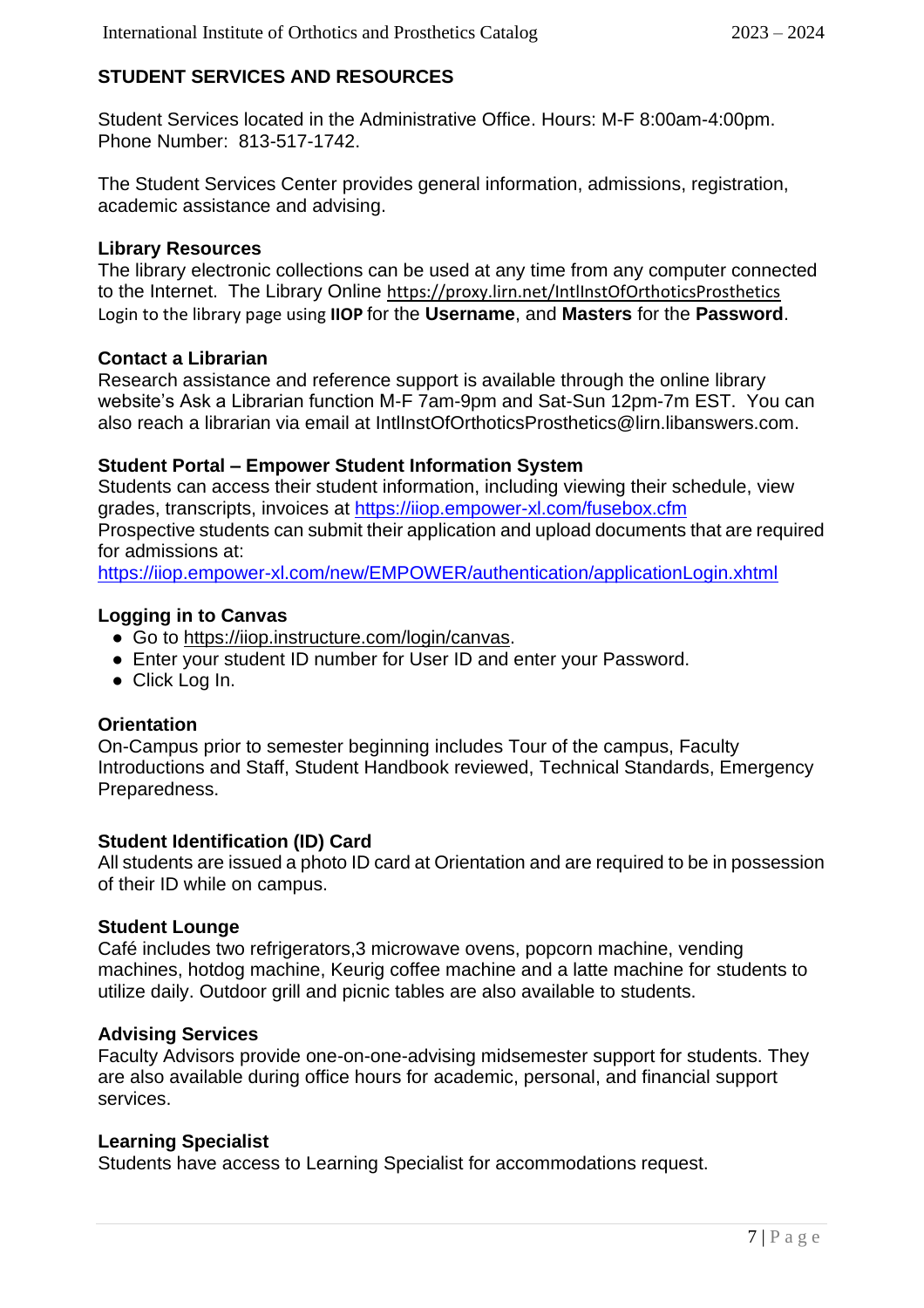#### **Job Fair**

The Florida Chapter of the Academy Meeting includes a job fair for our students to meet potential residency directors. Additionally, we host the Hanger Clinic interviews for our students on campus annually.

#### **Textbooks and Supplies**

The International Institute of Orthotics and Prosthetics will provide all textbooks and learning materials. All learning materials provided by the institute are copywritten and may not be copied, posted, or shared in any manner.

#### **Healthcare Services**

IIOP does not offer healthcare services or a clinic, students must use their personal healthcare agency, public health agency or use 911 in case of an emergency. The Institute does not provide accident or health insurance for students.

#### **Responsibility of the Institute**

International Institute of Orthotics and Prosthetics assumes no responsibility, nor is it liable for any damage done to vehicles when parked on the campus.

#### **Student Code of Conduct**

The Institute is an academic community. Like any community, it relies upon "core" values that reflect the collective beliefs, governing principles, and boundaries of deportment that are expected of its individual members. These are the virtues and obligations usually referred to as the "rules of conduct" that any society must stress if it is to function and remain viable. The most basic expression of these core values includes "the abstract virtue of justice, some form of obligation to mutual aid and mutual abstention from injury, and, in some form and in some degree, the virtue of honesty." In addition to these common values, at the International Institute of Orthotics and Prosthetics we also believe that civilized conduct and an atmosphere conducive to intellectual and personal development are vital if learning is to flourish. This Student Code of Conduct has been formulated to promote and fortify optimal learning conditions that advance the Institutes Mission Statement, protect individual student liberties, and safeguard the interests of all members of the International Institute of Orthotics and Prosthetics academic community. A fundamental obligation each member must accept and support, holds that students, staff, faculty, and administrators share collective responsibility to maintain the "rules of conduct" within the International Institute of Orthotics and Prosthetics community and to discipline those who violate its standards, policies and/or procedures. This responsibility, however, is premised upon an assumption that community order cannot be maintained by threat of punishment alone. Instead, we believe the soundest way to ensure the requisite conditions exist for learning and personal development is for every individual at the International Institute of Orthotics and Prosthetics to assertively claim their personal stake in the collective ownership of the welfare of the Institute, and likewise, for every inhabitant within it.

As a condition of enrollment in the International Institute of Orthotics and Prosthetics, all students are automatically enjoined to share this responsibility to abide by the standards, rules and/or policies set forth in the Student Code of Conduct, the International Institute of Orthotics and Prosthetics Bulletin, and other official International Institute of Orthotics and Prosthetics publications.

The International Institute of Orthotics and Prosthetics Student Code of Conduct is distributed to all new students. Additional copies are available from the Administrative Office.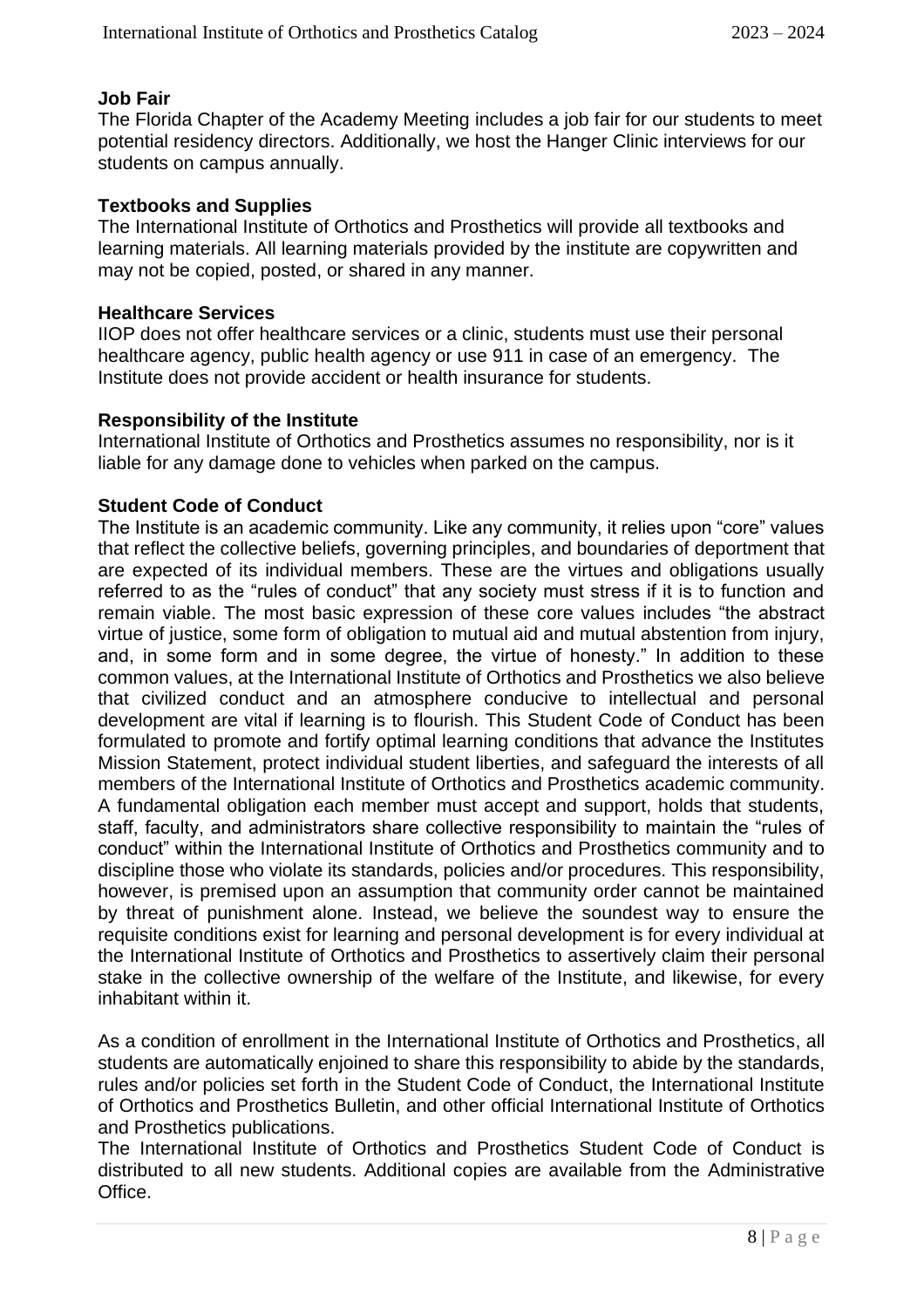#### **Student Grievance Procedures**

The student grievance process for resolving student disputes with faculty, staff and administrators applies to all student issues, including but not limited to academic issues.

#### **Grievance Steps:**

**Step 1.** The student meets with the employee with whom they have the concern, within three working days of the incident. If the student is not satisfied that their concern has been resolved move to step 2.

**Step 2.** Student complaints not resolved between the student and employee then must be submitted in writing to the Dean of Students or Program Director within three working days of Step 1. If the incident is not resolved move to step 3.

**Step 3.** Student complaints not resolved by the Dean of Students or Program Director are to be submitted in writing to the President within 3 working days of their meeting in Step 2. This form can be obtained through the administrative office. The President will meet with the student within 3 working days. If the incident is not resolved move to The appeals process.

#### **Appeals Process:**

If the student is not satisfied with the outcome of their grievance, they have the right to appeal with Ombudsman Travis Godwin and/or file a complaint with the Commission for Independent Education 325 W. Gaines Street, Suite 1414, Tallahassee, FL 32399- 0400, or email: [cieinfo@fldoe.org](mailto:cieinfo@fldoe.org) or Fax:850-245-3238.

#### **DISABILITY SUPPORT SERVICES**

The Americans with Disabilities Act (ADA) expanded the definition of a disability in 2008. The new law allows for more people and more types of disabilities to be included under the law. However, the law also expanded the proof required (documentation) to be eligible to receive accommodations, support services or academic adjustments.

The International Institute of Orthotics and Prosthetics is committed to compliance with Section 504 of the Rehabilitation Act of 1973 and its regulations. The International Institute of Orthotics and Prosthetics does not discriminate based on disability in admission or access to, or treatment or employment in, its programs and activities. The International Institute of Orthotics and Prosthetics Director is designated the International Institute of Orthotics and Prosthetics' Student Disability Coordinator and coordinates Section 504 compliance. Applicants or students with a disability may request an accommodation by contacting the International Institute of Orthotics and Prosthetics Director.

NOTE: The law stipulates that in the post-secondary setting, a student does not qualify for services until they have obtained proper documentation, registered with the Dean of Students in the Administrative Office, and given a copy of the Dean of Student's accommodation letter to each instructor.

Be advised, if a student expects to be accommodated for any national certification and/or state licensing board, they will be required to submit the same detailed documentation required by the International Institute of Orthotics and Prosthetics. Also, disability law generally requires documentation to be no older than three years.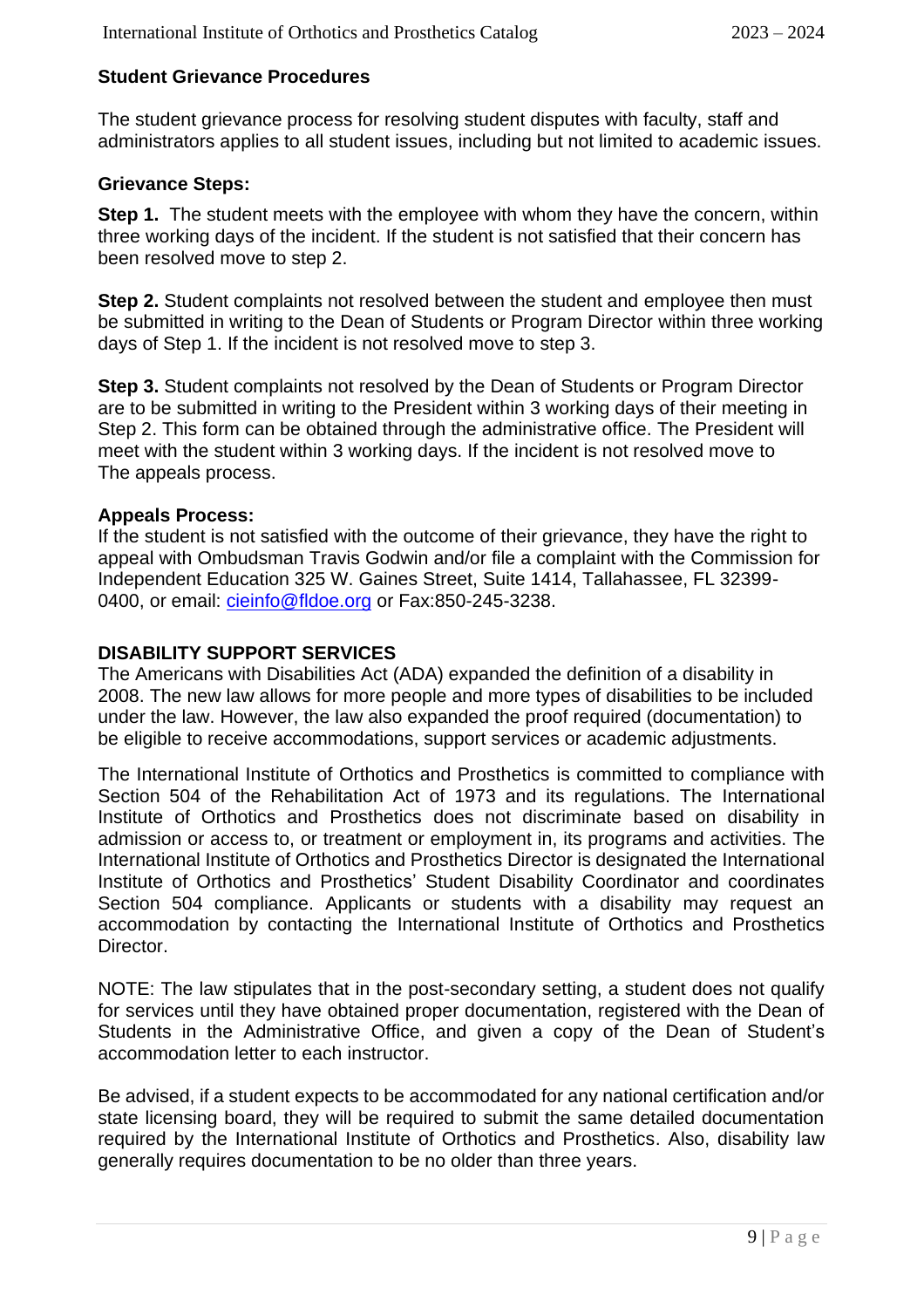#### **Specific Documentation Guidelines**

These documents provide guidelines necessary to establish the impact of the disability on the individual's educational performance and participation in other Institute programs and activities, and to validate the need for accommodations. Submitted information must be current and comprehensive to avoid unnecessary delays in granting the accommodations. Students may be asked to provide updated comprehensive information if their condition is potentially changeable and/or previous documentation does not include sufficient relevant information.

Depending upon the type of disability, students will need to obtain the documentation form that corresponds to their disability from the Administrative Office from. The form must be read carefully, completed by a licensed or properly credentialed specialist related to the disability/disabilities. The disability specialist selected must complete the entire form or the student will not be able to be accommodated by the International Institute of Orthotics and Prosthetics Disability Support Services.

Below are disability documentation forms and the type of licensed or credentialed specialist who is qualified to evaluate the student and complete the form:

#### **Obtaining Disability Accommodations**

- Students with disabilities who wish to receive accommodations or services must [formally request services,](https://iiofoandp.org/wp-content/uploads/2021/05/IIOP-Accomm-Procedure.docx) including accommodations from the Learning Support Specialist, and submit the appropriate documentation for their disability. The [disability form](https://iiofoandp.org/wp-content/uploads/2021/05/IIOP-Support-Plan.docx) may be obtained from the administrative office.
- Requests for services or accommodation should be made early (prior to the start of the semester or very early in the semester) to allow time to review requests and documentation and make proper arrangements. Accommodation arrangements may be compromised or denied if a request is not made in a timely manner.
- Accommodations are determined on a case-by-case basis considering the learning needs of the student, the requirements of the learning task, the course standards and essential requirements, and the educational environment.
- The Learning Specialist will issue a letter describing accommodations the Institute will provide. Students are responsible for giving a copy of the letter to their instructor and for scheduling any accommodated exams.
- The Institute reserves the right to deny services or accommodations if documentation does not comply with its published guidelines for service eligibility, e.g., the student does not meet the criteria of ADA or Section 504, or documentation is out-of-date or incomplete. Students will be given the opportunity to supplement the initial documentation with more information from an appropriately licensed or credentialed authority.
- The Institute is not required to provide an accommodation that compromises the essential requirements of a course or program, imposes an undue financial burden based upon the Institute's overall institutional resources, or poses a threat to the health or safety of the student or to others.

#### **Student Appeal**

- Students who feel their disability has not been reasonably accommodated should seek redress through the following grievance procedure:
- Discuss the issue with the Dean of Students, who shall seek to resolve it informally.
- If this fails, the Dean of Students shall report the dispute to the President.
- The President shall make a final decision and notify the student of the outcome.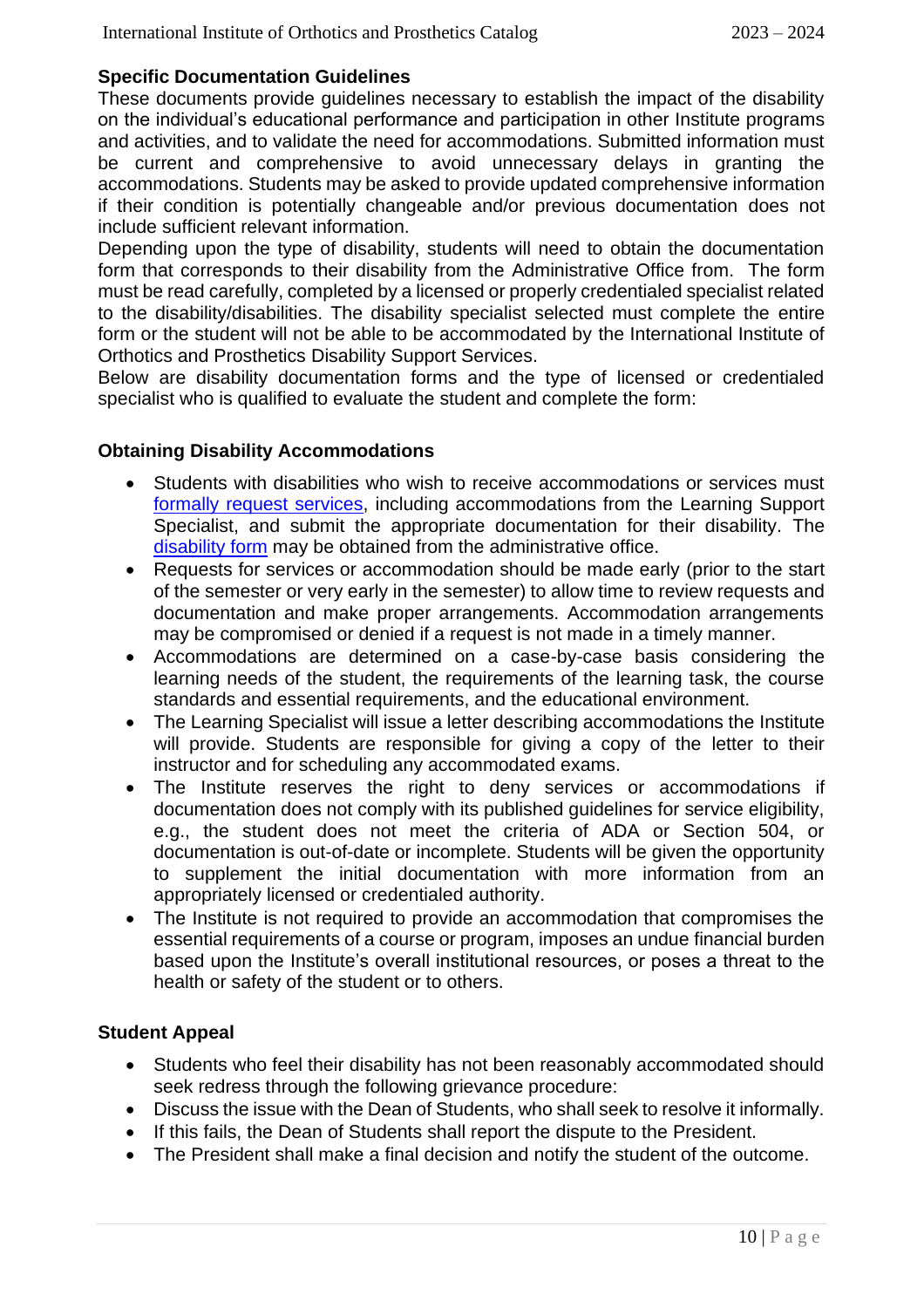### **ACADEMIC POLICIES, REGULATIONS, PROCEDURES**

#### **Accident/Incident Reporting**

On campus accidents, incidents, building hazards, or criminal activity should be directly reported to the nearest International Institute of Orthotics and Prosthetics employee and, unless there is direct danger presented to you and others, immediately followed up with the Administrative Office. In the presence of direct danger, seeking safety and shelter is of the first concern.

#### **Sexual Misconduct Policy**

The Institute will maintain and defend the right that any individual on campus be free from any form of sexual misconduct.

#### **Academic Year Definition**

The Academic Year consists of 47 weeks, two semesters of 16 weeks each and one semester 15 weeks.

#### **Course Types: Clock-hour verse Credit hour**

The International Institute of Orthotics and Prosthetics offers curricula based on clockhour or credit hour courses.

#### **Clock Hour Definition**

A clock-hour is a 60-minute period-of-time that contains 50 to 60 minutes of either class lecture or faculty supervised laboratory, shop training or internship.

#### **Credit Hour Definition**

A credit hour is based on the number of classroom lecture hours per week throughout a term. Students are awarded credit for classes on the basis that a semester unit of credit is equal to a minimum of three hours of work per week (i.e., 1 credit hour equals 1 hour lecture plus 2 hours of homework OR 3 hours of lab) for a 16-week semester.

#### **Course Numbering System: Clock-hour Courses**

Unless the course coding for specific curricula is assigned by the governing accreditation institution, all clock-hour courses are identified by a prefix, number, and a postfix text designation. The prefix of a course represents the title of the program of study by the initials of the programs name. The three-digit course numerical code indicates the respective clock-hour value of that course by the decade and unit digit. The century digit is defaulted to "0" unless utilized to discriminate coding between courses with similar clock-hours. A postfix designated with a "C" represent that course takes place in a classroom while a postfix designated with a "L" represent that portion of the program takes place in a laboratory. For curricula with a pre-assigned course coding system the specific coding system will be identified within the catalog section that describes that course.

#### **Course Numbering System: Credit Hour Courses**

All credit hour courses in this catalog are identified by a prefix and a three-digit number. If a portion of the course takes place in a laboratory a postfix designated with a "L" will additionally be added. The prefix of a course represents the title of the course description of study by the initials of the courses name. The century digit of the three-digit course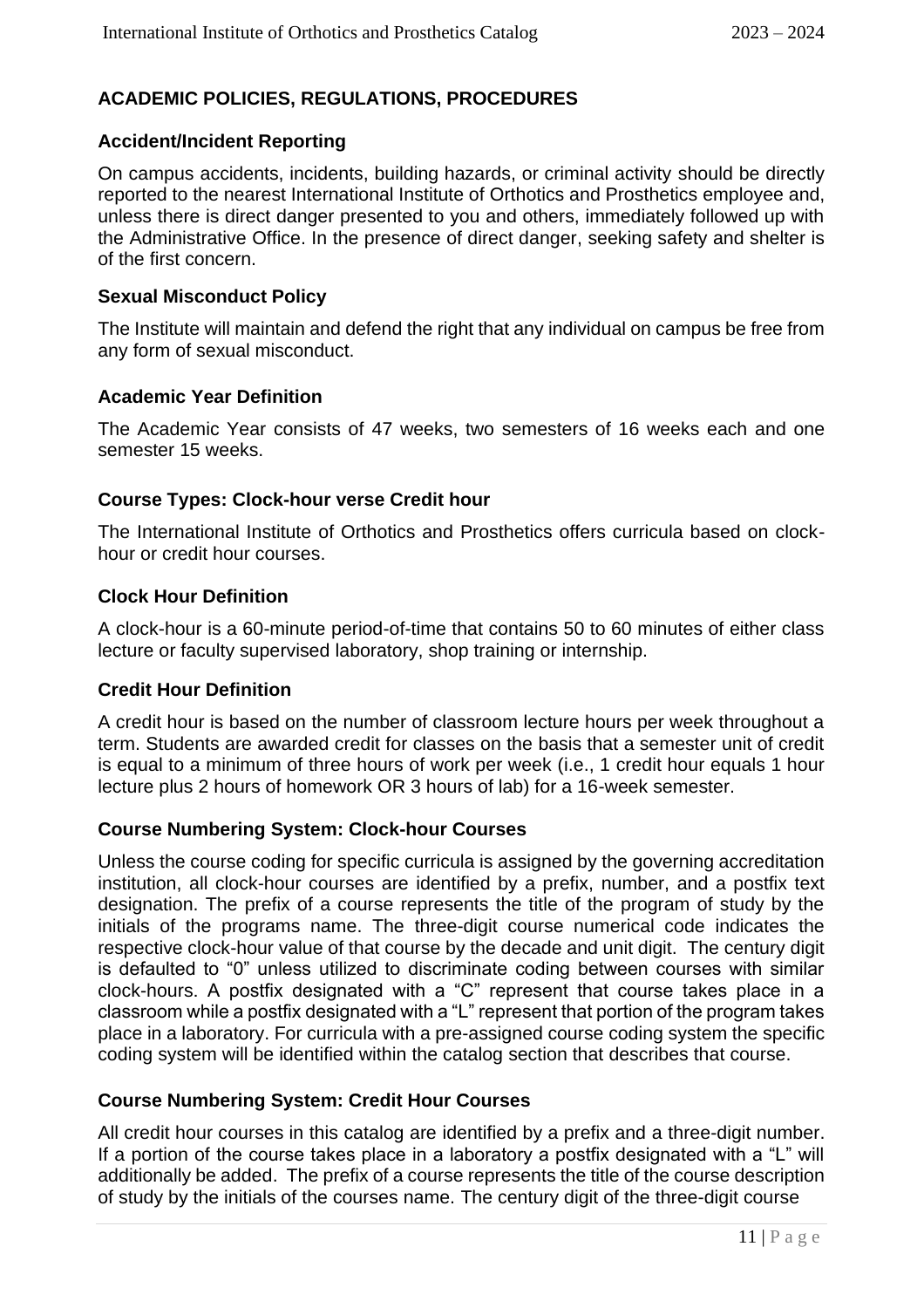numerical code is defaulted to "0" unless that specific course title is of a course that repeats in the curriculum with increasing sequential difficulty. If the course title represents the first level of difficulty for that course, the century digit will be represented as a "1". If the course title represents the second level of difficulty for that course, the century digit will be represented as a "2". The decade digit represents the credit hours dedicated to that course and unit digit is defaulted to "0" unless utilized to discriminate coding between courses with similar numbering.

#### **Full-time and Part-time Student Definition**

Students who are enrolled for 5 credits for the semester are considered part-time for financial aid purposes. Students who are enrolled for 10 or more credits are considered full-time for financial aid purposes.

#### **Grading System – Scale-graded Courses**

Grading is administered to assess the student's educational progress. Grading is based on the student's performance in class and level of achievement on quizzes, assignments, laboratory work, projects, and examinations. The following is a list of possible grades that a student may receive for a course.

| A | 4.0 | Indicates an excellent level of achievement.      |
|---|-----|---------------------------------------------------|
| в | 3.0 | Indicates a respectable level of achievement.     |
| C | 2.0 | Indicates a suitable level of achievement.        |
| D | 1.0 | Indicates a minimal level of achievement.         |
| F |     | Indicates an unsatisfactory level of achievement. |

Incomplete - assigned when a student has completed and passed a majority of the work required for a course but, for reasons beyond the student's control, cannot complete the entire course.

#### **Grading System Pass-Fail Courses**

Students in Pass/Fail courses must earn a C (2.0) or higher to pass the course. Pass/Fail courses do not count toward the GPA of the student, these courses must be passed, however, to continue in the curriculum. Only certain classes qualify for the Pass/Fail grading system.

**W** Withdrawal - Indicates that the student withdrew or was terminated from the course within the first 75% of that course. Withdrawals after the first 75% of the course has been completed will receive the otherwise earned letter grade (normally an "F.)

#### **Repeated Courses**

Students may repeat a class in which they earned a grade other than W or I only once, without special permission. Both the original and repeat grades will show on the transcript, but hours earned toward graduation will only count once. All hours attempted will count toward the Maximum Time Frame for SAP. To calculate the grade point average, only the grade of the last attempt will be used. To repeat a course more than once, the student must attain the permission of the Dean of Students. Permission is only granted under extenuating circumstances.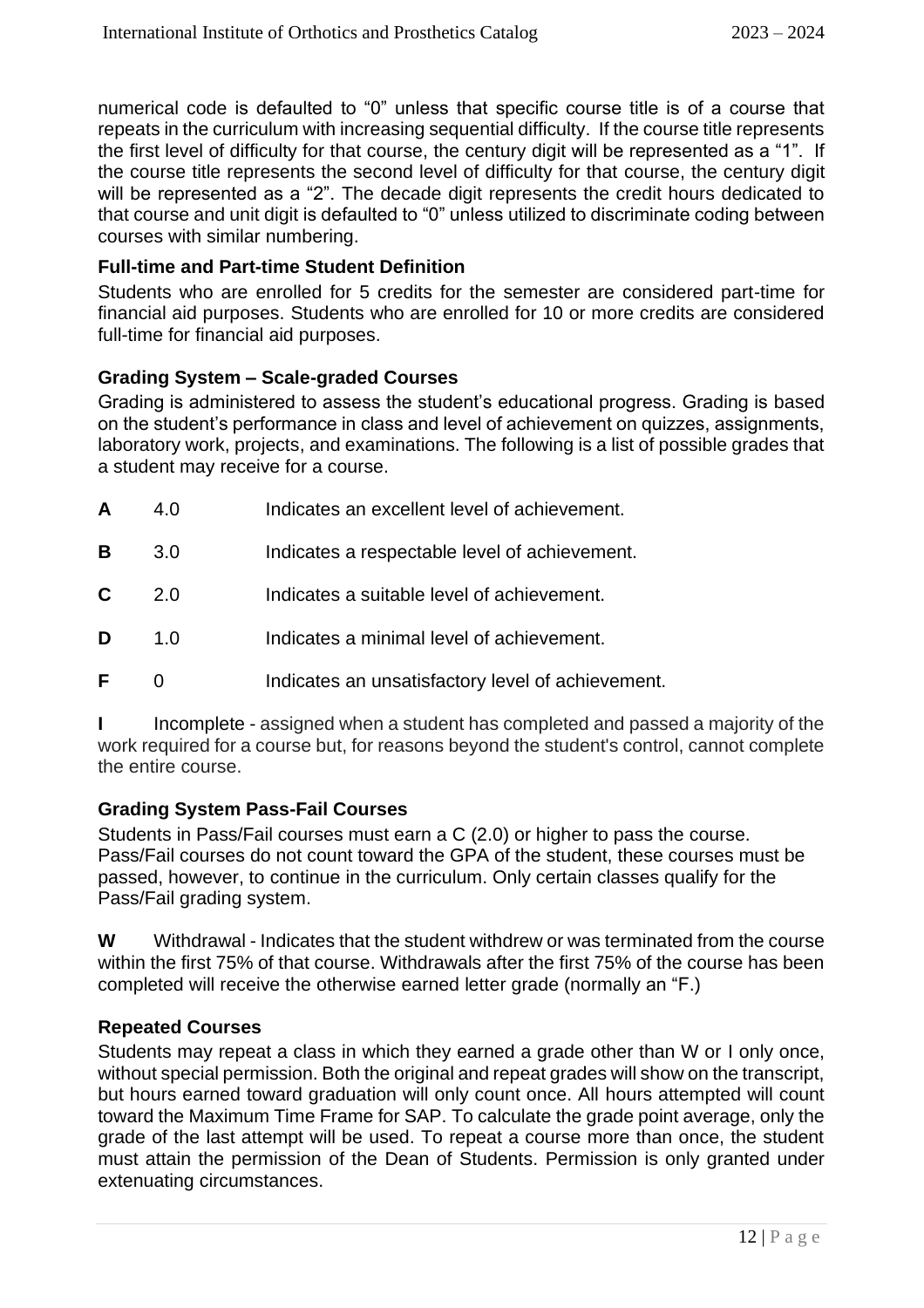#### **STUDENT RECORDS POLICY (FERPA) STATEMENT OF COMPLIANCE**

#### **1. General Policy**

Under the authority of the Family Educational Rights and Privacy Act of 1974, as amended ("Act"), a student has the right to examine certain records concerning the student which are maintained by the International Institute of Orthotics and Prosthetics. The International Institute of Orthotics and Prosthetics must permit the student to examine such records within 45 days after the International Institute of Orthotics and Prosthetics receives a written request from the student. The International Institute of Orthotics and Prosthetics will also permit the student to obtain a copy of such records upon payment of a reproduction fee. A student may request that the International Institute of Orthotics and Prosthetics amend his or her education records on the grounds that they are inaccurate, misleading or in violation of the student's right of privacy. In the event the International Institute of Orthotics and Prosthetics refuses to amend the records, the student may, after complying with the Student Complaint/Grievance Procedure, request a hearing. If the outcome of a hearing is unsatisfactory to the student, the student may submit an explanatory statement for inclusion in his or her education record. A student has the right to file a complaint with the Family Policy Compliance Office, U.S. Department of Education, 400 Maryland Avenue, S.W., Washington, DC 20202-4605, concerning the International Institute of Orthotics and Prosthetics' alleged failure to comply with the Act.

#### **2. Education Records**

Education records are records maintained by the International Institute of Orthotics and Prosthetics which contain information directly related to the student. Examples of education records are the student's education and admission files. The only persons allowed access to such records are those who have a legitimate administrative or educational interest.

#### **3. Exemptions**

The following records are exempt from the Act:

- a) Financial records of the student's parents.
- b) Confidential letters and recommendations relating to admission, employment, or honors to which the student has waived his or her right to inspect.
- c) Records about students made by faculty or administrators which are maintained by, and accessible only to, the faculty and administration.
- d) Records made or maintained by a physician, psychiatrist, psychologist or other recognized professional or paraprofessional acting or assisting in such capacity, and which are available only to persons providing the treatment.
- e) Employment records for the International Institute of Orthotics and Prosthetics employees who are also current or former students.
- f) Records created or received after an individual is no longer a student at the International Institute of Orthotics and Prosthetics and are not directly related to the individual's attendance as a student at the International Institute of Orthotics and Prosthetics.
- g) Grades on peer-graded papers that have not been collected and recorded by an instructor.

#### **4. Review of Records**

It is the policy of the International Institute of Orthotics and Prosthetics to monitor educational records to ensure that they do not contain information, which is inaccurate, misleading, or otherwise inappropriate. The International Institute of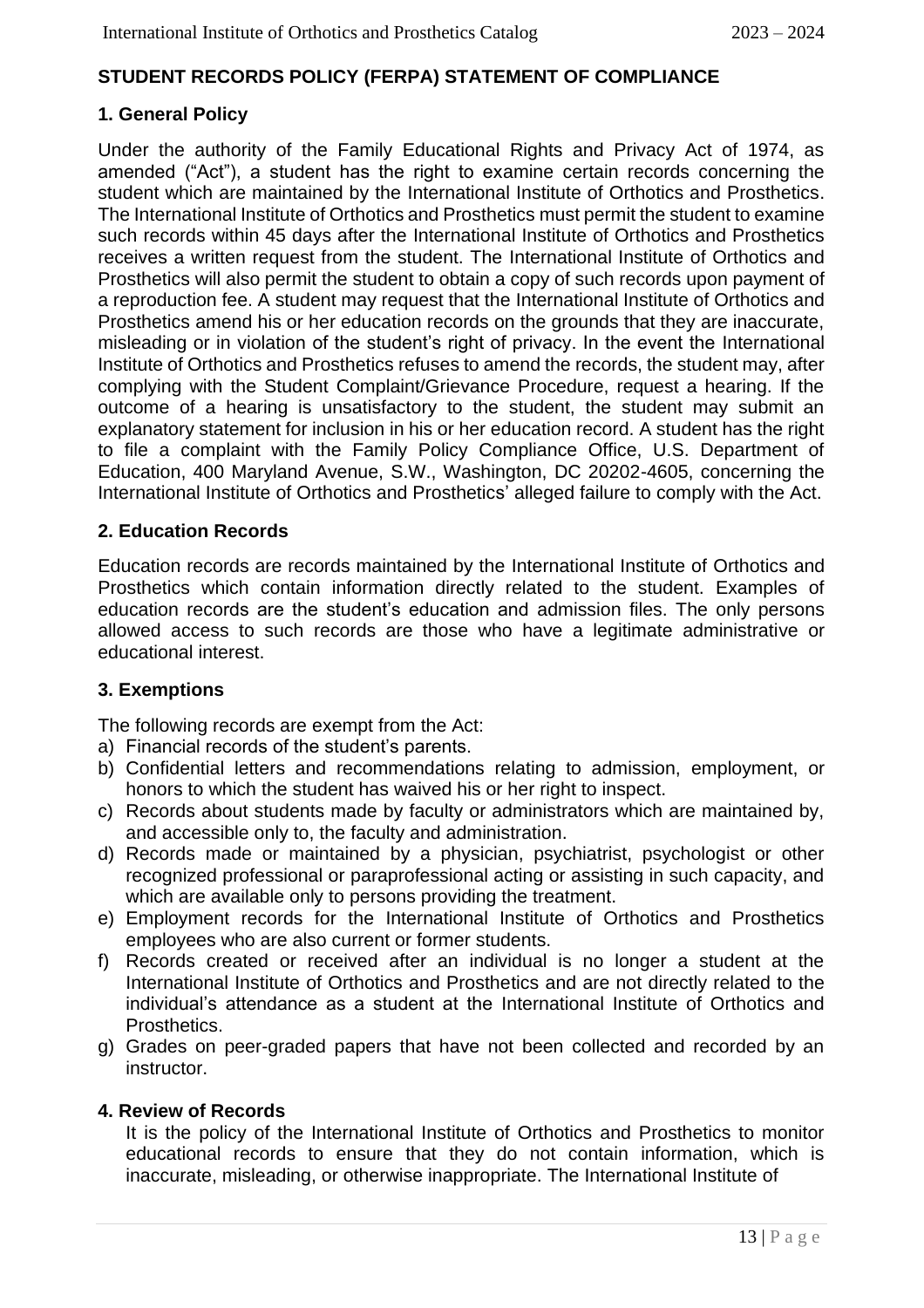Orthotics and Prosthetics may destroy records which it determines, in its discretion, are no longer useful or pertinent to the student's circumstances.

#### **5. Directory Information**

Directory Information (as defined below) is that information which may be unconditionally released without the student's consent, unless the student specifically requests in writing that such information not be released. The International Institute of Orthotics and Prosthetics requires that such request must (I) specify what categories of Directory Information are to be withheld by the student and (II) be delivered to the International Institute of Orthotics and Prosthetics Director within 15 days after the student starts class. Any such request must be renewed annually by the student. "Directory Information" means information contained in a student's education record which would generally not be considered harmful or an invasion of privacy if disclosed. Directory Information includes, but is not limited to, the student's name; address(es); telephone number(s); electronic mail address(es); photograph; grade level; enrollment status (e.g., full-time or part-time); date and place of birth; program of study; extracurricular activities; credentials, awards and recognition (i.e., honors) received; last school attended; dates of attendance (i.e., enrollment period(s), not daily attendance record); and student or user ID number (other than a social security number), but only if the identifier cannot be used to gain access to education records except when used in conjunction with one or more factors that authenticate the user's identity which are known or possessed only by the authorized user.

#### **6. Access Without Student Consent**

The International Institute of Orthotics and Prosthetics may release a student's education records without written consent of the student to:

- a) Other International Institute of Orthotics and Prosthetics officials who have a legitimate educational interest.
- b) Other schools where the student has applied for admission, so long as the information is for purposes related to the student's attendance at those other schools.
- c) Authorized representatives of the U.S. Department of Education, state and local education authorities, the Comptroller General of the United States, or the Attorney General of the United States.
- d) Providers of financial aid (and services in connection therewith) for which the student has applied or received, including, without limitation, lenders, Veterans Administration, state vocational rehabilitation agencies and collection agencies, if the information is for purposes of determining eligibility for aid, determining the amount of the aid, determining the conditions of the aid, or enforcing the terms and conditions of the aid.
- e) State and local authorities where required.
- f) Accrediting agencies.
- g) A parent (whether a natural parent, guardian, or an individual acting as a parent in the absence of a parent or guardian) of a student who is a dependent of the parent for purposes of the Internal Revenue Code. The International Institute of Orthotics and Prosthetics is not required, however, to release such records.
- h) Any court in which the student or a parent of the student initiates a legal action against the International Institute of Orthotics and Prosthetics, but only with respect to the student's education records that are relevant for the International Institute of Orthotics and Prosthetics to defend itself.
- i) Any court in which the International Institute of Orthotics and Prosthetics initiates a legal action against the student or a parent of the student, but only with respect to the student's education records that are relevant for the International Institute of Orthotics and Prosthetics to prosecute the legal action.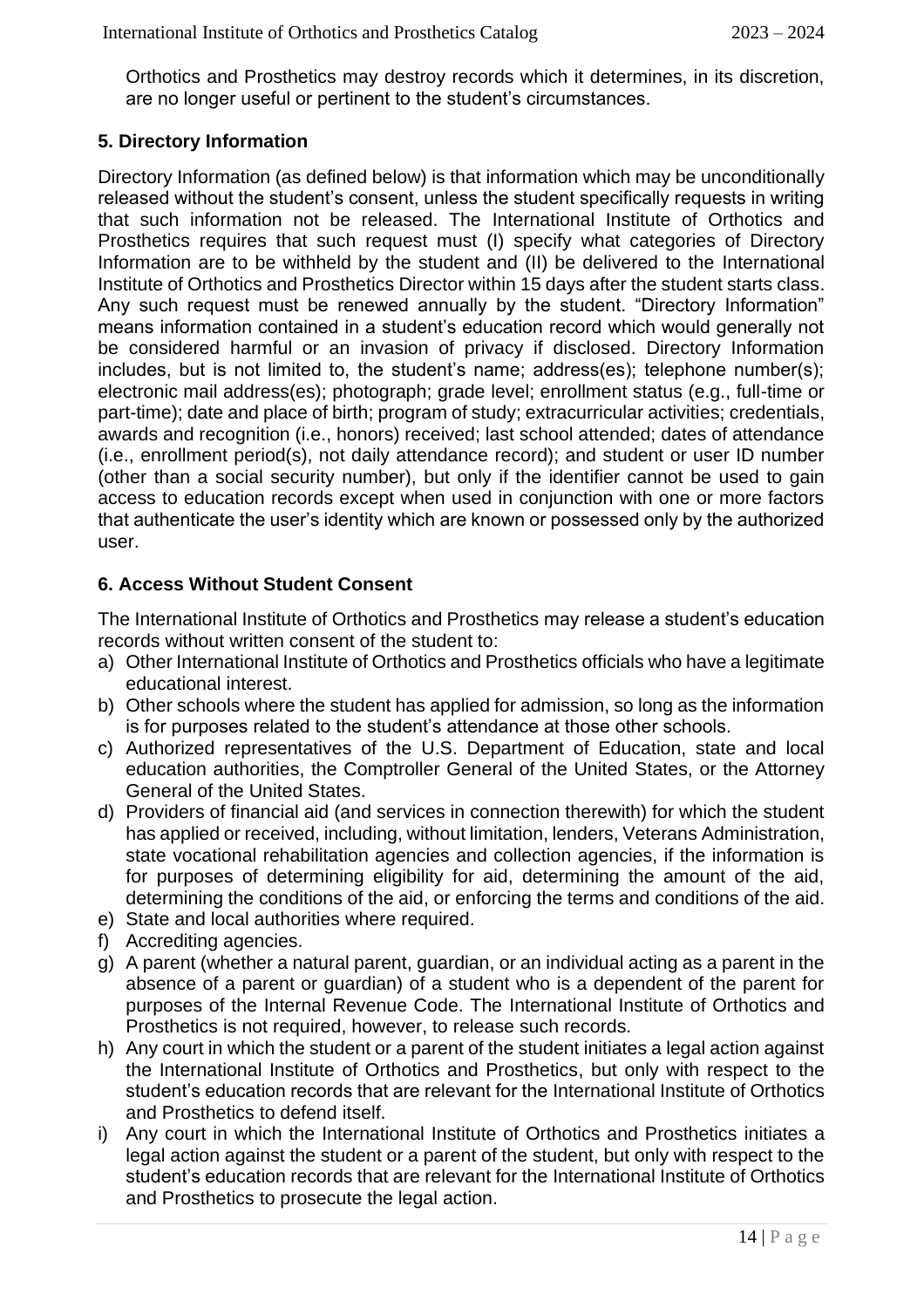- j) Any person pursuant to and in compliance with a judicial order or subpoena, provided that the International Institute of Orthotics and Prosthetics reasonably attempts to notify the student prior to compliance (unless the order or subpoena specifies that the student must not be notified).
- k) Appropriate persons or agencies in the event of a health or safety emergency, where such release without consent is deemed necessary by the International Institute of Orthotics and Prosthetics under the circumstances.
- l) Organizations conducting studies to develop, validate and administer predictive tests, to administer student aid programs or to improve instruction.
- m) The public, if the International Institute of Orthotics and Prosthetics determines, in its discretion, that the student, as an alleged perpetrator, has committed a Crime of Violence (as defined below) or a Non-forcible Sex Offense (as defined below) in violation of the Conduct section of this catalog, but only the following information from the student's education records: the student's name, the violation committed; and any sanction imposed by the International Institute of Orthotics and Prosthetics on the student. A Crime of Violence means an act that would, if proven, constitute any of the following offenses or offenses to commit the following offenses: arson; assault offenses; burglary; criminal homicide, whether manslaughter by negligence, murder, or non-negligent manslaughter; the destruction, damage, or vandalism of property; kidnapping or abduction; robbery; or forcible sex offense. A Non-forcible Sex Offense means an act that would, if proven, constitute statutory rape or incest.
- n) The purported victim, regardless of whether the International Institute of Orthotics and Prosthetics determines that the student, as an alleged perpetrator, committed a Crime of Violence or a Non-forcible Sex Offense in violation of the Conduct section of this catalog, but only the following information from the student's education records: the student's name; the violation committed; and any sanction imposed by the International Institute of Orthotics and Prosthetics on the student.
- o) Any person if the education records disclosed are Directory Information on the student.
- p) The student, or the student's parents if the student is less than 18 years old.
- q) A parent of the student regarding the student's violation of any federal, state, or local law or any rule or policy of the International Institute of Orthotics and Prosthetics concerning the use or possession of alcohol or a controlled substance, if the student is under the age of 21 and the International Institute of Orthotics and Prosthetics has determined that the student has violated the Conduct section of this catalog with respect to that use or possession.
- r) The United States Attorney General (or designee not lower than an Assistant Attorney General) pursuant to an ex parte court order concerning investigations or prosecutions of an offense listed in 18 U.S.C. 2332b(g)(5)(B) or an act of domestic or international terrorism as defined in 18 U.S.C. 2331.
- s) The public, if the disclosure concerns an individual required to register under section 170101 of the Violent Crime Control and Law Enforcement Act of 1994, 42 U.S.C. 14071, and the information was provided to the International Institute of Orthotics and Prosthetics under 42 U.S.C. 14071 and applicable federal guidelines.

The International Institute of Orthotics and Prosthetics will obtain the written consent of the student prior to releasing the student's education records to any other person or organization, except with respect to Directory Information.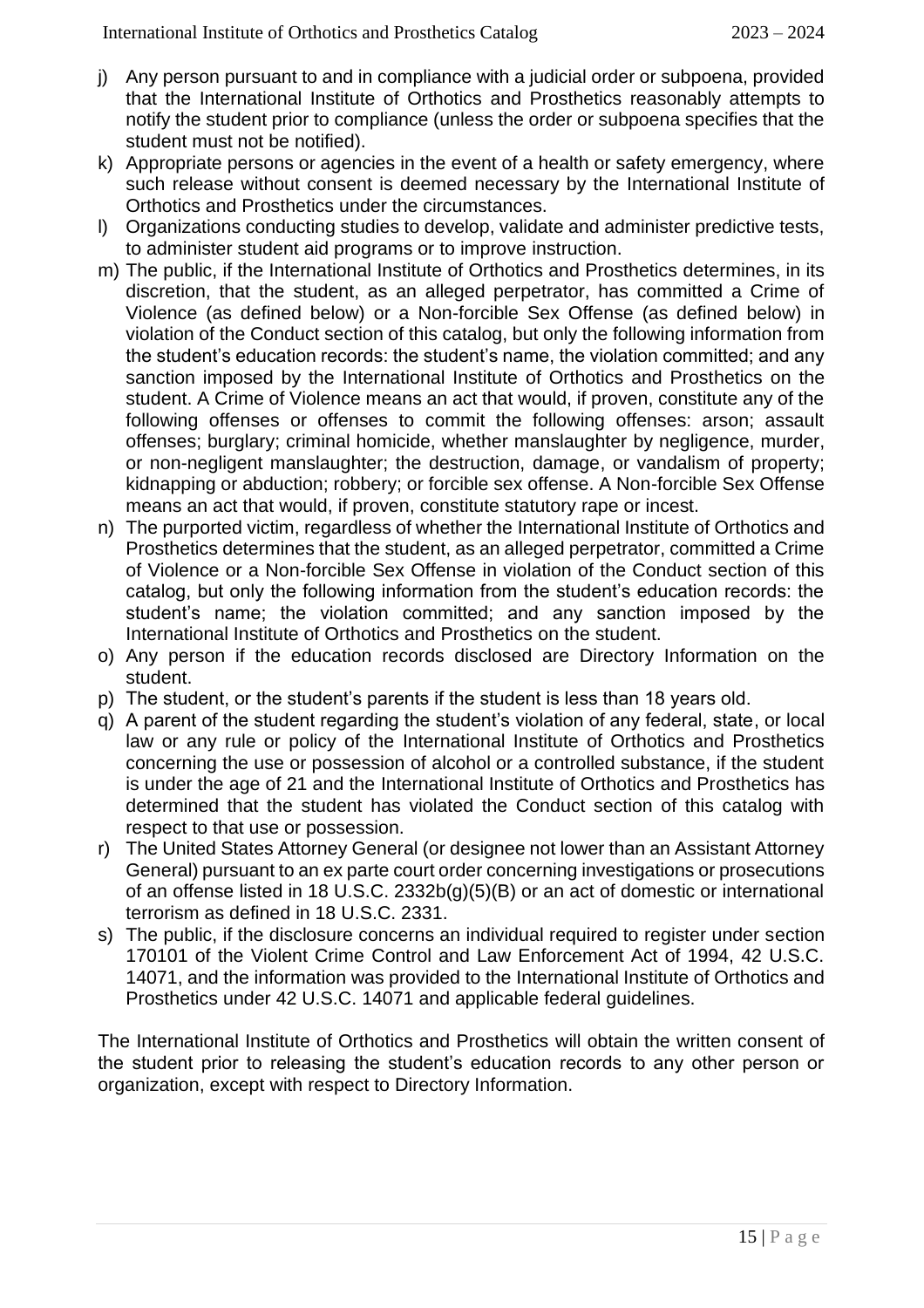### **INTERNATIONAL INSTITUTE OF ORTHOTICS AND PROSTHETICS**

#### **ORTHOTICS AND PROSTHETICS MASTER OF SCIENCE PROGRAM**

#### **Curriculum Description**

The International Institute of Orthotics and Prosthetics, Orthotics and Prosthetics Master of Science program develops a competent, confident, self-motivated Orthotists and Prosthetists with the ability to think critically and provide therapy effectively in a variety of client situations. Each student becomes fully prepared to enter the profession of an Orthotist and Prosthetist with a good foundation in therapy, knowledge, and skills. Students develop an attitude of caring while developing self-confidence in interacting with clients and other health care providers. They will learn to apply the techniques required of an Orthotist and Prosthetist in a purposeful and focused manner.

The curriculum includes a total of 49 credit-hours taken over four semesters. A credit hour is based on the number of classroom lecture hours per week throughout a term. Students are awarded credit for classes on the basis that a semester unit of credit is equal to a minimum of three hours of work per week (i.e., 1 credit hour equals 1 hour lecture plus 2 hours of homework OR 3 hours of lab) for a 16-week semester. Course work includes studies of the basic sciences, research as well as the physical and clinical sciences of orthotics and prosthetics. Course work is evaluated on the scale-graded grading system as identified in this catalog.

A Master of Science Degree is awarded upon completion of the 49 credit-hour curriculum of study. The following academic policies, regulations and procedures apply to all students at the International Institute of Orthotics and Prosthetics, Orthotics and Prosthetics Master of Science program. Failure to conform to policies, regulations and procedures may jeopardize or negate a student's opportunity to pursue and/or complete the program of study leading to the Master of Science in Orthotics and Prosthetics degree.

The Master of Science Degree is required in order to become eligible for licensure through the American Board for Certification in Orthotics, Prosthetics & Pedorthics (ABC). In addition to the Master of Science Degree, ABC certification also requires the student meet other eligibility rules which is not provided by the degree earned at the International Institute of Orthotics and Prosthetics. These requirements include completion of a National Commission on Orthotic and Prosthetic Education (NCOPE) accredited residency program. This is a 12-month program, per discipline, or an 18-month dual discipline program in which a resident is tracked through the program with specific clinical experience, research, and other requirements. Residents must successfully complete the residency program to meet the certification eligibility requirements. The student is encouraged to visit the ABC website (www.abcop.org) for further information.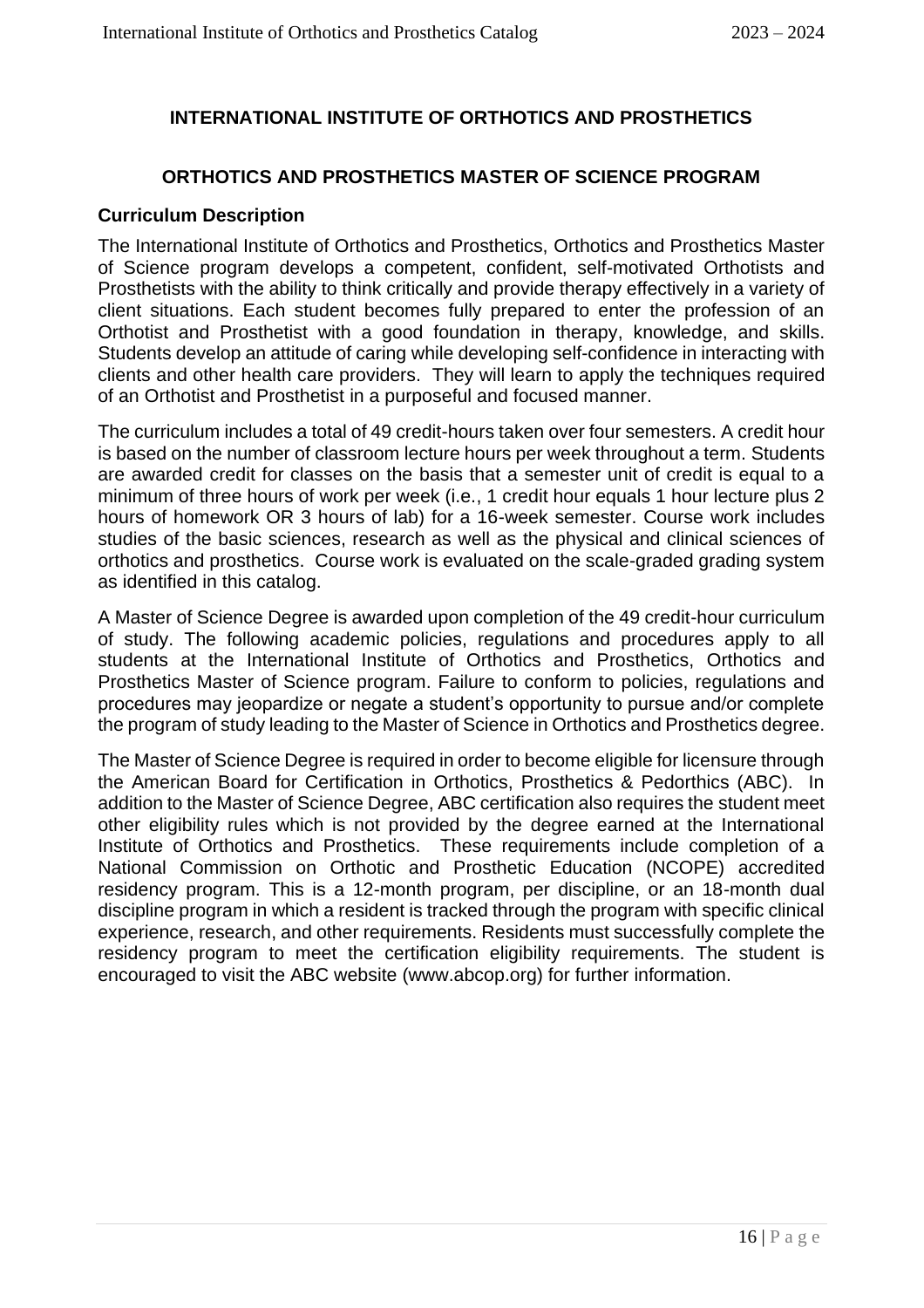#### **Nature and Institutional Purposes**

The purposes of the Orthotics and Prosthetics Master of Science program are listed below.

- 1) The International Institute of Orthotics and Prosthetics, Orthotics and Prosthetics Master of Science program has as its first purpose the provision of specialized education requisite to qualify men and women as competent Orthotists and Prosthetists. Thus, the program educates its students in the clinical sciences as well as in related health subjects.
- 2) The International Institute of Orthotics and Prosthetics, Orthotics and Prosthetics Master of Science program has as its second purpose the provision of general educational components for the express purpose of helping students appreciate and use their intellect, examine their values, evaluate and appreciate divergent views, participate in the free exchange of ideas and attitudes, and acquire and enhance those interpersonal skills, including touch, necessary for ethical performance as an Orthotist and Prosthetics.

#### **Orthotics and Prosthetics Master of Science program Educational Objectives**

- 1. The student will demonstrate competence in the basic and clinical sciences.
- 2. The student will demonstrate competence in the research science and skills.
- 3. The student will demonstrate competence in ethical practices.
- 4. The student will demonstrate competence in clinical assessment.
- 5. The student will demonstrate competence in the formulation and implementation of a treatment plan.
- 6. The student will demonstrate competence in the art and science of the Orthotist and Prosthetist.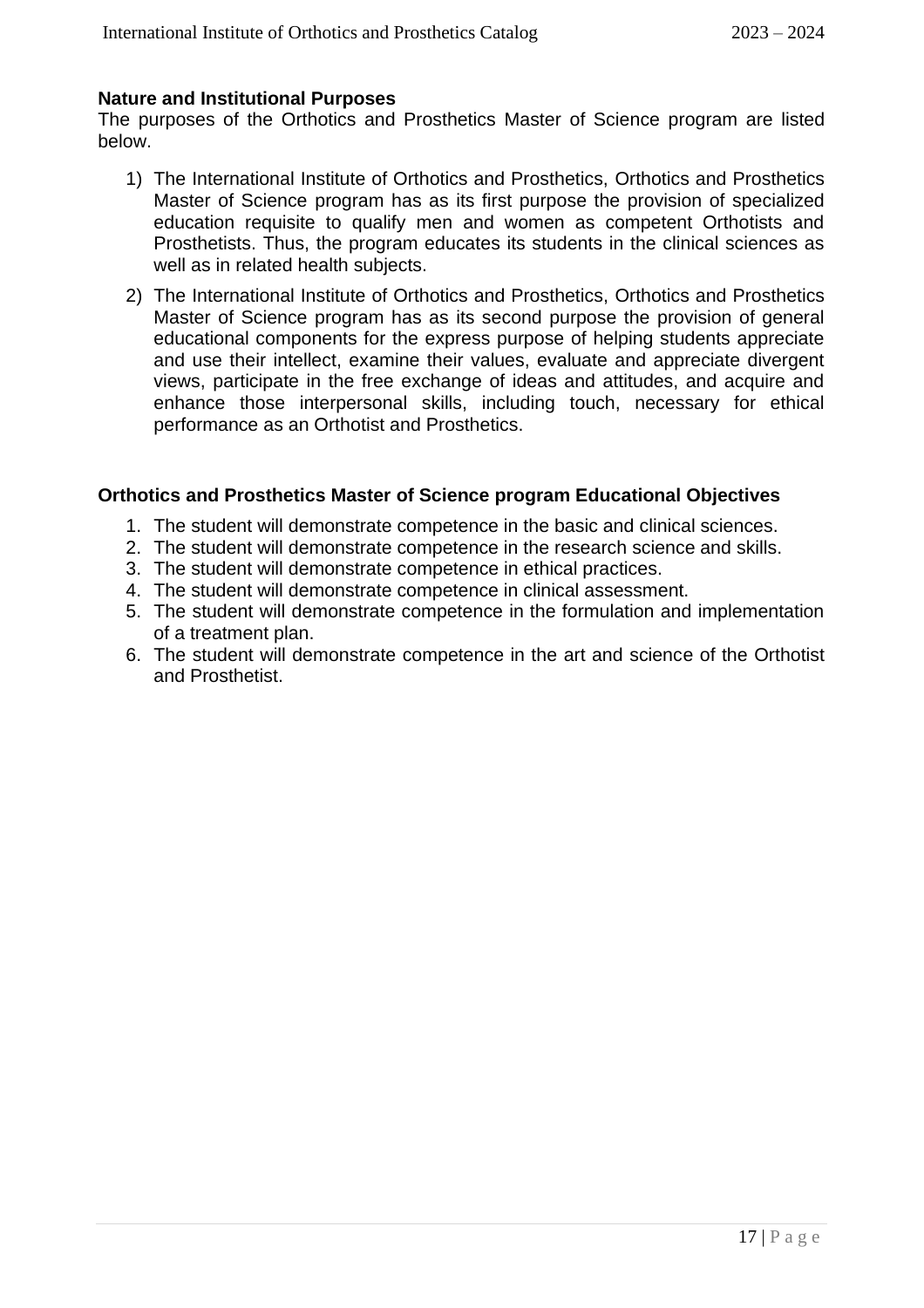### **ADMISSIONS**

#### **Entry Requirements**

Applicants must have obtained a baccalaureate degree in science with emphasis in health. The baccalaureate degree must have been awarded with a cumulative GPA of no less than 3.0 on a 4.0 scale. If GPA requirement is not met students may be reviewed and considered for acceptance on a case-by-case basis. Applicants with a degree in any other discipline will be reviewed individually and an admission recommendation will be made on a case-by-case basis. All applicants must be a minimum of 18-years of age at the time of application.

#### **International Students**

For applicants who have attended schools outside of the US, please provide the admissions office with the following information:

- A course-by-course credential review from an accredited agency such as [World Education Services](https://www.wes.org/) which evidences all post-secondary studies completed.
- An official evaluation may be sent from the agency directly to OPCAS or [registrar@iiofoandp.org](mailto:registrar@iiofoandp.org)
- English Language Proficiency testing results from [TOEFL](https://www.ets.org/toefl/test-takers/) or [IELTS](https://www.ielts.org/en-us/for-test-takers/book-a-test) are required for all students whom English is a second language.

### **Typical Undergraduate Coursework Completed Leading to Successful Graduates**

- Physics
- Life Sciences/Biology
- Chemistry
- Human Anatomy
- Psychology
- Statistics

### **Additional Optional Information**

- Resume/CV
- O&P Experience

#### **Medical Health**

Every student is required to submit official documentation of the following:

- Immunization Validation stating that the student has received proper immunizations and testing as required by the program. Annual updates will be required at the discretion of the program.
- Valid Cardiopulmonary Resuscitation (CPR) Certificate must be maintained current. See Basic Life Support Policy below.
- It is the responsibility of each student to see that the appropriate documentation is on file with the O & P program. There are no exceptions.

#### **Technical Standards**

Admission into the Orthotics and Prosthetics program at International Institute of Orthotics and Prosthetics is determined, in part, by a student's ability to demonstrate competency in Technical Standards, as defined by the National Commission on Orthotic and Prosthetic Education (NCOPE). The Technical Standards represent nonacademic requirements necessary for a student to be able to satisfactorily participate in the program, and include a wide array of abilities, including cognitive, interpersonal, and physical. Mastery of these skills is demonstrated through pre-admissions preceptor evaluations, personal interviews, and prior experience.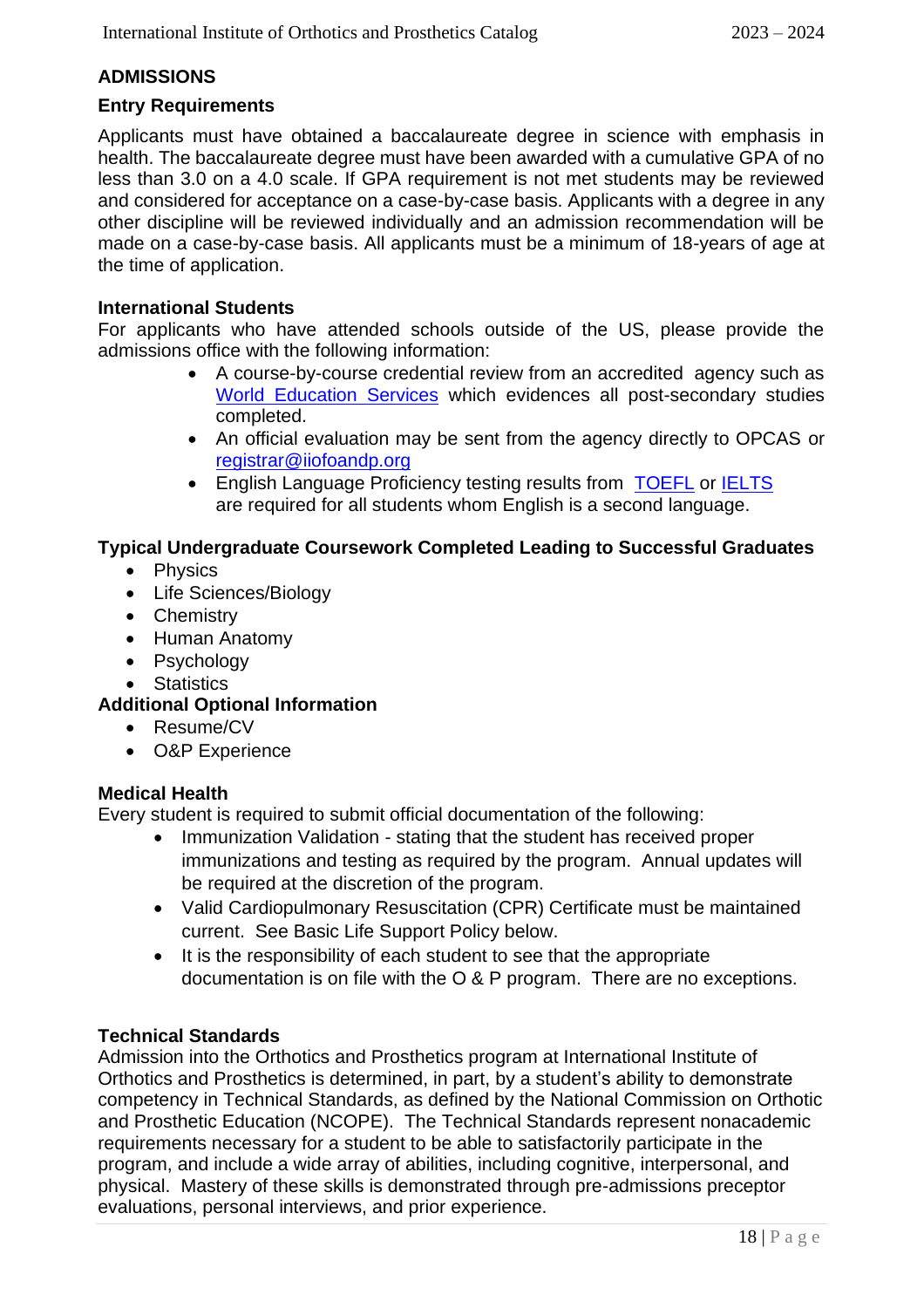Students should be aware that their proficiencies in each of the following Technical Standard areas are of equal importance to their mastery of the academic content acquired through the coursework. Students' mastery of Technical Standards is continuously assessed throughout the program. If gaps in performance exist, a student may be placed on an improvement plan to ensure progression and success in the program.

### **Cognition**

• The student demonstrates the ability to comprehend, memorize, analyze, and synthesize basic science and clinical material in a timely manner.

#### **I. Conduct**

- The student demonstrates respect for self and others and has personal integrity.
- The student is able to remain emotionally stable and intellectually engaged in stressful situations and in an ever-changing environment.

#### **II. Communication**

● The student communicates accurately and efficiently in English with patients, their families, peers, faculty, and staff.

#### **III. Physical Skills**

- The student demonstrates sufficient visual acuity, tactile sensation, motor control, and muscular strength to perceive the signs and symptoms of disease.
- The student demonstrates sufficient visual acuity, tactile sensation, motor control, and muscular strength to safely transfer and move patients in a clinical setting.
- The student demonstrates sufficient visual acuity, tactile sensation, motor control, and muscular strength to safely use chemicals, operate power tools and equipment, maneuver bulky positive-models and materials, and clean-up after themselves.
- The student demonstrates the physical capacity to work in a prosthetic laboratory for 4 to 6 hours and can lift 50 lbs. unassisted.

#### **Essential Functions**

In addition to mastery of course material, program goals, and laboratory/clinical expectations, students are required to demonstrate competency in each of the Essential Functions areas, as defined by the National Commission of Orthotic and Prosthetic Education (NCOPE). The Essential Functions represent the minimum competencies required for satisfactory completion of the program, and cover similar areas included in the Technical Standards.

Students' mastery of Essential Functions is continuously assessed throughout the program. If gaps in performance exist, a student may be placed on an improvement plan to ensure progression and success in the program.

#### **I. Cognition**

- The student demonstrates the ability to perform a comprehensive patient assessment, collect the results, and record the information appropriately in the medical record.
- The student demonstrates the ability to analyze the evidence from the patient assessment and develop a comprehensive treatment plan.
- The student demonstrates the ability to direct the implementation of treatment plans including material and component selection, image capture, preparatory treatment, and patient education.
- The student demonstrates the ability to develop and direct follow-up treatment plans, including adjustment strategies, schedules, and patient education.
- The student demonstrates the ability to contribute to the economic viability of an orthotic and prosthetic clinical practice.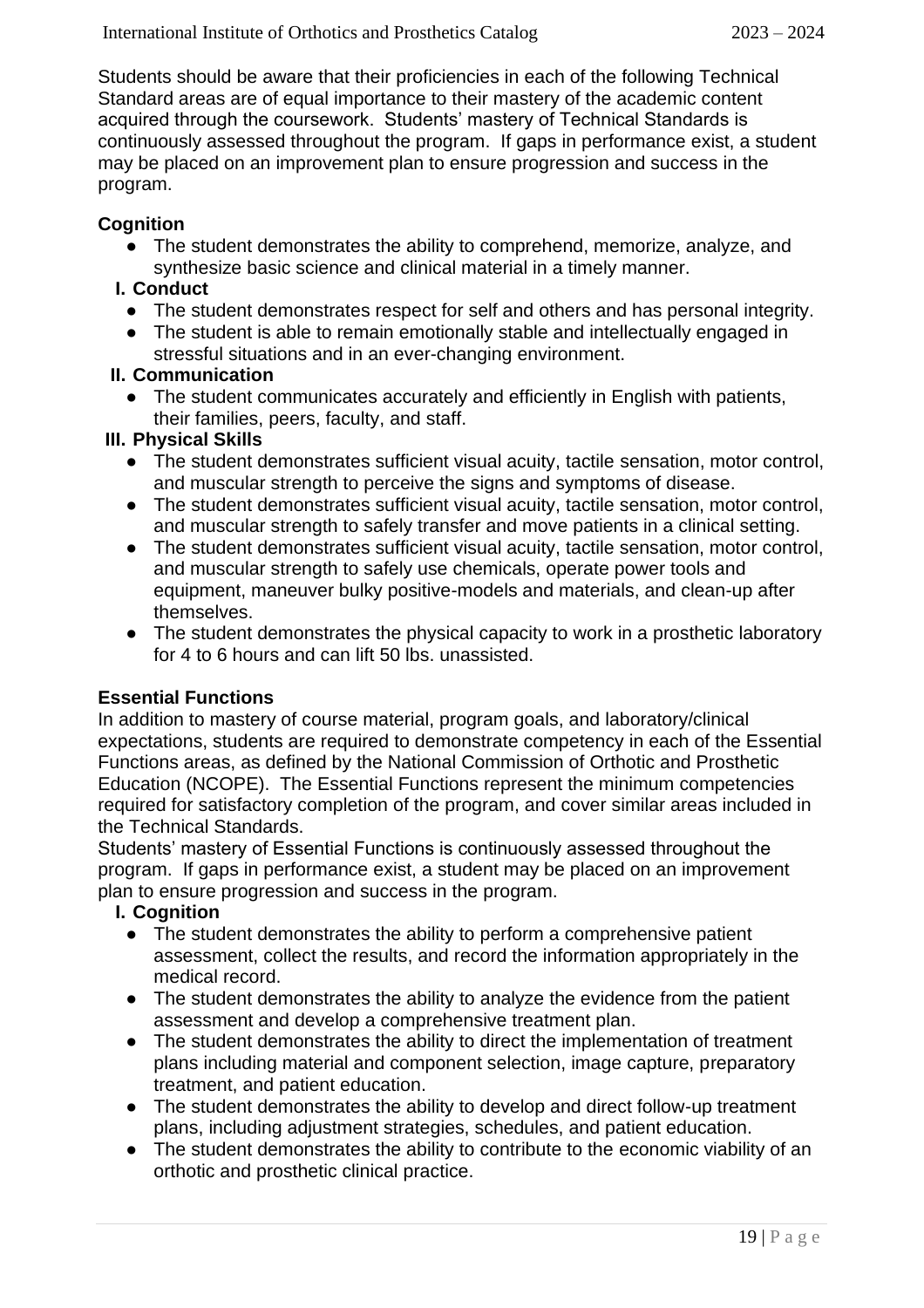● The student promotes the profession and actively participates in continuing education.

#### **II. Conduct**

- The student demonstrates satisfactory professional conduct, including compassion, sympathy, empathy, altruism, honesty, integrity, responsibility, and tolerance necessary to provide appropriate patient centered care.
- The student conducts continuous self-assessment and recognizes the importance of personal growth through participation in professional organizations and continuing education.

#### **III. Communication**

● The student demonstrates satisfactory communication skills, including written, verbal, and non-verbal communication, and the active listening techniques necessary to provide appropriate patient centered care.

#### **IV. Physical Skills**

- The student demonstrates the ability to assess the patient, including patient handling; range-of-motion, manual muscle, sensation, proprioception, and gait testing.
- The student demonstrates the ability to implement a treatment plan, including capturing patient images using negative impression techniques with plaster and synthetic casting materials; CAD/CAM scanning; preparing paper schematics and plaster models; vacuum forming thermoplastics; laminating thermo-sets; contouring metals; assembling components; shaping and smoothing trim lines; fitting and adjusting orthotic and prosthetic devices.
- The student demonstrates the ability to implement follow-up care, including reassessing patients and adjusting and repairing orthotic and prosthetic devices.

Applicants must review the technical standards and sign a form certifying they have read, understand and are able to meet the standards (with or without reasonable accommodations) of that program. This information is provided to help every student be more aware of the types of performance and expectations associated with the Orthotics and Prosthetics Master of Science program. The use of technical standards is derived from Section 504 of the Rehabilitation Act of 1973 and the Americans with Disabilities Act of 1990. These laws provide a framework for individuals with documented disabilities to request reasonable accommodations to fulfill their educational objectives. Reasonable accommodations are defined as any change or modification in the way things are usually done that enables an individual with a disability to participate as fully as possible in the Orthotics and Prosthetics Master of Science program. An effective accommodation for a disability can ensure, that an otherwise qualified student with a disability is able to perform and be assessed on their ability rather than by their disability.

Candidates with documented disabilities who wish to request accommodations under the Americans with Disabilities Act must follow the Institute's procedure for requesting an accommodation. This procedure, in summary, requires submitting a written request for accommodations and supporting documentation of a life-limiting disability to the Dean of Students. The Dean of Students will review the request and determine whether a reasonable accommodation can be made.

International Institute of Orthotics and Prosthetics does not discriminate against qualified individuals with disabilities in recruitment or admission to its programs, services, or activities. Any information disclosed by an applicant regarding disabilities will not adversely affect admissions decisions nor eligibility to remain enrolled.

The Institute reserves the right to reject requests for accommodations that would fundamentally alter the nature of the program, lower the academic standards, cause an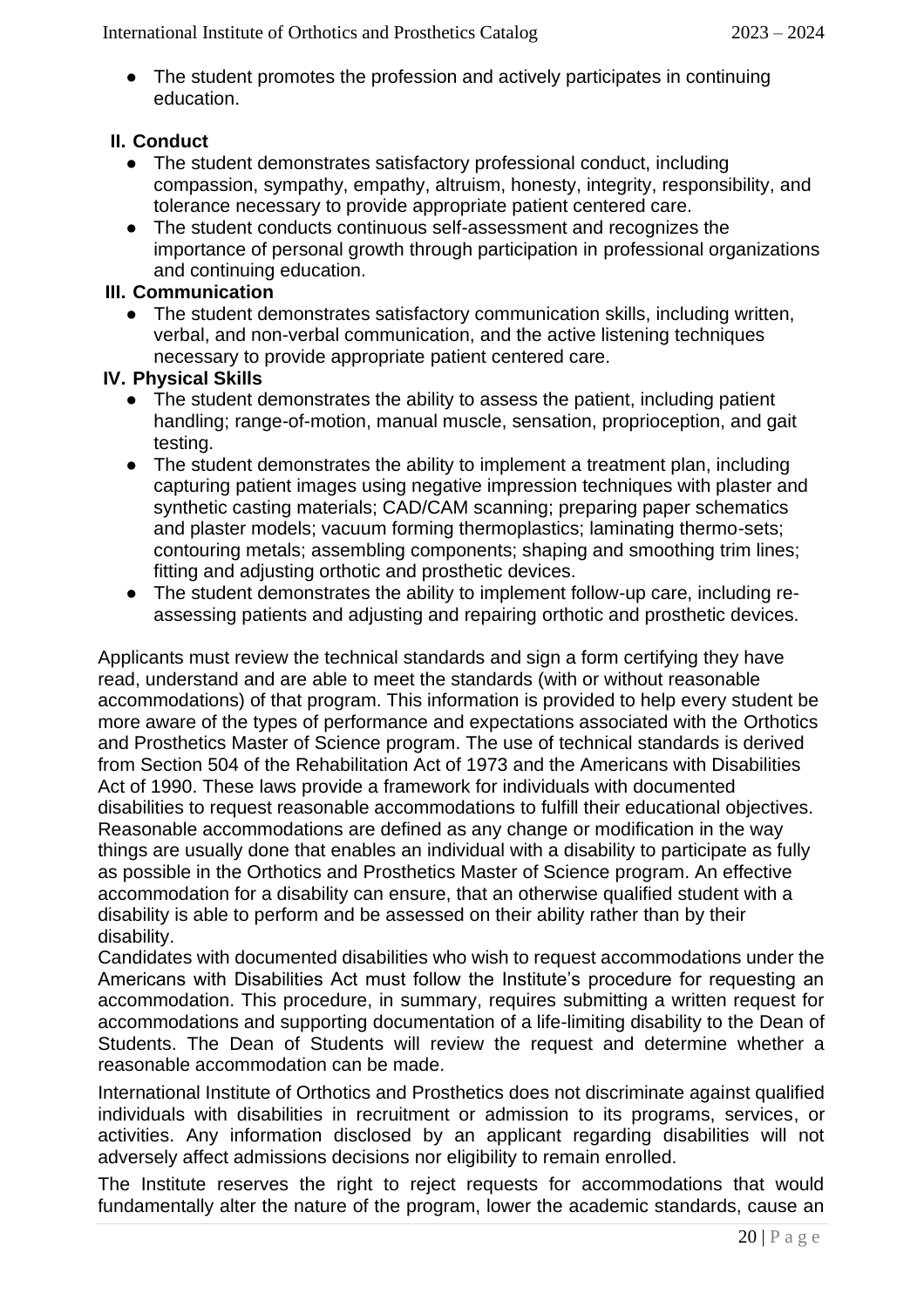undue hardship on the Institute, or endanger the health or safety of a student with a disability, other students, clinic patients, or any other member of the Institute community. Orthotic and Prosthetic students must have abilities and skills of five varieties:

#### **Sensory/Observation**

A student must have sufficient sense of vision, hearing, and touch to perform palpation sufficient to note changes in soft tissue tone and consistency, and visual observation capable of noting changes in skin, posture, and gait (walking). A student must also be able to observe classroom and laboratory demonstrations.

#### **Communication**

A student must be able to speak, to hear and to observe the client in-order to elicit information, describe changes in mood, activity, and posture, and perceive nonverbal communications. A student must be able to communicate effectively and sensitively in both oral and written form with clients and any other members of the health care team.

#### **Motor/Strength/Coordination**

A student must have sufficient motor function and strength to elicit information and perform procedures on clients by palpation and fitting of devices. A student must also have the strength and coordination to assist clients to assume comfortable positions, and the dexterity to handle devices. A student must be able to execute motor movements required to provide emergency and first aid care to clients such as CPR, applying pressure to stop bleeding, and opening an obstructed airway. Such actions require coordination of both gross and fine muscular movements, equilibrium and the senses of touch and vision.

#### **Conceptual, Integrative and Quantitative Abilities**

These abilities include measurement, calculations, reasoning, analysis, and synthesis. Problem solving and the planning and execution of tasks in group and individual settings require these intellectual abilities. Testing and evaluation of these abilities in the Orthotists and Prosthetists curriculum employs periodic examinations as an essential component of the curriculum. Successful completion of these examinations is required of all candidates as a condition for continued progress through the curriculum. Examples of these tests include essay, oral and/or multiple-choice tests, typewritten papers, oral presentations, and lab practicals designed to assess a variety of cognitive and non-cognitive skills in a simulated or supervised clinical setting.

#### **Behavioral and Social Attributes**

A student must possess the emotional health required for full utilization of his or her intellectual abilities, the exercise of good judgment, and prompt completion of all responsibilities, attendant to the care of clients. A student must be able to function effectively under stress. Compassion, integrity, concern for others, interpersonal skills, interest, and motivation are all personal qualities that a student must possess to successfully complete the challenges encountered in training.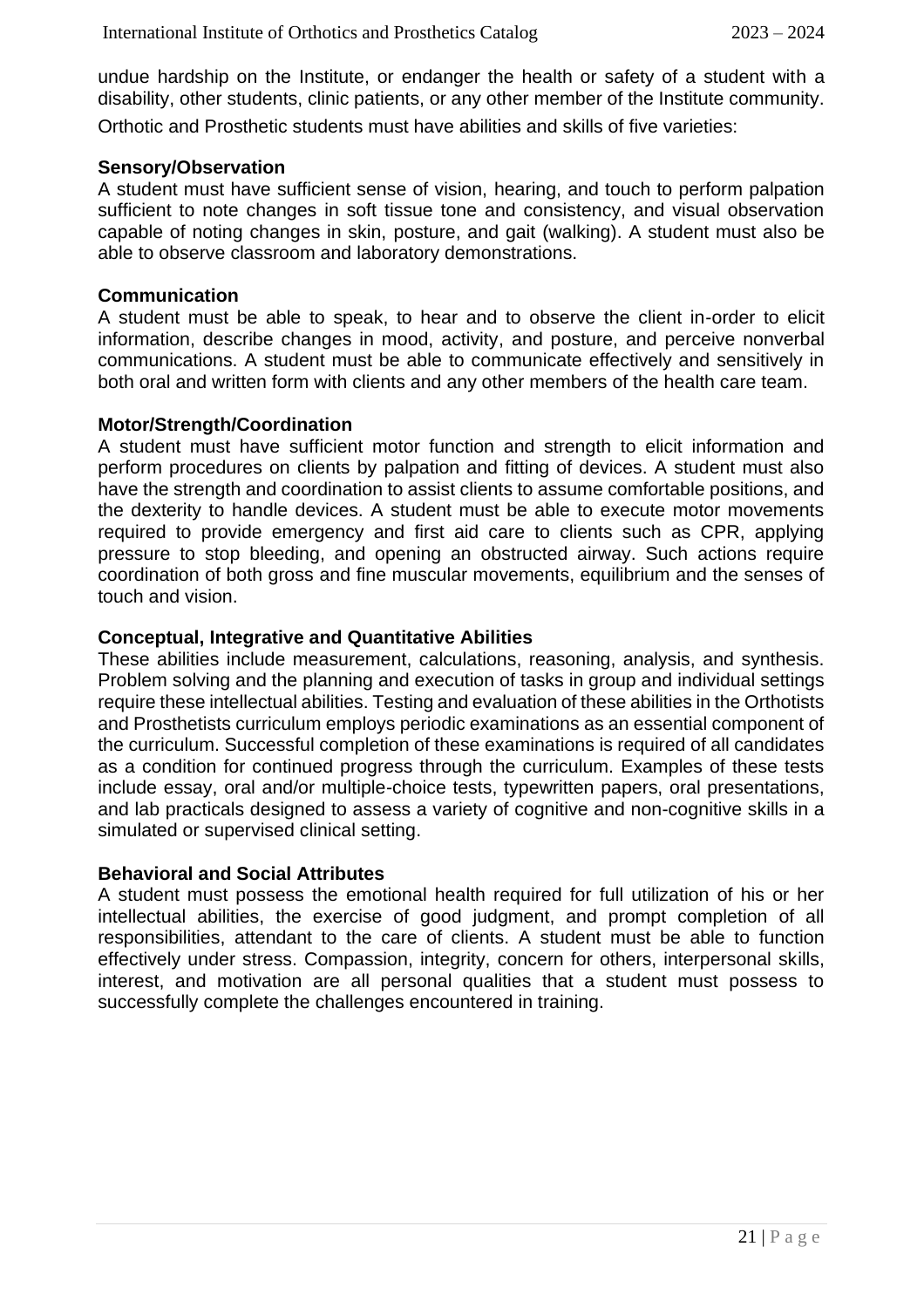#### **Application Procedure**

1. Completion of online application at

<https://iiop.empower-xl.com/new/EMPOWER/authentication/applicationLogin.xhtml>

- 2. Submission of official transcripts from Institute(s) and university(s) attended, to be sent directly to the International Institute Office of Admissions at [registrar@iiofoandp.org](mailto:registrar@iiofoandp.org)
- 3. Two letters of recommendation. (Letters of recommendation from relatives will not be accepted.)
- 4. Proof of being a minimum of 18 years of age upon entry to the program.
- 5. Non-Refundable application fee.

#### **Admission Decisions**

Applicants for admission are not fully approved by the Committee of Admissions until it receives all required documents for admission, and application fee is paid.

#### **Selection of Candidates**

The Committee on Admissions approves applicants for matriculation. In addition to meeting the International Institute of Orthotics and Prosthetics' admission standards, the Committee on Admissions will admit only those candidates who in the judgment of the Institute are of good character, possess the physical, behavioral, emotional, and cognitive criteria regarded as essential requirements needed to participate and complete the entire spectrum of study, training and experiences within the Orthotics and Prosthetics Masters of Science program, and who show promise of becoming a credit to the profession and the Institute. Telephone or personal interviews may be required. Acceptance letters will be sent with instructions for submission of a letter of intent, completion of an Enrollment Agreement and Technical Standards document.

#### **Transfer Students and Advanced Standing**

The International Institute of Orthotics and Prosthetics will not transfer credit to or from any other institution or school for any course offered in the Orthotics and Prosthetics Master of Science program.

#### **Prior Learning Assessments and Challenge Exams**

The International Institute of Orthotics and Prosthetics' Orthotics and Prosthetics Master of Science program does not accept credit by exam as part of its admission consideration.

#### **Registering for Classes**

Students will be automatically enrolled each semester.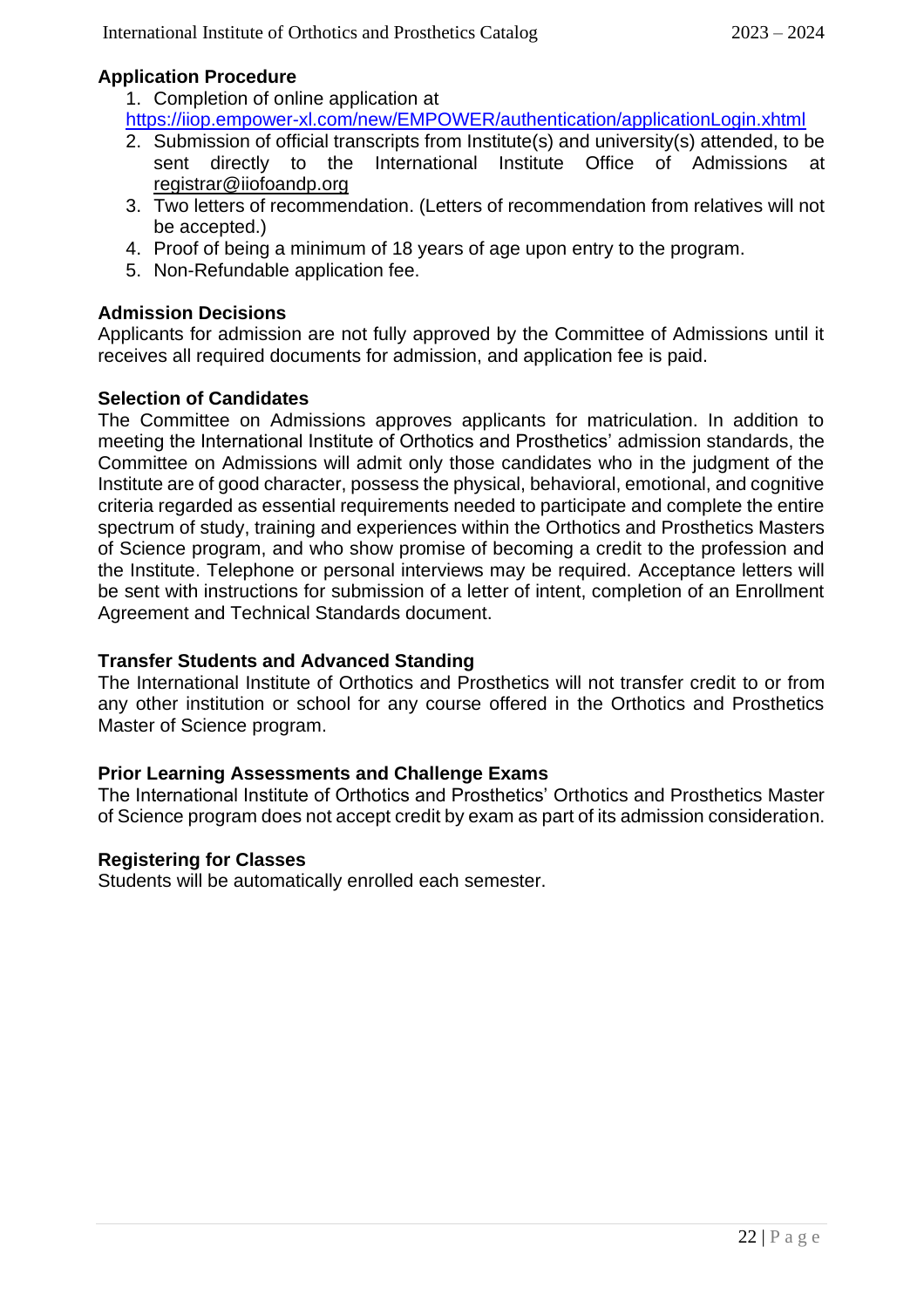#### **Orthotics and Prosthetics Master of Science Program Course of Instruction**

The program is comprised of a 49 credit-hour curriculum spread across four semesters. All classes/laboratories must be attended, and all quizzes/tests passed to receive the Master of Science degree.

| <b>Course</b>  | <b>Material Covered</b>                         | <b>Credit</b><br><b>Hours</b> | Lecture<br><b>Hours</b> | Laboratory<br><b>Hours</b> | <b>Clinic</b><br><b>Hours</b> |
|----------------|-------------------------------------------------|-------------------------------|-------------------------|----------------------------|-------------------------------|
|                | <b>SEMESTER 1</b>                               |                               |                         |                            |                               |
| HAP030L        | Human Anatomy & Physiology                      | 3                             | 32                      | 48                         |                               |
| <b>INP030</b>  | Introduction to Pathology                       | 3                             | 48                      |                            |                               |
| <b>ACN030</b>  | <b>Applied Clinical Neuroanatomy</b>            | 3                             | 48                      |                            |                               |
| CGA030L        | <b>Clinical Gait Analysis</b>                   | 3                             | 32                      | 48                         |                               |
|                | <b>SEMESTER 2</b>                               |                               |                         |                            |                               |
| ILS010L        | Introduction to Laboratory Skills and Materials | 1                             |                         | 48                         |                               |
|                | in Prosthetics and Orthotics                    |                               |                         |                            |                               |
| CET010L        | <b>Clinical Evaluation Tools</b>                | 1                             |                         | 48                         |                               |
| OML140L        | Orthotic Management of the Lower Limb 1         | 4                             | 32                      | 96                         |                               |
| OMS030L        | Orthotic Management of the Spine                | 3                             | 32                      | 48                         |                               |
| <b>PML140L</b> | Prosthetic Management of the Lower Limb 1       | 4                             | 32                      | 96                         |                               |
|                | <b>SEMESTER 3</b>                               |                               |                         |                            |                               |
| OML240L        | Orthotic Management of the Lower Limb 2         |                               | 32                      | 96                         |                               |
| <b>PML240L</b> | Prosthetic Management of the Lower Limb 2       |                               | 32                      | 96                         |                               |
| PMU030L        | Prosthetic Management of the Upper Limb         |                               | 32                      | 48                         |                               |
| OMU030L        | Orthotic Management of the Upper Limb           |                               | 32                      | 48                         |                               |
| CPS040L        | <b>Contemporary Practice and Synthesis</b>      | $\overline{4}$                | 48                      | 48                         |                               |
| <b>CLR010</b>  | <b>Clinical Research</b>                        | 1                             |                         | 48                         |                               |
|                | <b>SEMESTER 4</b>                               |                               |                         |                            |                               |
| CLR020         | <b>Clinical Rotation</b>                        | $\overline{2}$                | $\Omega$                | $\Omega$                   | 200                           |
| <b>MAP030</b>  | <b>Masters Project</b>                          | 3                             | 48                      |                            |                               |
|                | <b>Total Hours</b>                              | 49                            | 480                     | 816                        | 200                           |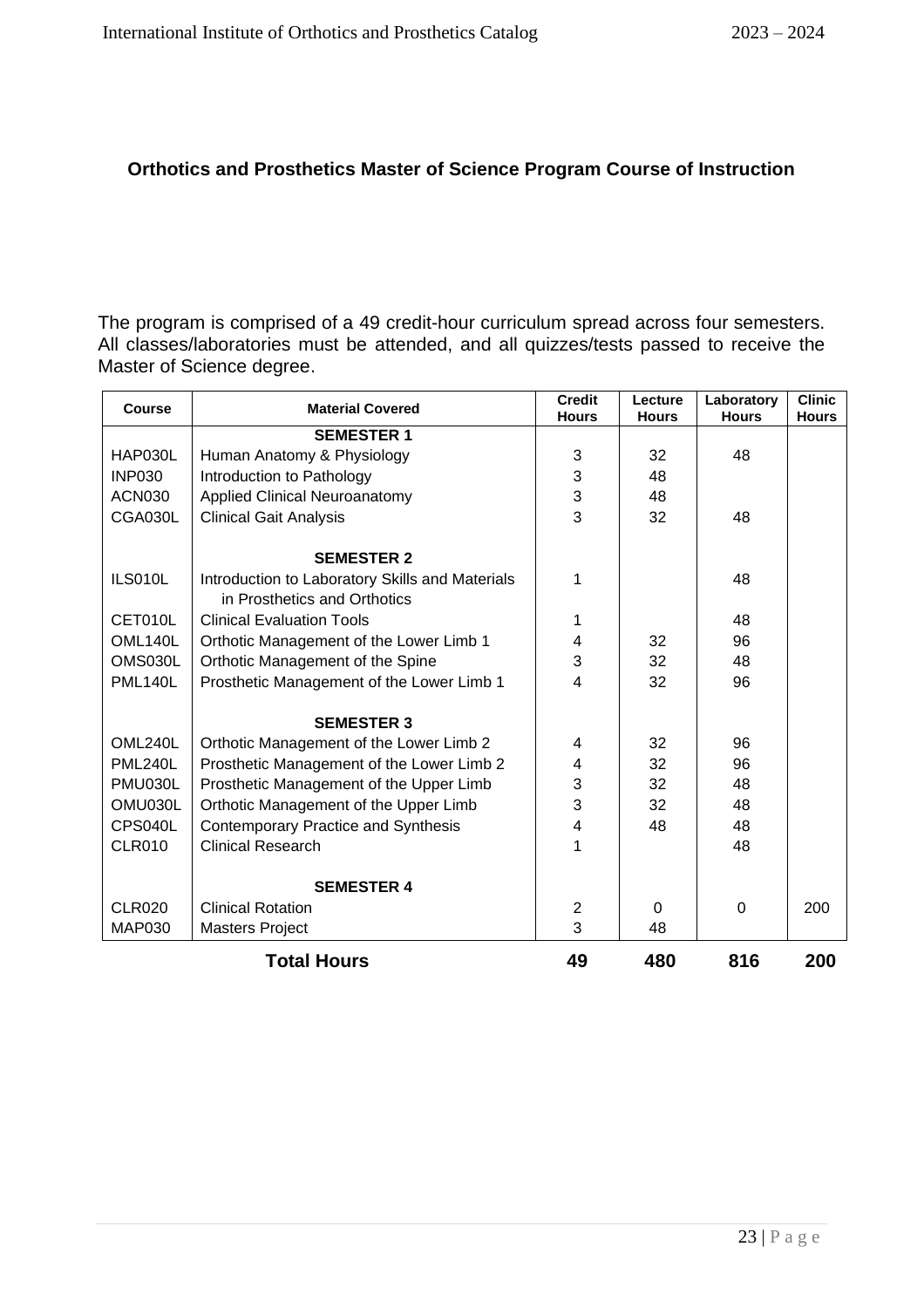#### **Faculty Instructors**

#### **Ryan Chase, BAS, CPO**

Bachelor of Applied Science in Orthotics and Prosthetics Degree Conferred by St. Petersburg College

#### **Arlene Gillis, M.Ed., BS, LPO**

Master of Education Degree Conferred by University of South Florida

Bachelor of Science in Orthotics and Prosthetics Degree Conferred by Florida International University

#### **Brad Martin, BSOP, LCPO**

Bachelor of Science in Orthotics and Prosthetics Degree Conferred by St. Petersburg College

#### **Alicia Orbea, DC, BS**

Doctor of Chiropractic Degree Conferred by National University of Health Sciences

Bachelor of Science in Biology Degree Conferred by St. Petersburg College

#### **Bobby Roe, BA, CP, C.Ped**

Bachelor of Arts Foreign Language Degree Conferred by University of Memphis CPED – Pedorthics Oklahoma State University

#### **Madelyn Walsh, MSOP, ORT, PROR**

Master of Science in Orthotics and Prosthetics Degree conferred by International Institute of Orthotics & Prosthetics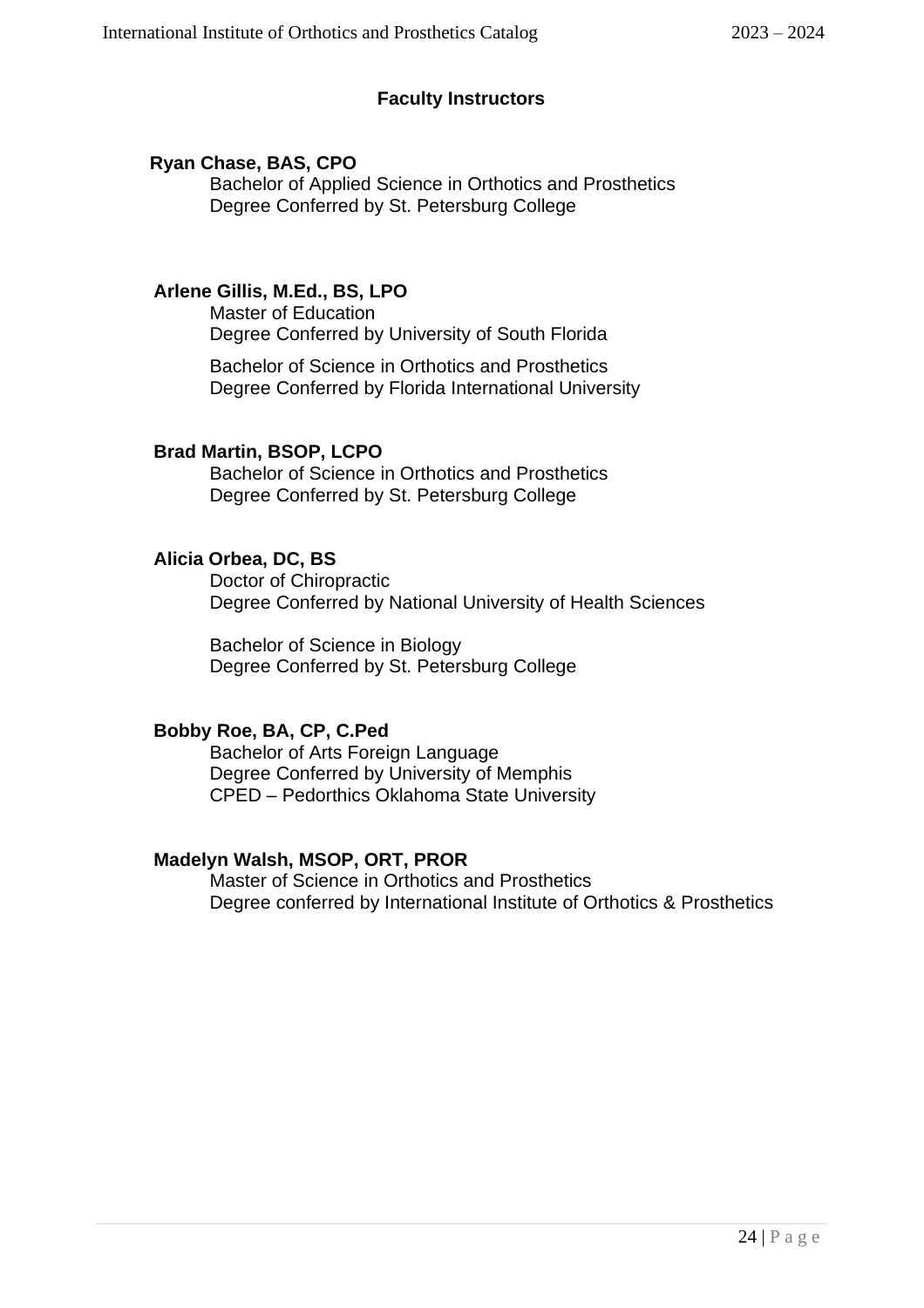#### **Course Descriptions: Orthotics and Prosthetics Masters Curriculum**

#### **SEMESTER 1**

#### **HAP030L - Human Anatomy and Physiology 3 Credit Hours**

This course will present core knowledge of the gross anatomy and physiology. Students will demonstrate an anatomical and functional understanding of the human body. The integrated gross anatomy laboratory exercises will address related basic science issues.

#### **INP030 - Introduction to Pathology 3 Credit Hours**

This course will present the basic concepts of disease processes in the human body. The knowledge of disease processes will be helpful in the differential diagnosis process and the development of a treatment plan that include realistic goals and is consistent with prognosis of the disease. The course will address General Pathology, which deals with the basic principles and characteristics of disease processes that may involve any tissue or organ of the body and underlie all diseases, and Systemic Pathology, which deals with the pathophysiologic processes that affect specific tissues and organ systems of the body. A clinical pathological approach i.e., ability to understand, interpret and correlate patients' clinical signs and symptoms with the underlying pathophysiologic process will be emphasized.

#### **ACN030 - Applied Clinical Neuroanatomy 3 Credit Hours**

This course will present the human motor control systems and various neurophysiological theories and principles which are applied in the rehabilitation of patients with neurological dysfunction. Emphasis will be placed on progressive and non-progressive neurological disorders throughout the adult life span. Students will review and practice evaluation, treatment, and documentation principles for the disorders presented. Case studies will be utilized to emphasize problem solving and clinical decision-making in patient care.

#### **CGA030L - Clinical Gait Analysis 3 Credit Hours**

This course will present the fundamental principles of static and dynamic movement in able-bodied persons and persons with lower limb pathology. This course will introduce the mechanical and biomechanical principles integrated with anatomical and neuromuscular knowledge to provide an understanding of static and dynamic human movement. The biomechanics of human ambulation will be broken down into kinematic and kinetic data during all phases of the gait cycle using instrumented analysis equipment as well as clinical observational analysis. The students will be introduced to pathologic gait and begin to correlate gait deviations because of clinical pathologies to the pathomechanics of gait analysis. The experience gained from this course will be used as foundational knowledge of understanding pathological gait for the remaining clinical didactic courses in the program.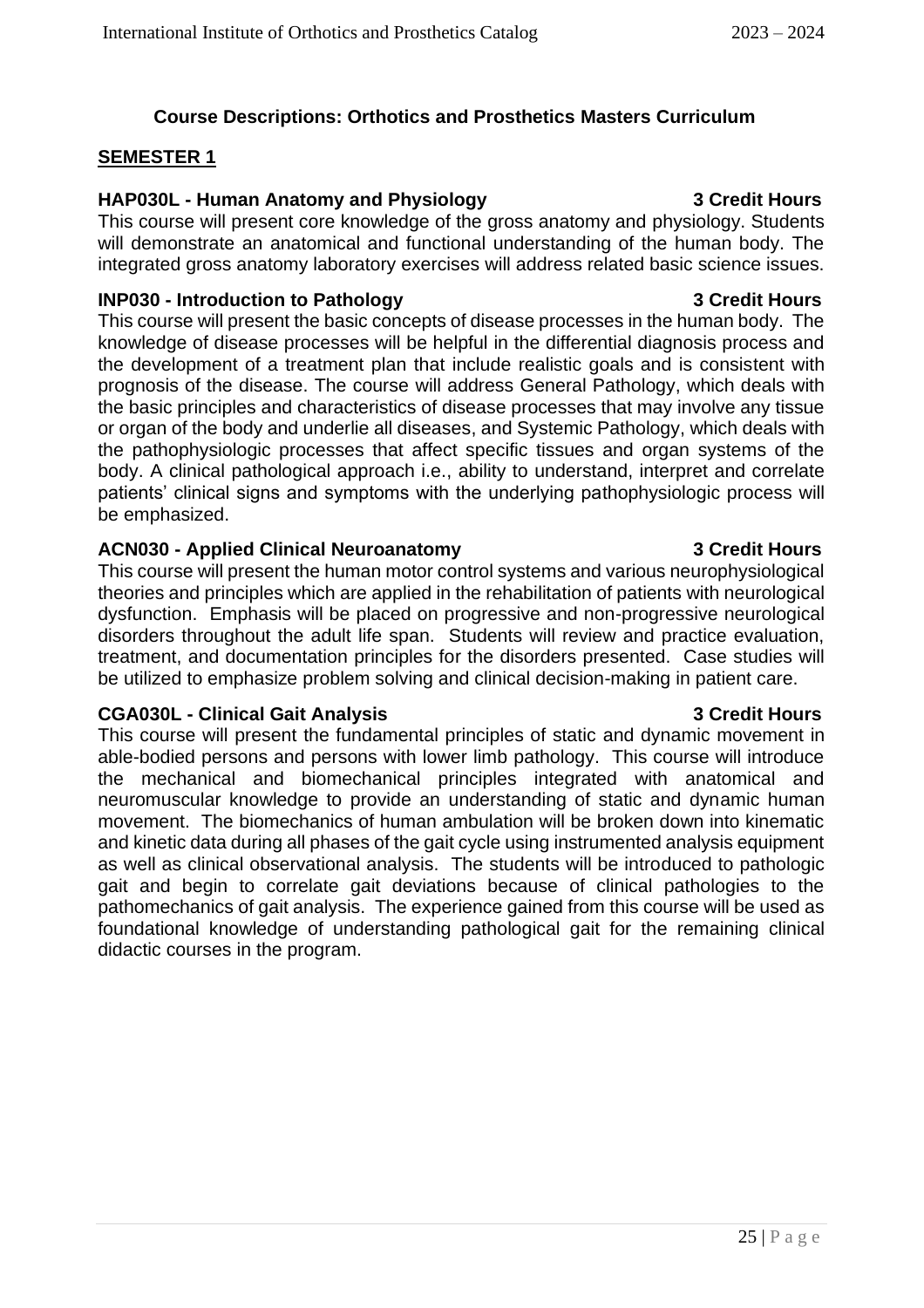#### **SEMESTER 2**

#### **ILS010L - Introduction to Laboratory Skills and Materials 1 Credit Hour in Prosthetics and Orthotics Prerequisite: Successful completion of semester 1**

#### This course will present an introduction to equipment and tools used in the fabrication of prostheses and orthoses. Proper safety techniques and operating procedures in the laboratory environment are stressed. Prosthetic and orthotic material characteristics are introduced.

#### **CET010L - Clinical Evaluation Tools 1 Credit Hour Prerequisite: Successful completion of semester 1**

This course will present a focus on utilizing medical evidence and patients' exam to support clinical practical decisions. This course is clinically based on instruction in selection of the prescription criteria. The course will help students gather and document appropriate clinical data required for good practical decisions. The laboratory portion will focus on patient assessment skills and documentation.

#### **OML040L - Orthotic Management of the Lower Limb 1 4 Credit Hours Prerequisite: Successful completion of semester 1**

This course will present a comprehensive study of short- and long-term lower limb orthotic patient management distal to the knee. It includes evaluation, treatment plan formulation, biomechanics, and orthotic design. Fabrication and fitting of selected orthoses are presented including material characteristics. International standards and product failure are also included.

#### **OMS030L - Orthotic Management of the Spine 3 Credit Hours Prerequisite: Successful completion of semester 1**

This course will present orthotic treatment modalities of the spine and cranium. Students will receive instruction on the assessment, formulation, implementation and follow up of an orthotic treatment plan for common spinal and cranial disorders affecting pediatric, adult, and geriatric populations. Concurrent lab activities with patient models will allow the student to correlate clinical findings with evidence-based practice to synthesize the significance of the appropriate choice of components, principles, material properties and medical management. The student will interact with multiple prosthetic systems.

#### **PML140L - Prosthetic Management of the Lower Limb 1 4 Credit Hours Prerequisite: Successful completion of semester 1**

This course will present a comprehensive study of short- and long-term lower limb prosthetic patient management distal to the knee. It includes evaluation, treatment plan formulation, biomechanics, and orthotic design. Fabrication and fitting of selected prostheses are presented including material characteristics. International standards and product failure are also included.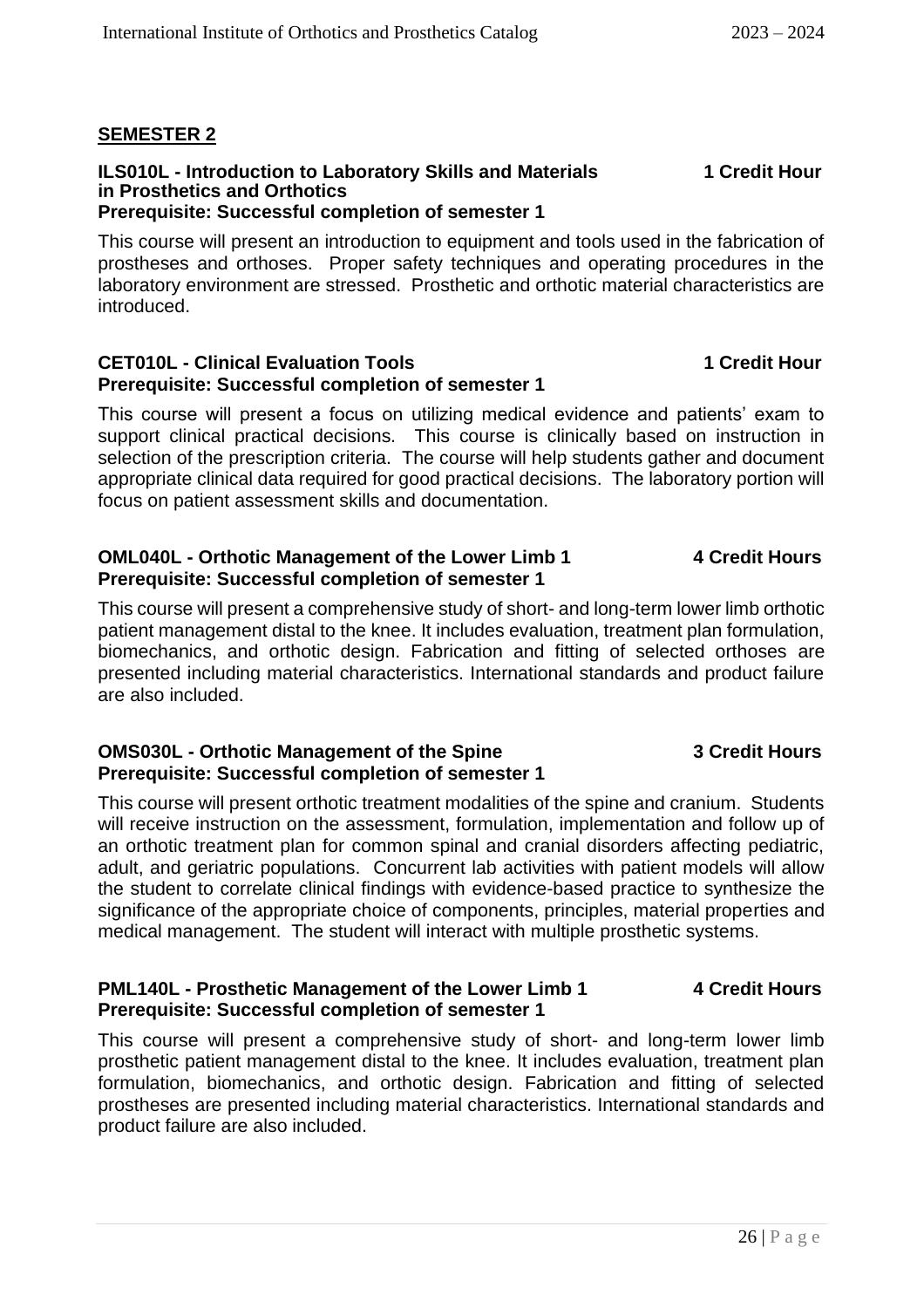#### **SEMESTER 3**

#### **OML240L - Orthotic Management of the Lower Limb 2 4 Credit Hours Prerequisite: Successful completion of semester 3**

This course will present continued concepts of the orthotic treatment of the lower extremity. Students in this course will receive instruction on the assessment, formulation, and implementation of an orthotic treatment plan for common disorders affecting the lower extremity. Students will receive instruction on the use of ankle-foot orthoses (AFO), kneeankle-foot orthoses (KAFO), knee orthoses (KO), hip orthoses (HO) and hip-knee-anklefoot orthoses (HKAFO) in the treatment of these disorders. In the lab, students will have the opportunity to perform patient assessments, castings, and measurements and to fabricate a variety of AFOs, KAFOs.

#### **PML240L - Prosthetic Management of the Lower Limb 2 4 Credit Hours Prerequisite: Successful completion of semester 3**

This course will present prosthetic treatment modalities of the lower extremity proximal to the knee. Students in this course will receive instruction on the assessment, formulation, implementation and follow up of a prosthetic treatment plan for knee disarticulation, transfemoral, hip disarticulation and hemipelvectomy amputation levels. Concurrent lower extremity lab activities with patient models will allow the student to correlate clinical findings and evidence-based practice to synthesize the significance of the appropriate choice of components, principles, material properties, socket design, prosthetic alignment, and medical management. Application of technology including CAD/CAM imaging will be incorporated throughout the course projects. Relevant case studies will be discussed to facilitate clinical problem-solving skills.

#### **PMU030L - Prosthetic Management of the Upper Limb 3 Credit Hours Prerequisite: Successful completion of semester 3**

This course will offer prosthetic treatment options for patients with upper extremity amputations. The students in this course will receive instruction on the assessment, formulation, implementation, and follow-up care for an upper extremity treatment plan for pediatric and adult populations. Concurrent upper extremity lab activities with patient models will provide the students to associate clinical findings with evidence-based practice to synthesize the significance of the appropriate choice of principles, materials properties, components, socket designs and medical management. The student will interact with upper extremity systems specific to transradial and transhumeral levels incorporating Figure of 8 & 9 harness systems, anatomical suspension variants and single and dual control cable systems.

#### **OMU030L - Orthotic Management of the Upper Limb 3 Credit Hours Prerequisite: Successful completion of semester 3**

This course will present orthotic treatment modalities of the upper extremity. Students in this course will receive instruction on the assessment, formulation, implementation and follow up of an orthotic treatment plan for common finger, wrist, elbow and/or shoulder disorders affecting pediatric, adult, and geriatric populations. Concurrent upper extremity lab activities with patient models will allow the student to correlate clinical findings with evidence-based practice to synthesize the significance of the appropriate choice of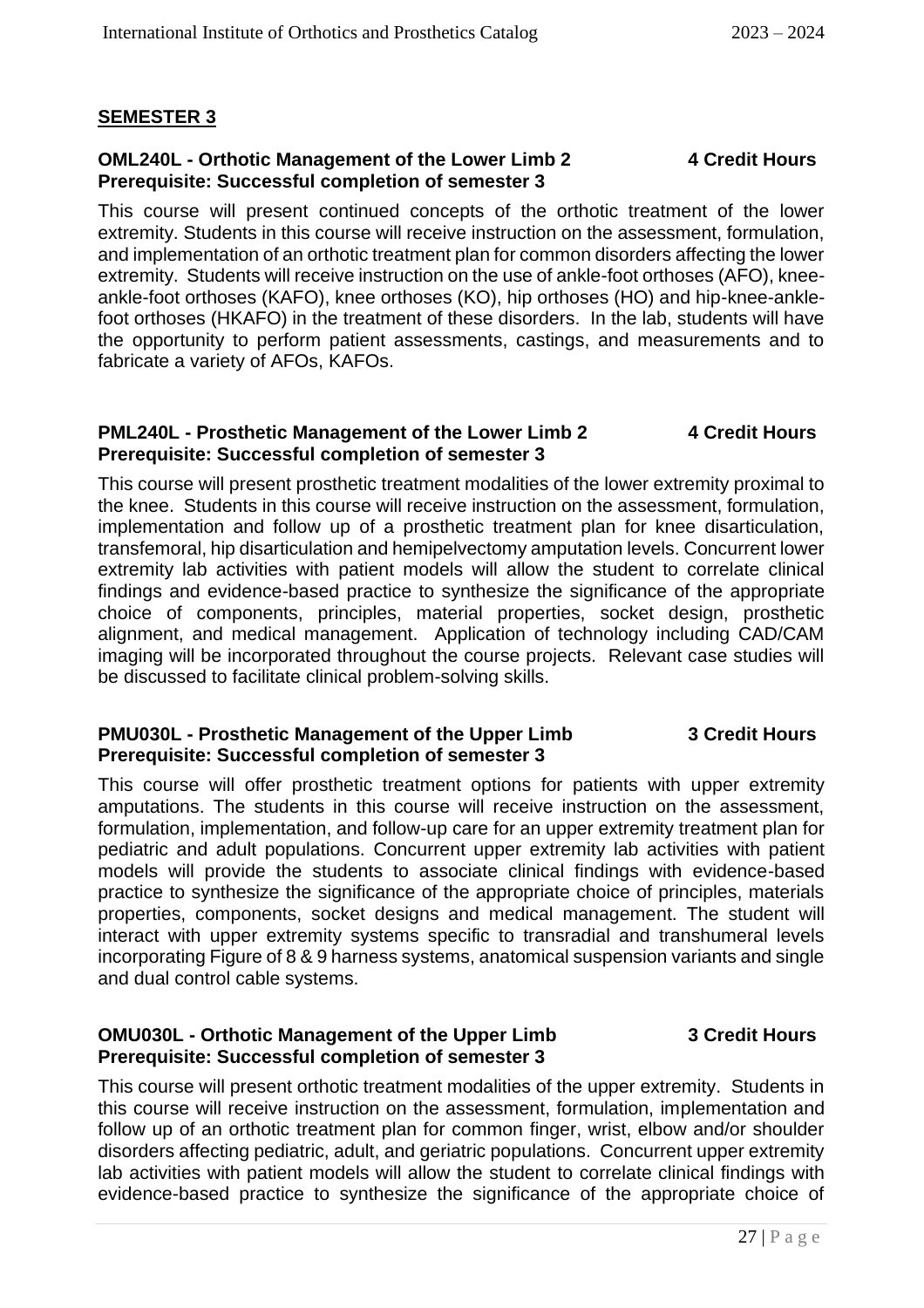components, principles, material properties and medical management. The student will interact with multiple orthotic systems.

#### **CPS040L - Contemporary Practice and Synthesis 4 Credit Hours Prerequisite: Successful completion of semester 3**

This course will present the student with several graded realistic clinical simulations to provide the student with feedback with respect to their ability to complete a patient evaluation process competently; their ability to integrate and apply foundational knowledge and patient information to direct potential orthotic and/or prosthetic management; their ability to apply the necessary skills and procedures, including fabrication, to provide orthotic and/or prosthetic care; their ability to develop and implement an effective follow-up plan to assure optimal fit and function of the orthosis or prosthesis and monitor the outcome of the treatment plan; their ability to identify and observe policies and procedures regarding human resource management, physical environment management, financial management and organizational management as well as articulating the importance of personal and professional development.

#### **CLR010 - Clinical Research 1 Credit Hour Prerequisite: Successful completion of semester 3**

This course will present the student with an in-depth understanding of the research process. The student will develop techniques used in scientific research to critically evaluate scientific papers with regard to the measurements and methods used. The course emphasizes a conceptual understanding of how different research designs can be instituted to answer a variety of questions relevant to the field of Orthotics and Prosthetics. Emphasis is placed on building a foundation for future professional practice and stresses the importance of research for informed decisions and evidence-based practice as well as the importance of ethical research conduct. Students will search, read, and analyze literature that validates current practice. Students will also learn basic steps related to the design of research projects.

### **SEMESTER 4**

#### **CLR020 - Clinical Rotation 2 Credit Hours Prerequisite: Successful completion of semester 2**

This course will present real world clinical experience to augment formal classes. This course provides clinical rotation hours off-site, in which students observe, assist, and practice patient care and device fabrication in an environment that prepares them for an orthotic or prosthetic residency. Students are placed at a clinical agency to practice skills under close supervision of an American Board Certified (ABC) prosthetist/orthotist. Students are required to document patient interactions and case analysis of their clinical experiences, and to present case studies to an audience of peers.

#### **MAP030 - Master's Project 3 Credit Hours Prerequisite: Successful completion of semester 2**

This course will present individual work culminating in a professional practice-oriented report suitable for the requirements of the Professional Track of the Master of Science program in Orthotics and Prosthetics.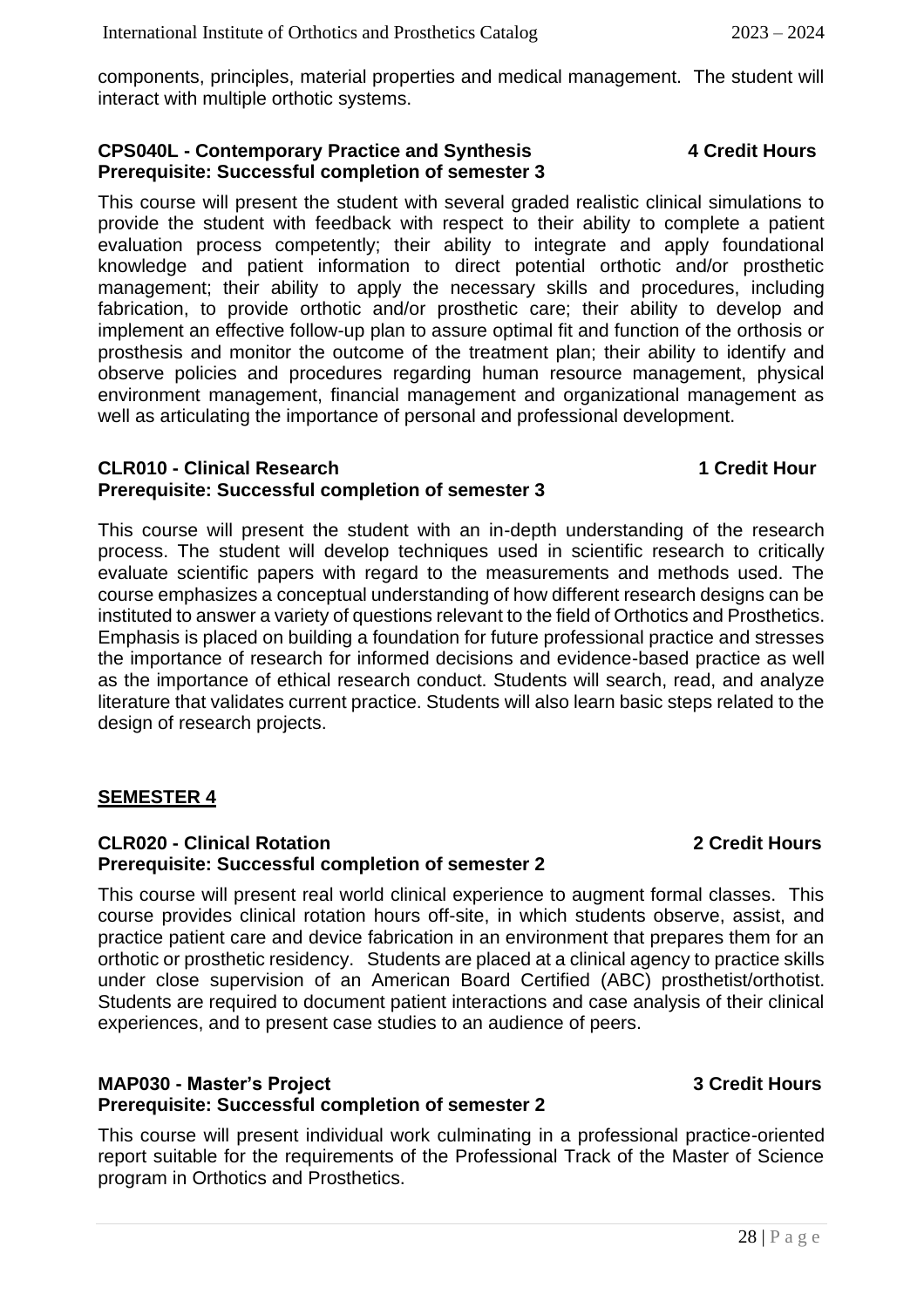## Academic Calendar 2023-2024

#### Fall 2023 Semester (16 Weeks)

| <b>Tuition Due</b>                        | Monday, August 14, 2023                        |
|-------------------------------------------|------------------------------------------------|
| <b>New Student Orientation</b>            | Friday, August 18, 2023                        |
| <b>Classes Start</b>                      | Monday, August 21, 2023                        |
| Labor Day (School Closed)                 | Monday, September 4, 2023                      |
| Columbus Day (No Classes)                 | Monday, October 9, 2023                        |
| Thanksgiving Break (No Classes)           | Wed., November 22-Fri., November 24,<br>2023   |
| <b>Thanksgiving Break (School Closed)</b> | Thurs., November 23-Fri., November 24,<br>2023 |
| Graduation Ceremony - Fall 2022<br>Cohort | Thursday, December 7, 2023                     |
| Last Day of Classes                       | Friday, December 8, 2023                       |

### Spring 2024 Semester (16 Weeks)

| <b>Tuition Due</b>                            | Monday, January 1, 2024   |
|-----------------------------------------------|---------------------------|
| <b>New Student Orientation</b>                | Friday, January 5, 2024   |
| <b>Classes Start</b>                          | Monday, January 8, 2024   |
| Martin Luther King Jr. Day (School<br>Closed) | Monday, January 15, 2024  |
| Presidents' Day (No Classes)                  | Monday, February 19, 2024 |
| Last Day of Classes                           | Friday, April 26, 2024    |

### Summer 2024 Semester (15 Weeks)

| <b>Tuition Due</b>             | Monday, April 29, 2024   |
|--------------------------------|--------------------------|
| <b>Classes Start</b>           | Monday, May 6, 2024      |
| Memorial Day (School Closed)   | Monday, May 27, 2024     |
| Juneteenth (No Classes)        | Wednesday, June 19, 2024 |
| Fourth of July (School Closed) | Thursday, July 4, 2024   |
| Last Day of Classes            | Friday, August 16, 2024  |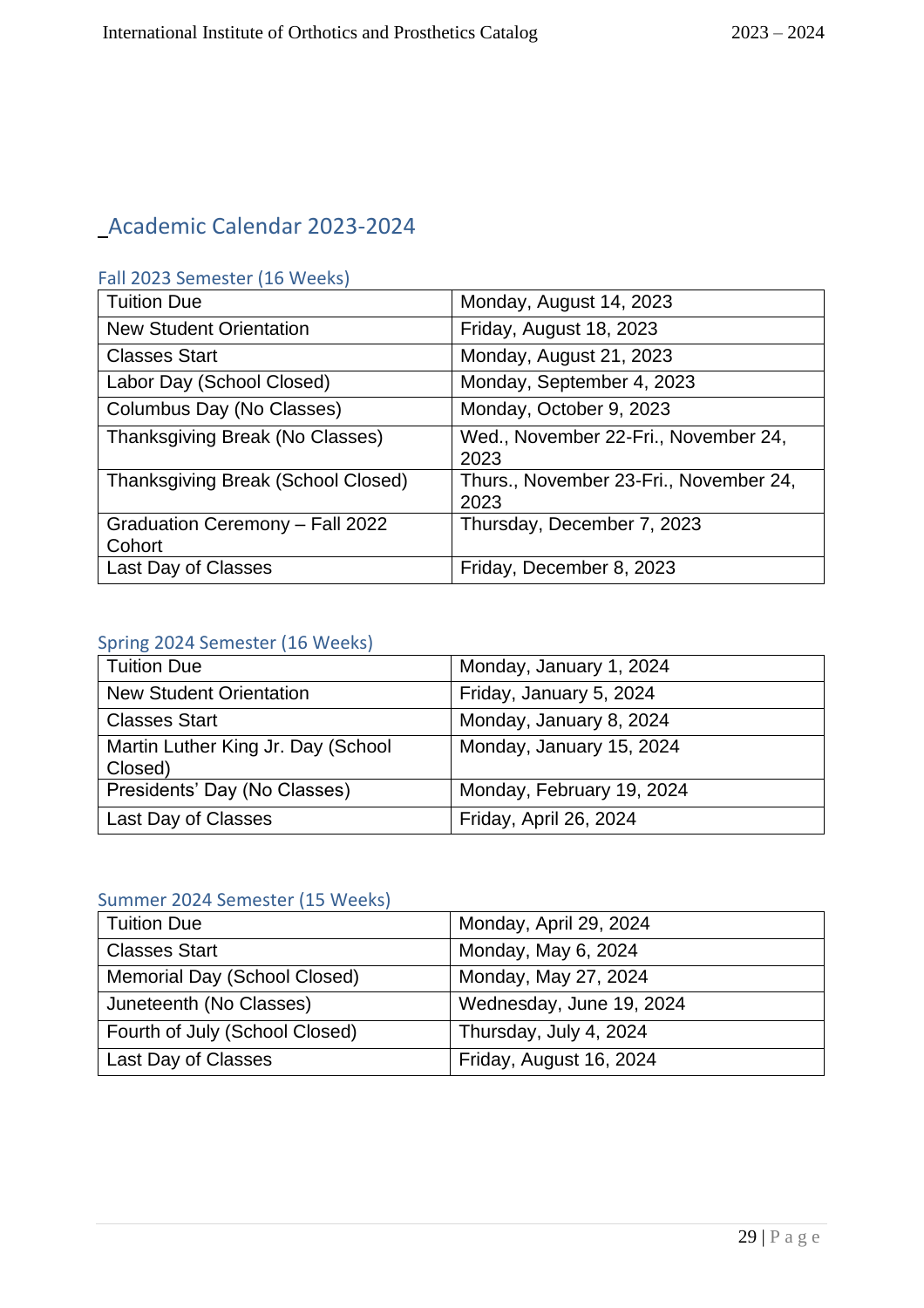#### **Tuition and Fees**

| <b>Total Cost of Attendance</b>                                               | \$54,540.00 |
|-------------------------------------------------------------------------------|-------------|
| Books, Supplies, Lab and Student Activities Fees and Uniform (non-refundable) | \$4,500.00  |
| <b>Orthotics and Prosthetics Master of Science Program Tuition</b>            | \$50,040.00 |
| Application Fee (non-refundable)                                              | \$50.00     |
| Tuition is calculated at \$1,021.23 cost per credit hour.                     |             |

\*American Academy of Orthotics and Prosthetics membership fee **\$36** (subject to change) to be **paid by student during second semester.** 

\***\$75** graduation fee, plus **additional variable fees** dependent upon number of guests. To be **paid by student during 4th semester.**

\*Convenience fees: credit card payments 4% and Bank ACH transfers 2%.

#### **Per Semester Tuition**

| <b>Semester One Tuition</b>                           | \$12,000.00                |
|-------------------------------------------------------|----------------------------|
| Book, Supplies and Activities Fees                    | \$3,000.00                 |
| <b>Semester Two Tuition</b>                           | \$13,500.00                |
| Lab and Activities Fees                               | \$1,100.00                 |
| <b>Semester Three Tuition</b>                         | \$19,540.00                |
| <b>Activities Fee</b>                                 | \$300.00                   |
| <b>Semester Four Tuition</b><br><b>Activities Fee</b> | 5,000.00<br>S.<br>\$100.00 |

*Upon acceptance to the program a \$750.00 non-refundable deposit is due with submittal of Letter of Intent and is applied to semester one tuition.*

*Tuition and fees are due and payable on a per semester basis as indicated by the academic schedule furnished in the catalog. The student must pay full tuition and fees prior to the first day of class for the respective semester being attended.* 

Students are responsible for payment of all tuition and fees. Failure to make a full, on time payment (prior to the first day of class) will result in the student not being able to sit for classes until full payment is received.

A late payment fee \$15.00 will apply to any late payments and a returned check fee of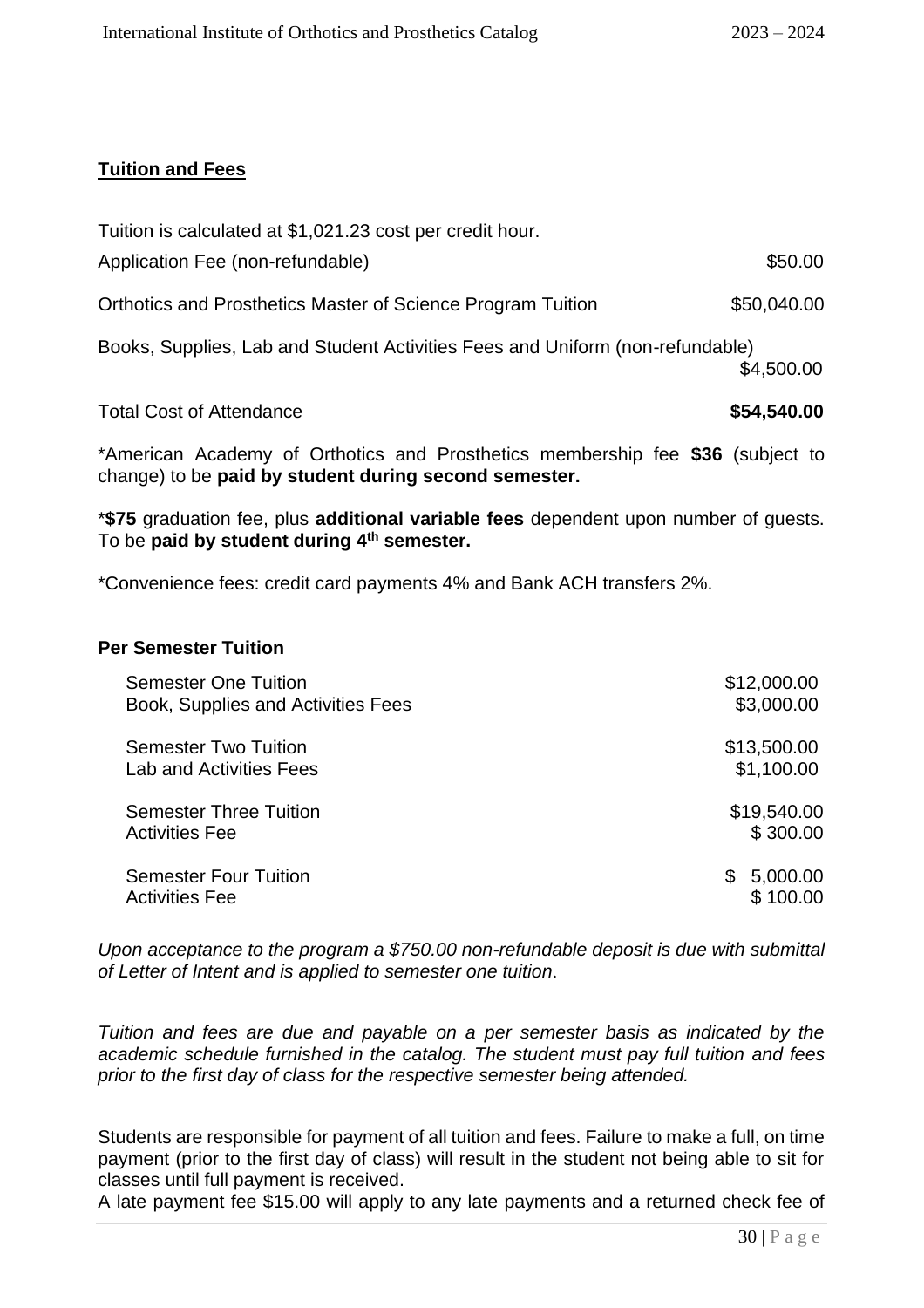\$25.00 will apply for any returned checks. In the event of non-payment, students will be responsible for all collection costs.

Degrees will not be issued unless all fees and any other obligations to the Institute are paid or met in full.

#### **Financial Aid for Orthotics and Prosthetics Master of Science program**

There is no federal Title IV financial aid available for students enrolled in the Orthotics and Prosthetic program. Students needing financial assistance for those who qualify may apply for a private alternative loan. Student loan options may be reviewed at Elm Select.

#### **Withdrawal**

Students who stop attending the Orthotics and Prosthetics Curriculum must officially withdraw from the International Institute of Orthotics and Prosthetics. Students desiring to withdraw in good standing must secure a Request for Authorized Withdrawal form from the Administrative Office and the form must be properly completed and returned. The student's official withdrawal date will begin the date the student gave official notification of intent to withdraw by obtaining the form; at this time, the student is expected to not attend any classes and will have seven (7) calendar days to return the form, completed in entirety, to the Administrative Office. If the student continues to attend class, the official withdrawal date will be the last day of attendance. If the student does not return the form within the seven calendar days of the initial obtainment date, the official withdrawal date will be the date the completed form was returned to the Administrative Office.

#### **Returning after Withdrawal**

Students who left the Institute in good academic standing and now wish to reenroll within a year of their withdrawal date will normally be allowed to resume academic studies where they finished and will be subject to the tuition rate at the time they return. However, if a student leaves in poor academic standing, the resumption of academic studies will be at the discretion of the appropriate Dean of Students. The Dean of Students may consult with other relevant personnel regarding this request. In either case, the student may be required to follow a remedial academic plan determined by the Dean of Students.

A student who left the Institute in good academic standing and now wishes to reenroll more than a year after their withdrawal date will normally have to start the program over. However, the student may apply for advanced standing to receive credit for prior coursework. The awarding of advanced standing is made at the discretion of the Dean of Students. The Dean of Students may consult with other relevant personnel regarding this request. If the student left in poor academic standing, they would receive no credit for prior coursework and will have to start over.

In all circumstances, a student must complete the Orthotics and Prosthetics Master of Science program within four (4) calendar years from the date of their first matriculation in coursework.

#### **Refund Policy**

Should a student's enrollment be terminated or cancelled for any reason, all refunds will be made according to the following refund schedule:

- 1. Cancellation can be made in person, by electronic mail, by Certified Mail or by termination.
- 2. After signing the enrollment agreement and making initial payment, all monies will be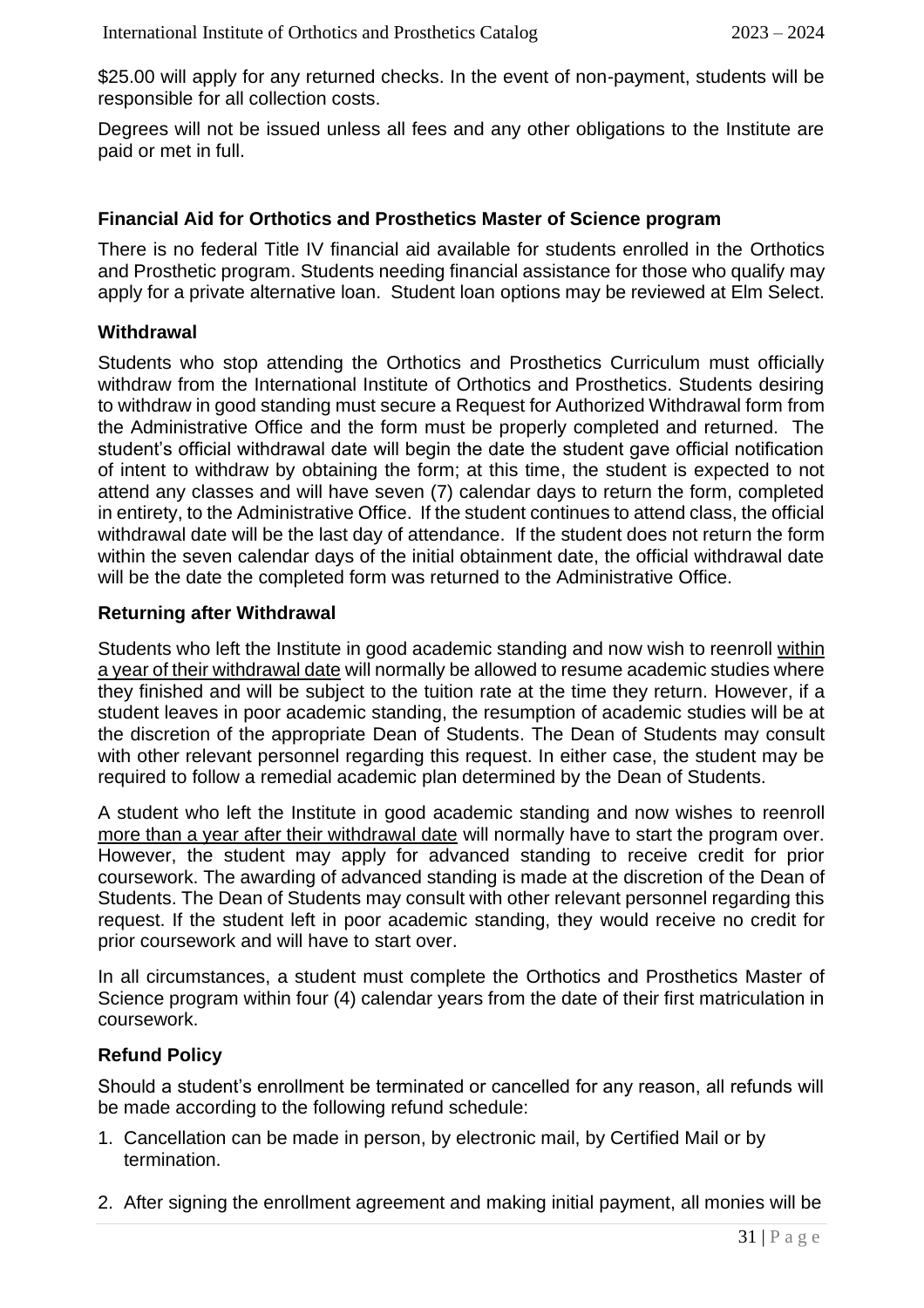refunded if the International Institute of Orthotics and Prosthetics does not accept the applicant or if the student cancels before the first day of class, the application fee is non-refundable.

- 3. Withdrawal from IIOP within 1 week of the start of the semester will result in a full refund of tuition, books and supplies that may be returned to the institution.
- 4. Withdrawal after 1 week of the start of the semester will result in forfeit of all tuition and fees.
- 5. Refunds will be made within 30 days of termination of students' enrollment or receipt of Cancellation Notice from student.
- 6. If the student is not in attendance for the first 3 days of the semester, they are automatically dropped from the program and receive a full refund, except for non-refundable fees.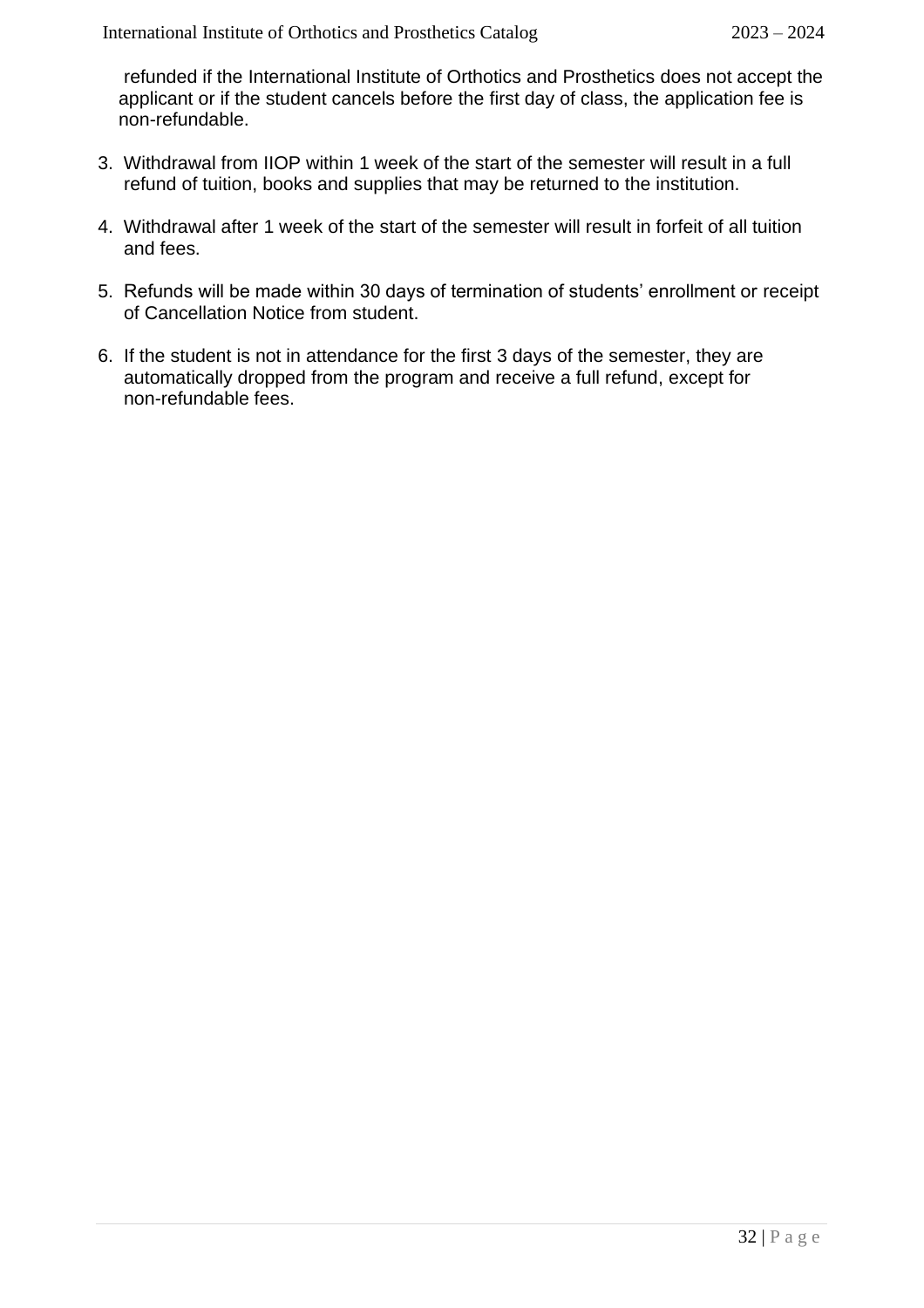#### **Satisfactory Academic Progress (SAP)**

#### **SAP Policy**

| <b>Grading Scale</b> |                 |  |  |
|----------------------|-----------------|--|--|
| <b>Letter Grade</b>  | <b>GPA</b>      |  |  |
|                      |                 |  |  |
| В                    | 30 <sup>2</sup> |  |  |
|                      | 2. <sub>C</sub> |  |  |
|                      |                 |  |  |
|                      |                 |  |  |

#### **Satisfactory Academic Progress (SAP)**

Satisfactory Academic Progress is the review of students' progress at the end of each semester. There are 3 measurements for SAP that must be met by all students.

- 1. Cumulative GPA
- 2. Completion ratio
- 3. Maximum credits or clock hours needed in which to complete the program.

SAP Policy: Student Requirements - must meet all 3 requirements:

#### o **GPA Requirement – Qualitive Measure Must maintain a minimum cumulative GPA of 3.0 average.**

This GPA is calculated on all classes taken at IIOP. GPA is calculated by dividing the total amount of grades points earned by the total amount of credit hours attempted. W and I grades are not included in the GPA calculation. Incomplete (I) grades are changed to F's if not completed in one year. If you retake a course, your cumulative GPA will be calculated based on the grade from the most recent attempt of the course. All attempted coursework will be counted in your attempted credits and your completion rate.

o **Completion Rate (PACE) Requirement – Quantitative Measure Must complete a minimum of 70% of credits attempted each semester.**  Students must progress at a pace that allows the student to complete their program within the maximum allotted time frame. This is calculated as follows: Total credit hours successfully completed /Total attempted credit hours. Students must pass at least 70% of attempted credits with a 3.0. Repeated, W, I and non-passing grades will also count as attempted credit hours even if the grade is no longer calculated in the GPA.

|                           | <b>Semester 1</b> | <b>Semester 2</b> | <b>Semester 3</b> | <b>Semester 4</b> |
|---------------------------|-------------------|-------------------|-------------------|-------------------|
| <b>Hours</b><br>attempted |                   | 25                | 30                |                   |
| <b>Hours</b><br>completed |                   | 18                | 21                | 35                |

#### **70% Completion Ratio**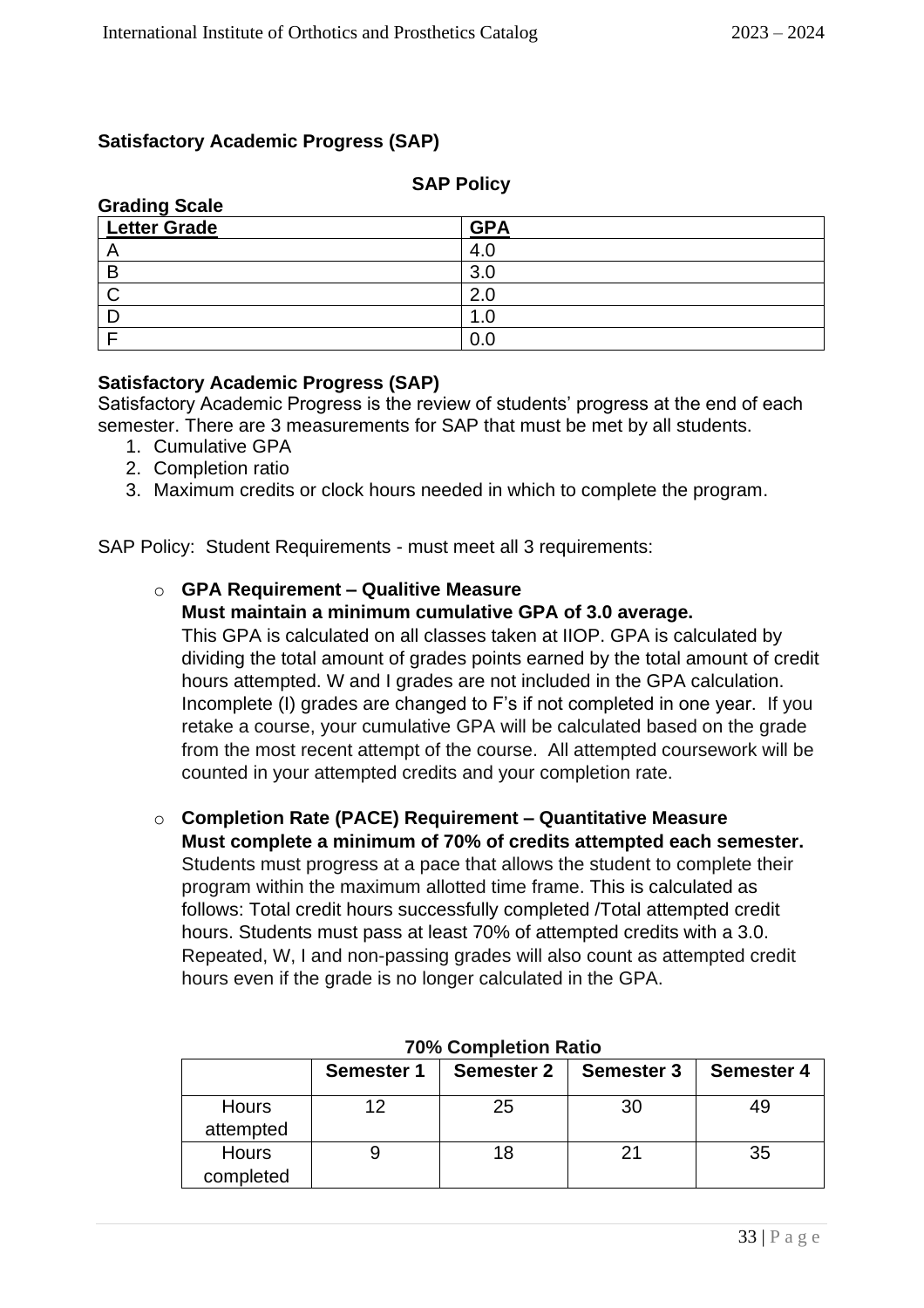o **Program Completion (150% - Maximum Time Frame) Overall time for completion is 150% of the total program leg** of the program. The maximum time for completion should be no more than 150% of credit hours required to complete the program. This equals no greater than 73 credit hours. Repeated, W, I and non-passing grades will also count as attempted credit hours even if the grade is no longer calculated in the GPA.

| <b>Based on</b><br><b>Maximum</b><br>timeframe | <b>Semester</b> | <b>Semester</b> | <b>Semester</b><br>3 | <b>Semester</b> | <b>Semester</b><br>5 | <b>Semester</b><br>6 |
|------------------------------------------------|-----------------|-----------------|----------------------|-----------------|----------------------|----------------------|
| Actual<br>credit<br>hours                      | 12              | 13              | 5                    | 19              | 0                    | 0                    |
| Minimum<br>hours<br>required                   | 9               | 9               | 3                    | 14              |                      |                      |

#### **Minimum Hours to Maintain Good Academic Standing at 150% Time**

- o Withdrawals: Grades of "W" are recorded on the student's permanent academic transcript for withdrawn classes, will be included as credits attempted, and will have an adverse effect on the student's ability to meet the requirements.
- o Incomplete Grades: Courses that are assigned an incomplete grade are included in cumulative credits attempted. These cannot be used as credits earned in the progress standard until a successful grade is assigned.
- o Repeated Courses: Students who choose to repeat passed classes can possibly achieve a higher cumulative grade point average. The final grade received will be counted in the cumulative GPA, whether it improves the GPA or not. Repeating courses may adversely affect the student's ability to meet the requirements of the completion rate.

#### **Satisfactory Academic Status**

• **Good Academic Standing:**

To be in good academic standing, a student must maintain a graduate cumulative grade-point average of 3.0 or better in all graduate credit courses at IIOP and must maintain reasonable progress toward to all graduate program requirements.

#### • **Warning Status:**

o Failure to meet the cumulative GPA requirement of 3.0 or the completion ratio of 70% will result in a written warning and the student will be placed on warning status. They will be given one semester to improve their SAP standing, while receiving financial aid. Students who cannot re-establish SAP after being placed on warning status, will be placed on suspension. Students on suspension are not eligible for financial aid and may be dismissed from IIOP. Students on suspension may appeal their status. Review your Right to Appeal for more information.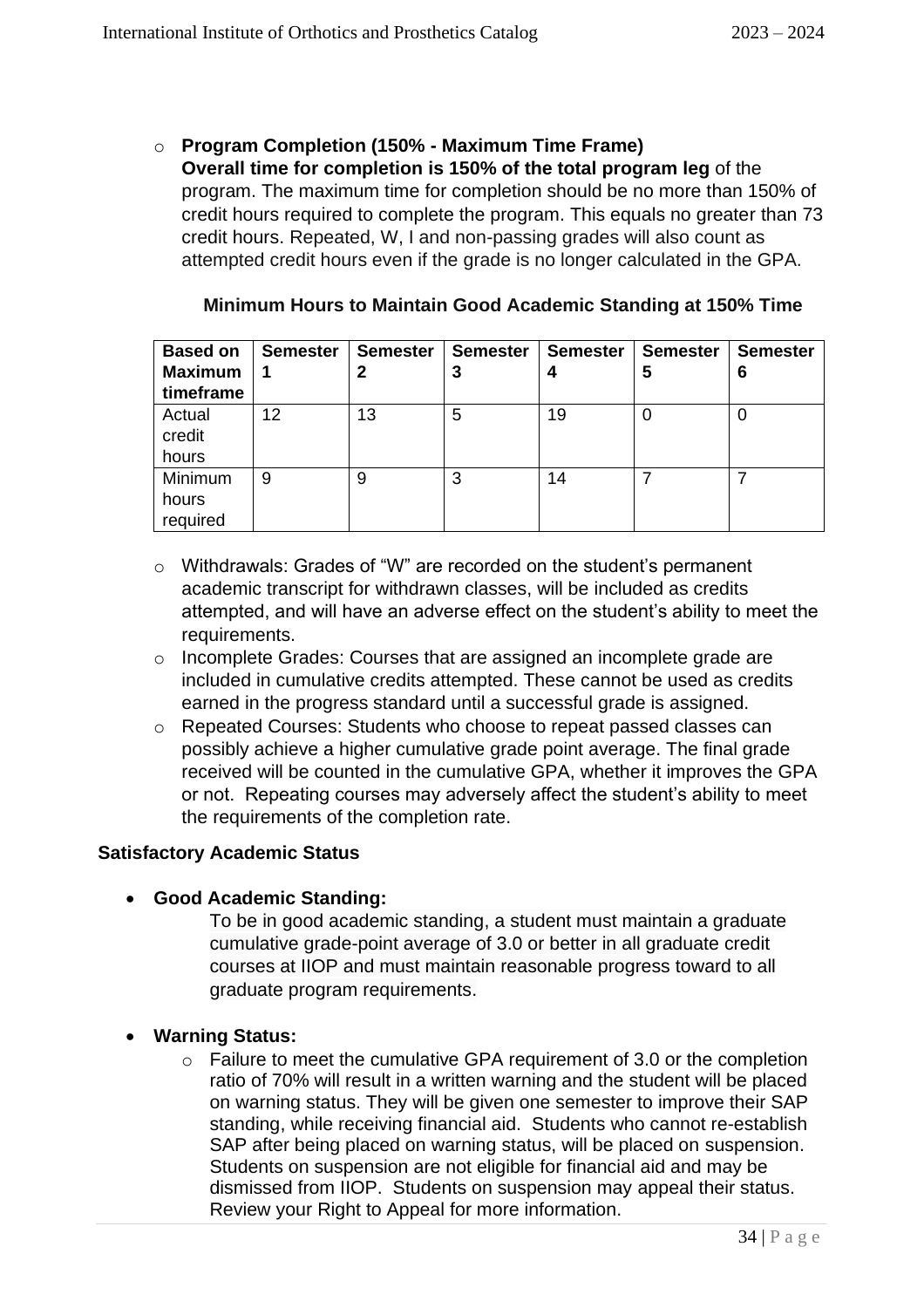Example: A student earns a CGPA of 2.5 during semester one of the program. The student is placed on warning and given until end of semester 2 to obtain a minimum 3.0 cumulative GPA. If the student does not obtain a cumulative GPA of 3.0 by semester 2, the student is suspended.

- **Suspension Status A student who has been suspended is not eligible for financial aid and will be dismissed from the program.**
- Procedure for Re-Establishing Good Standing (SAP):
	- o Students who are placed on academic warning are given one semester to regain SAP status. At the end of the warning semester, if the student meets the minimum cumulative standards, the student will be in good standing and may continue to receive financial aid.
	- o Students who are placed on academic warning status and fail to meet the minimum standards by the end of the warning semester, will be suspended. Suspended students will be notified in writing at the end of the semester and may appeal by meeting their Academic Advisor and creating an Academic Advisement Progress Assessment Plan. The plan must be submitted and approved by the Executive Committee before the student can attend school again. If the plan is not submitted and approved, the student will be dropped from all courses and will be responsible for any outstanding charges without the benefit of financial aid.
- Maximum Timeframe Suspension
	- o Students who fail to meet the Maximum Time Frame standards, will be placed on Maximum Time Frame Suspension. There is no provision for a warning period if students are exceeding the maximum time frame. period if students are exceeding the maximum time frame. Students have the right to appeal this suspension if extenuating circumstances exist.
- **Right to Appeal**:
	- o Students placed on suspension may apply for appeal under circumstances: death in the immediate family, serious accident or injury, health crisis, etc. Proper documentation is required i.e.: police report, medical report, death certificate, etc. Students may be granted one or two probationary semesters with financial aid under an approved Academic Advisement Progress Assessment Plan if the appeal is granted. Once the student completes their AAPAP plan successfully the student will be in good academic standing. Failure to complete the AAPAP plan will result in immediate dismissal from the school.

#### **Attendance, Tardiness, Make-up Work**

International Institute has established the following policy for the Orthotics and Prosthetics Master of Science program. Students may not miss any course or laboratory hours without being required to make up the missed work. Absence of any hours results in a grade of "F" unless the student qualifies for an excused absence or does all make-up work to the extent allowed by the Institution. To qualify for an excused absence, the student must verify one of the following requirements: death of an immediate family member; grave personal illness or injury; personal catastrophe; or non-reschedulable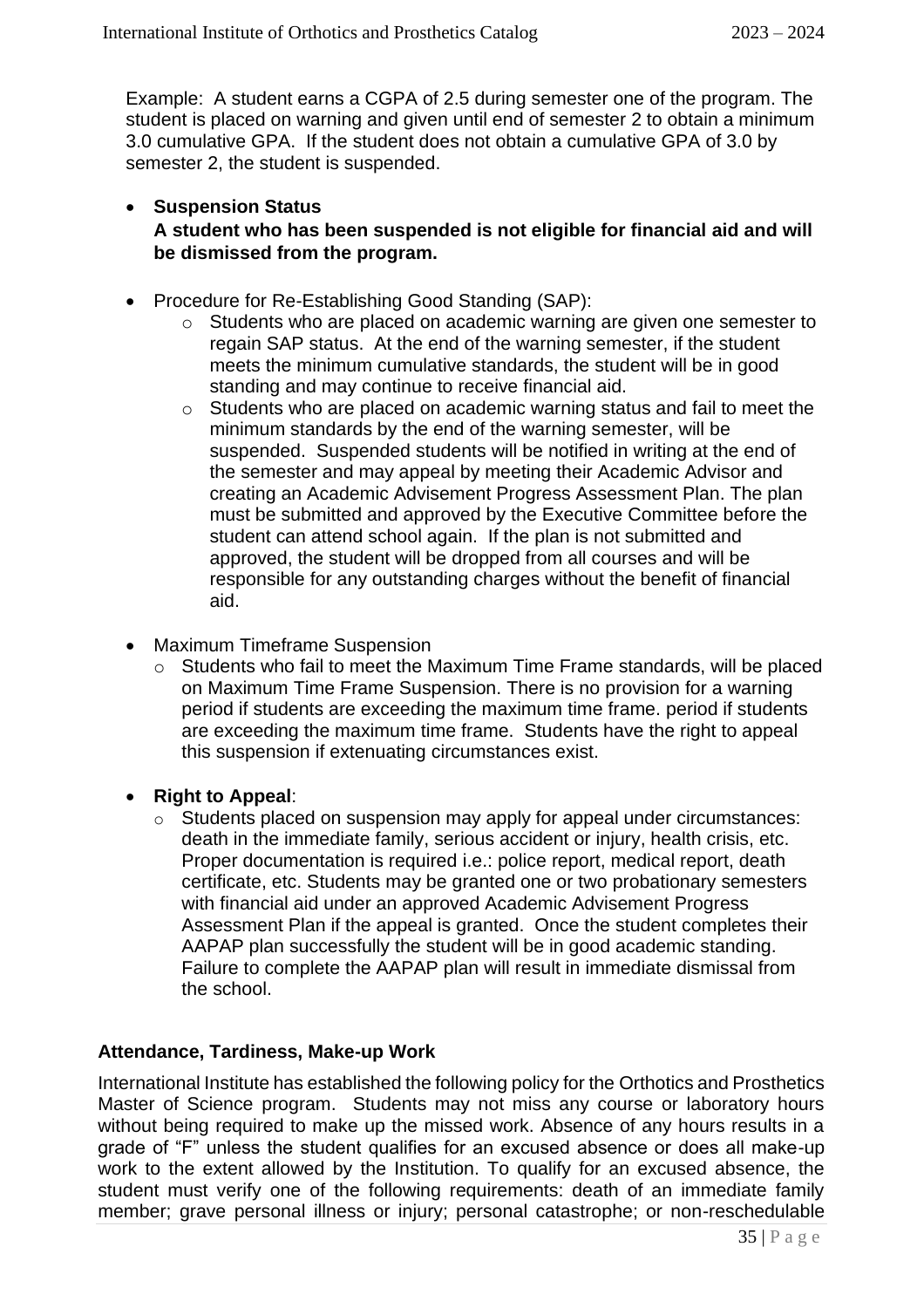military service requirement. The instructor may only grant an excused absence. Tardiness contributes toward absenteeism. Tardiness is defined as arriving after the official start time of a class, or leaving class early, and counts as an absence.

#### **Placement Assistance**

As described in the curricular description, licensure will require the student to complete a clinical residency. In an attempt for the International Institute of Orthotics and Prosthetics to provide networking opportunities, the Administrative Office keeps a file of available potential employment positions; however, the Institute does not guarantee job availability or placement.

#### **Credits Earned and Transferability**

Transfer of any successfully completed course from The International Institute of Orthotics and Prosthetics, Orthotics and Prosthetics Master of Science program to another school is not possible.

#### **Graduation Requirements**

The Master of Science in Orthotics and Prosthetics degree is conferred on the individual who:

- 1. meets all stipulated academic requirements for the degree,
- 2. has successfully completed all the required courses and laboratories,
- 3. is in good academic standing and is clinically competent,
- 4. is free of all indebtedness and other obligations to the Institute.

#### **Applying for Graduation**

To graduate students must obtain an Application for Graduation form from the Administrative Office, fill the form out completely and **return the application form and the \$75 graduation fee to the same office, 30 days prior to graduation.**

#### **National Certification**

Currently, the National Certification Board for Orthotists and Prosthetists is the American Board for Certification in Orthotics, Prosthetics & Pedorthics (ABC). The ABC examination is the only nationally accredited exam that is accepted for licensure requirements. For more information students should contact ABC or visit the website at www.abcop.org.

American Board for Certification in Orthotics, Prosthetics & Pedorthics 330 John Carlyle Street, Suite 210 Alexandria, Virginia 22314 Tel: (703) 836-7114 Fax: (703) 836-0838 [info@abcop.org](mailto:info@abcop.org)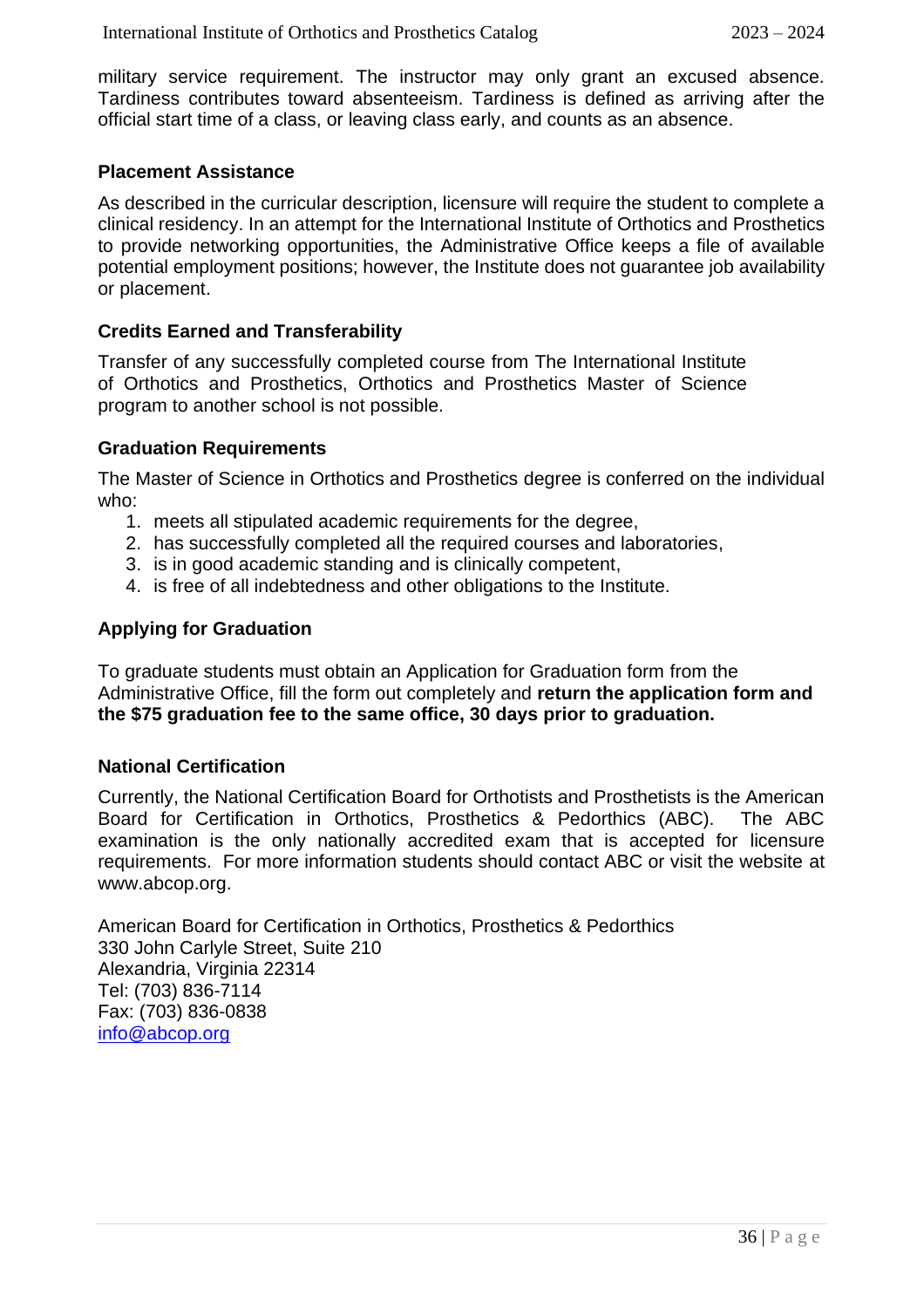#### **Orthotist and Prosthetist Licensure Information**

The receipt of a Master of Science Degree from the International Institute of Orthotics and Prosthetics, students of the Orthotics and Prosthetics Master of Science program who wish to obtain licensure status in the state of Florida will need to meet additional requirements which are NOT provided by the International Institute of Orthotics and Prosthetics' Orthotics and Prosthetics Master of Science program. These requirements include:

- 1. The applicant is of good moral character.
- 2. Has completed the appropriate educational preparation of:
	- a. An NCOPE approved Residency Program (If the applicant completed a residency program certified by NCOPE, an original letter from the head of the residency program attesting to successful completion of the program.) <u>OR Starting and the Construction of the Construction of the Construction of the Construction of the Const</u>
		-
	- b. 1900 internship program (If the applicant completed an internship, a patient log signed by the applicant's qualified supervisor(s), including the types of patients treated, the types of treatment provided, and the number of hours worked, that demonstrates compliance with Rule 64B14-4.100, F.A.C.)
- 3. Passed the board-approved orthotics and prosthetics examination. (Through the American Board of Certification in Orthotics, Prosthetics, and Pedorthics, Inc.)
- 4. Completed the mandatory courses.

For more information on these additional requirements the student is encouraged to visit the Florida Board of Orthotists & Prosthetists website at http://floridasorthotistsprosthetists.gov

Students at International Institute who desire detailed information relative to other state requirements should contact that state's regulating body. Currently, eighteen states regulate Orthotists and Prosthetists. In each state, the Orthotist and Prosthetist must meet certain standards established by the state. The states that currently have licensing laws for Orthotists and Prosthetists are Alabama, Arkansas, Florida, Georgia, Iowa, Illinois, Kentucky, Mississippi, Minnesota, New Jersey, North Dakota, Ohio, Oklahoma, Pennsylvania, Rhode Island, Tennessee, Texas, and Washington.

#### **Background Screening Required for Licensure**

According to the Agency for Healthcare Administration information on background screening at<http://www.doh.state.fl.us/mqa/background.html> certain health care practitioners are subject to criminal background screening at initial licensure. Currently, there are three different groups of criminal background screening: Statewide, National and Level II. For Regulated Provider Type/Licensee Initial Licensure -- Orthotists, Prosthetists, Pedorthist, Orthotic Fitters, Orthotic Fitter Assistants, and O&P Residents, background checks are according to 468.803(2)(a) with a Current Level of Screening of Statewide/National. This includes Statewide and National criminal background screenings and requires fingerprinting performed by the Florida Department of Law Enforcement and the Federal Bureau of Investigations. The results are reviewed by the applicant's respective health care board and used to decide whether to grant a license. For more details, see [http://www.doh.state.fl.us/mqa/background.html.](http://www.doh.state.fl.us/mqa/background.html)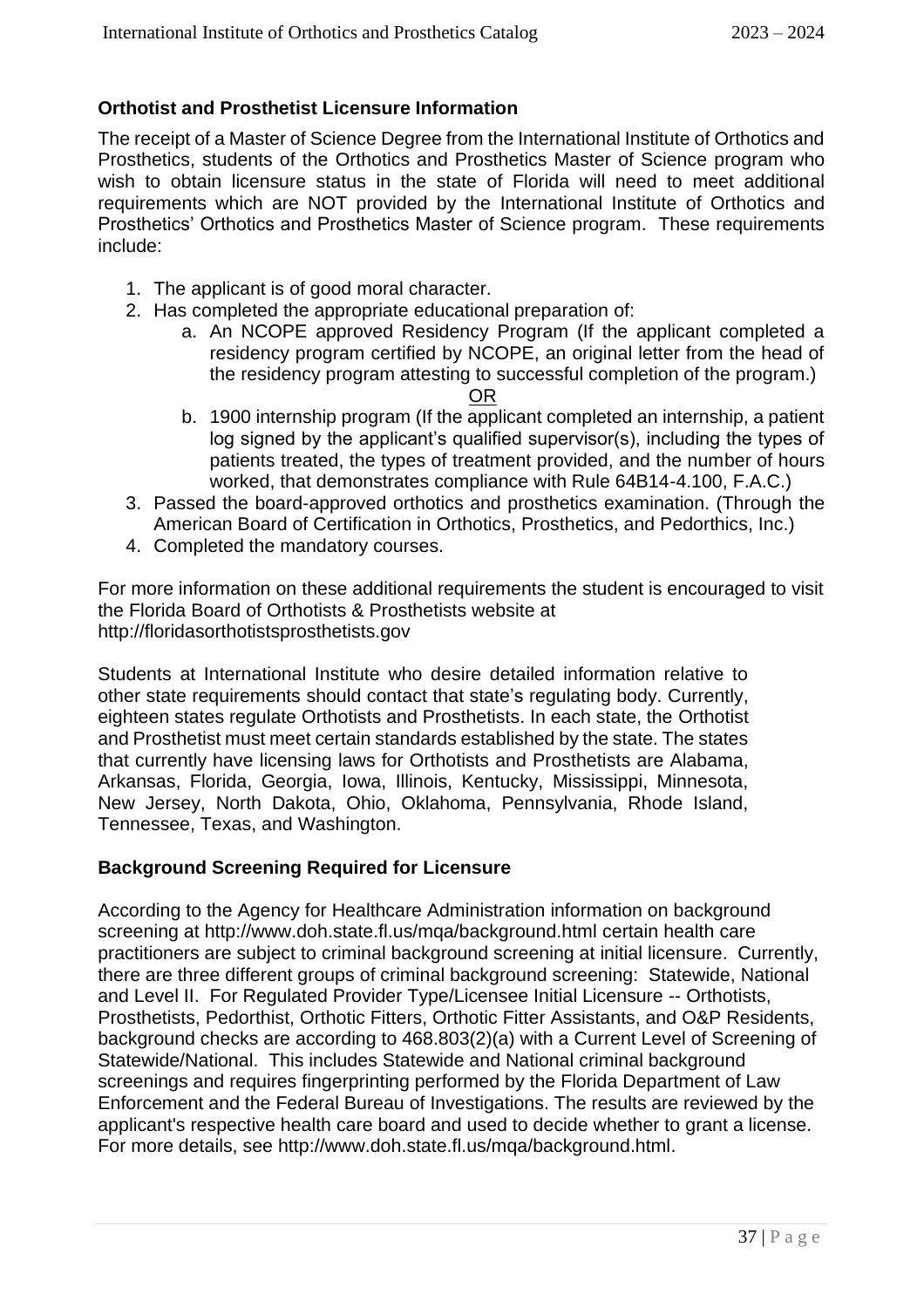#### **Florida Statute 468.803(2)(a)**

An applicant for registration, examination, or licensure must apply to the department on a form prescribed by the board for consideration of board approval. Each initial applicant shall submit a set of fingerprints to the department on a form and under procedures specified by the department, along with payment in an amount equal to the costs incurred by the department for state and national criminal history checks of the applicant. The department shall submit the fingerprints provided by an applicant to the Department of Law Enforcement for a statewide criminal history check, and the Department of Law Enforcement shall forward the fingerprints to the Federal Bureau of Investigation for a national criminal history check of the applicant. The board shall screen the results to determine if an applicant meets licensure requirements. The board shall consider for examination, registration, or licensure each applicant who the board verifies:

- (a) Has submitted the completed application and the fingerprint forms and has paid the applicable application fee, not to exceed \$500, and the cost of the state and national criminal history checks. The application fee and cost of the criminal history checks shall be nonrefundable.
- (b) Is of good moral character
- (c) Is 18 years of age or older; and
- (d) Has completed the appropriate educational preparation.